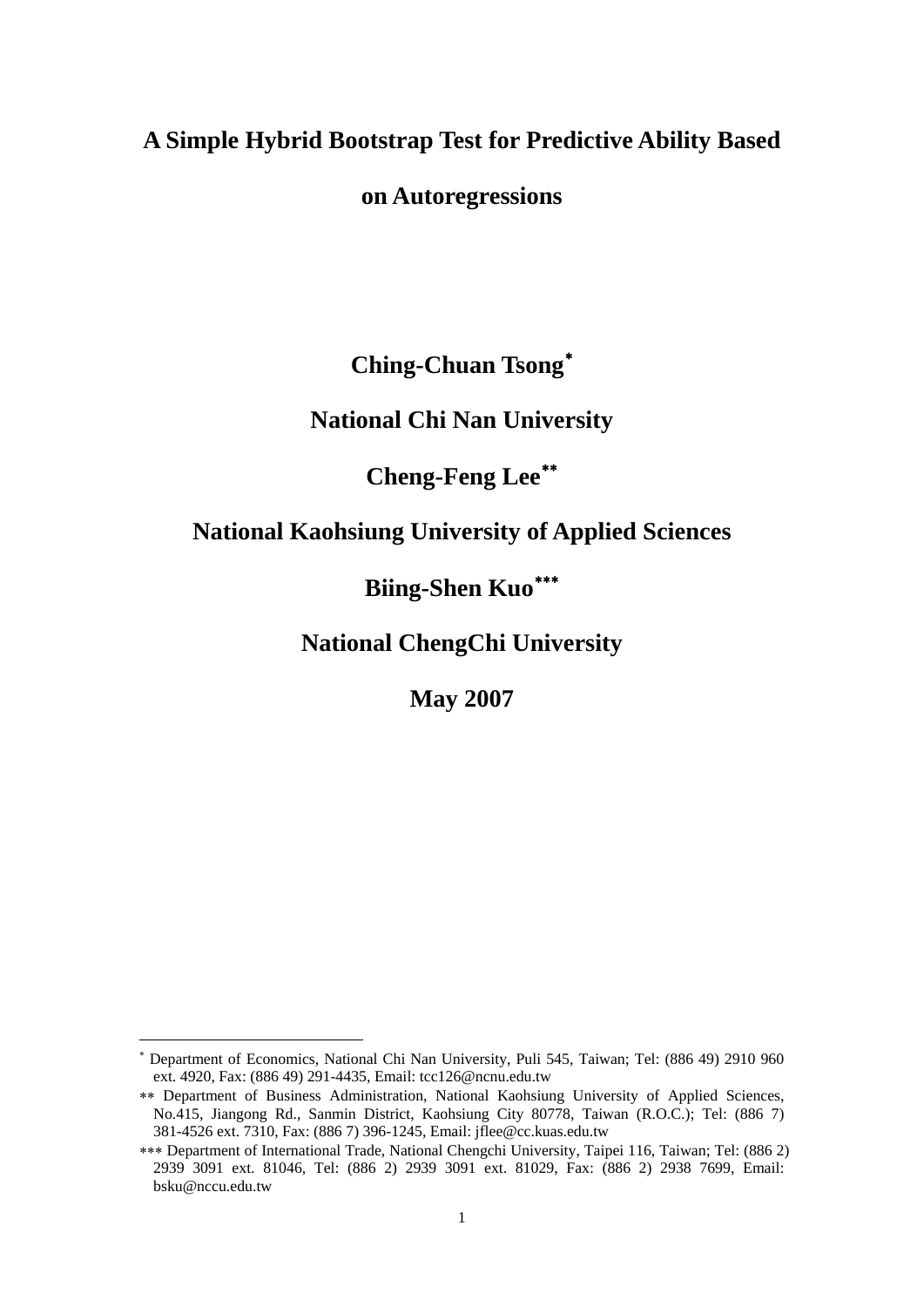### **Abstract**

It has been by far well-documented that the extant tests for predictive ability suffer from size distortions. It results from the sensitivity of the tests to the choice of kernel functions in the estimation of the long-run variance. This paper proposes a bootstrap testing procedure using autoregression to overcome this problem. The regression approach transforms testing for the null of equal predictive ability into testing for an zero intercept in the estimated autoregression, which is easy to implement. To respectively account for autocorrelation and to retain heteroskedasticity of unknown from in forecast errors, the proposed resampling scheme combines both autoregressive sieve and wild bootstraps. We establish the bootstrap consistency by showing that the suggested test and the asymptotic counterpart have the same normality limit in distributions. Simulations revealed that our bootstrap testing procedure has a robust size performance to correlated forecast errors with conditional variance of GARCH or SV, in contrast to the existing tests adopting a moving block bootstrap.

#### *JEL classification*: C22; E32

*Keywords*: sieve bootstrap; wild bootstrap; predictive accuracy test, encompassing test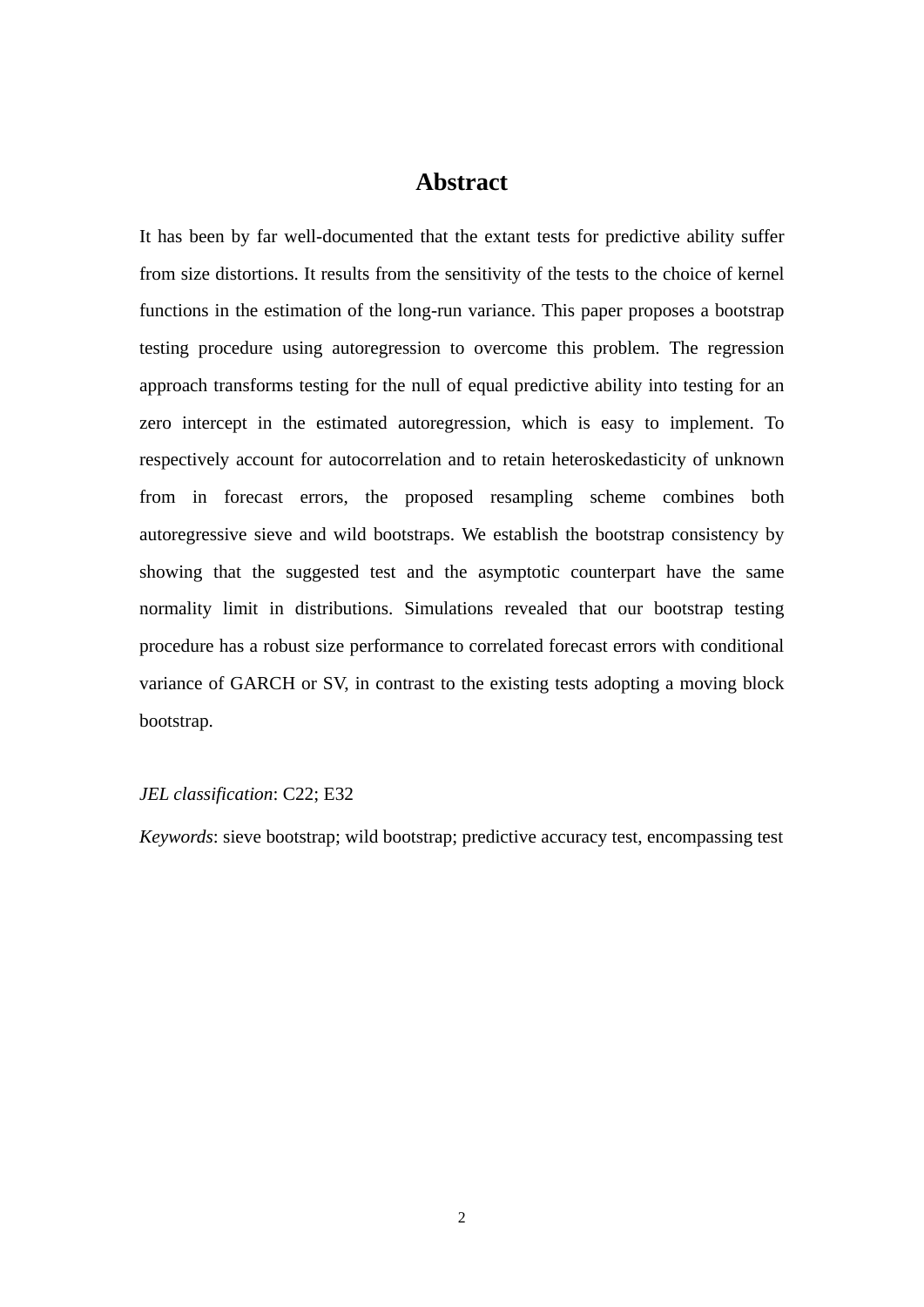#### **1. Introduction**

Prediction has drawn a considerable amount of attention for decades, particularly in the fields of economics and finance. Forecasts of variables are useful, not only to know the future path of the economy but also for choosing the most proper specification among competing empirical models. For these purposes, we require some criteria to evaluate the out-of-sample forecast performances of given models. A common, though informal, criterion for identifying the best model is to select the one with the minimum mean square prediction error (MSPE) or mean absolute error (MAE) (Meese and Rogoff, 1983; Akgiray, 1989) among models. However, merely using MSPE or MAE appears to be inappropriate, since they are all random variables with potentially unknown distributions. We cannot make any statistical inference regarding the realizations without knowing their distributions.

Two formal approaches can be used to evaluate the forecast performance. One option involves adopting the predictive accuracy test proposed by Diebold and Mariano (1995) (henceforth DM) in order to test the null hypothesis that the population means of the economic loss functions for two different models are equal. The alternative option is to apply the forecasting encompassing test (see Chong and Hendry, 1986; Clements and Hendry, 1993) (henceforth ENC) to decide if the preferred model contains more useful information than the other ones. Both tests have the same asymptotic standard normal distribution even though they are constructed differently.

It is well known that the forecast errors generated from many predicting models are usually serially correlated and conditionally heteroskedastic, particularly when the forecast horizon is long. DM and ENC tests deal with the dependence of forecast errors by using a non-parametric method in order to estimate the long-run variance,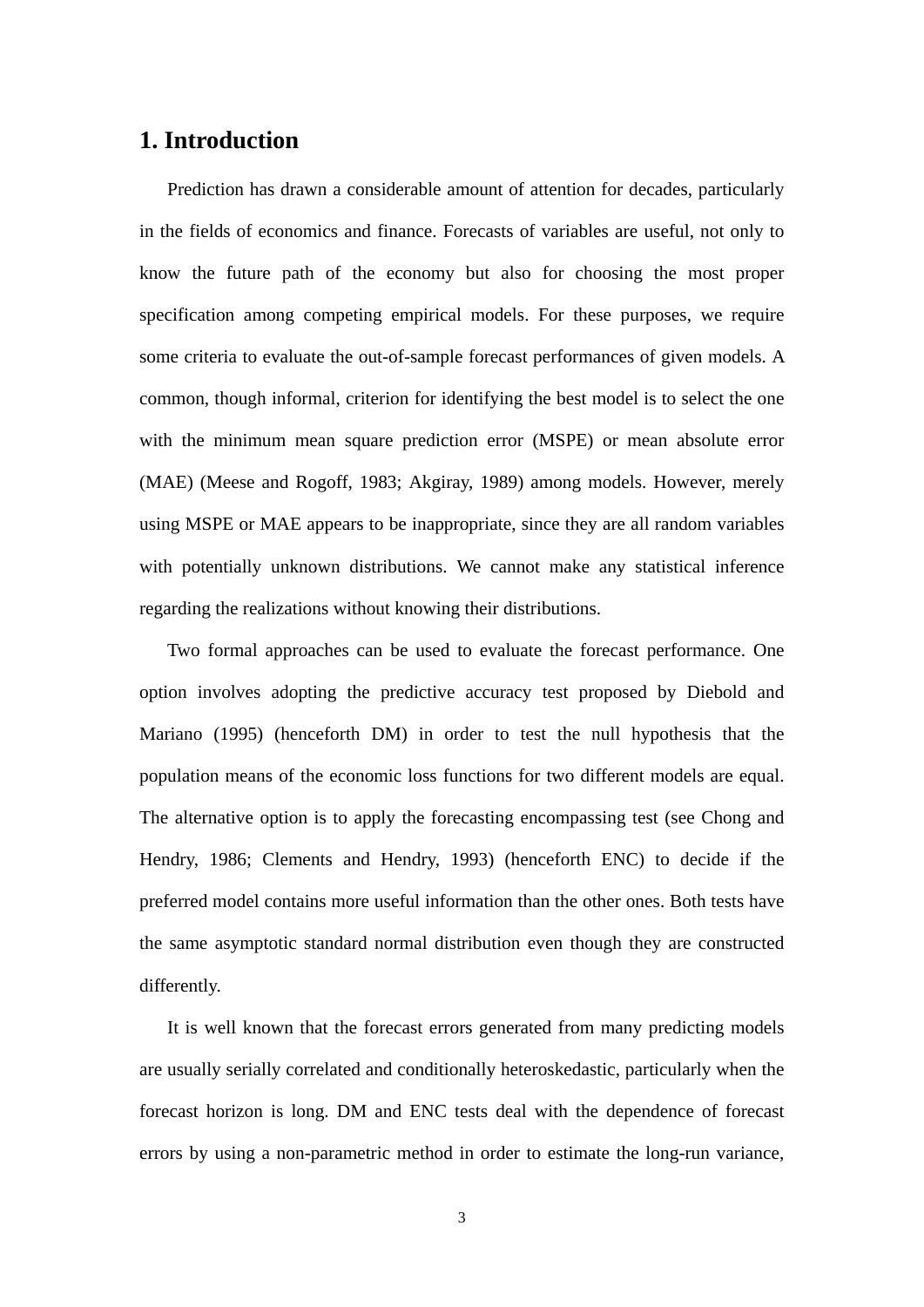wherein a suitable choice of kernel function and bandwidth is involved. Using simulations, Clark (1999) pointed out that the results from DM are considerably affected by the selection of different kernels in finite samples. The idea of implementing these tests without non-parametrically calculating the long-run variance is appealing to empirical researchers.

For the purpose of illustration, let us assume that two forecast errors, denoted by  $e_{1t}$  and  $e_{2t}$ , are obtained from two competing models. Both DM and ENC tests are conducted to test the null hypothesis that the sample mean of series  $d_t$ <sup>[1](#page-3-0)</sup> equals zero. By borrowing this idea from the Augmented Dickey-Fuller (ADF) unit root test, we have proposed a new testing procedure for the extant tests in this paper. We have treated series  $d_i$ , as a covariance stationary process with moving average (MA) properties. Under some general conditions (e.g. Bühlmann, 1995, Lemma 2.1), it can be expressed as an infinite-order autoregressive  $(AR(\infty))$  process with possibly conditional heteroskedastic errors. In ideal circumstances, it is feasible to approximate the AR( $\infty$ ) model with a *p*-order AR model, where order *p* should increase with the sample size at a certain rate. The intercept in the AR( *p* ) model, which stands for the population mean of series  $d_t$ , is the parameter on which we will focus.

To be specific, we have tested the null hypothesis by first fitting series  $d_t$  with the AR( *p* ) model with an intercept. As determined by Akaike Information Criteria (AIC), order *p* needs to be sufficiently long to account for serial correlation. Thereafter, we have estimated the model using OLS and tested for zero intercept using *t*-statistics (henceforth  $AR - t_c$ ). The proposed  $AR - t_c$  statistics, which can be shown to have the same asymptotic standard normal distribution as DM and ENC tests, can be easily used in major standard econometric software.

<span id="page-3-0"></span><sup>1</sup>  $d_t = e_{1t}^2 - e_{2t}^2$  $d_t = e_{1t}^2 - e_{2t}^2$  and  $e_{1t} (e_{1t} - e_{2t})$  for DM and ENC tests, respectively.

 $\overline{a}$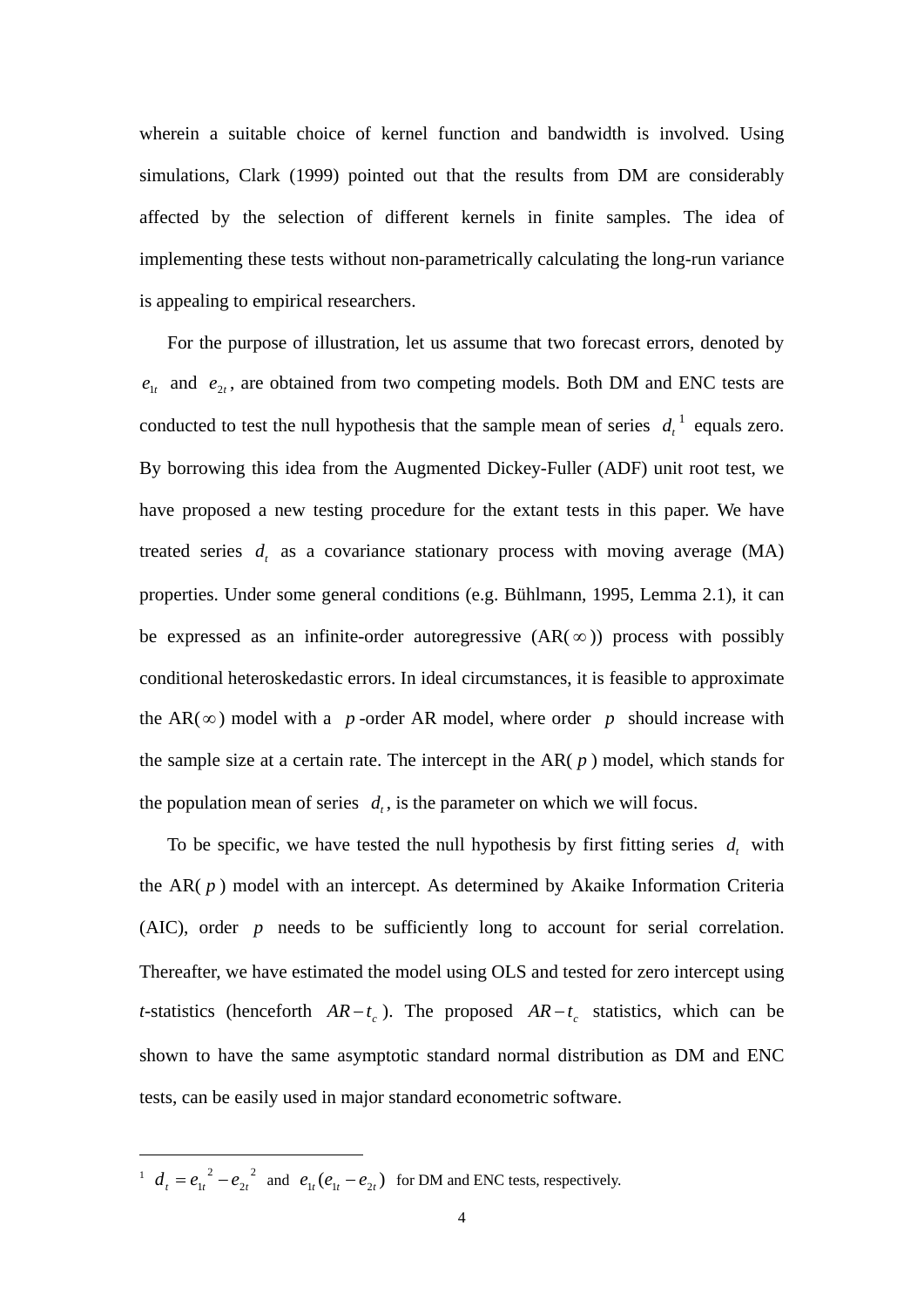Our simulation results reveal that the  $AR - t_c$  test outperforms DM and ENC in size and shows a comparable power across a wide variety of cases. However, it continues to encounter a size distortion problem, particularly when the sample size is small and forecast horizon is long. Hence, a new bootstrap procedure, aimed at estimating the finite sample distribution of  $AR - t_c$  test, is proposed to cope with such size distortions. Our bootstrap is a hybrid one, in which we have combined the autoregressive sieve bootstrap and wild bootstrap (WB) for different purposes. The AR sieve bootstrap is first used to account for the serial correlations in series  $d_t$ , which is accomplished by fitting the series with a finite AR process so that its order increases with the sample size. In turn, the conditional heteroskedasticity of unknown form in  $d_t$ , is addressed by applying the wild bootstrap to the residuals of the AR sieve regression.

The two bootstrap methods employed in our research have been widely used in the literature regarding this topic. Chang and Park (2003) established the use of the sieve bootstrap for an ADF unit root test with general linear processes. With possible conditional heteroskedasticity of unknown form for autoregressive processes, Goncalves and Kilian (2004) contributed to the study of three easy-to-implement wild bootstrap proposals and demonstrated their asymptotic validity. With the help of simulations, Flachaire (2005) investigated and compared the finite sample performances of wild bootstrap as well as pairs bootstrap. In the research by O'Reilly and Whelany (2005), the wild bootstrap has been applied to generate critical values for testing parameter stability. Kapetanios and Psaradakis (2006) studied the properties of the sieve bootstrap for a class of linear processes that exhibit strong dependence and formulated the asymptotic validity of the sieve bootstrap in the case of sample mean and sample autocovariances. Richard (2006) proposed the use of an MA sieve bootstrap for the ADF test and demonstrated that the test based on this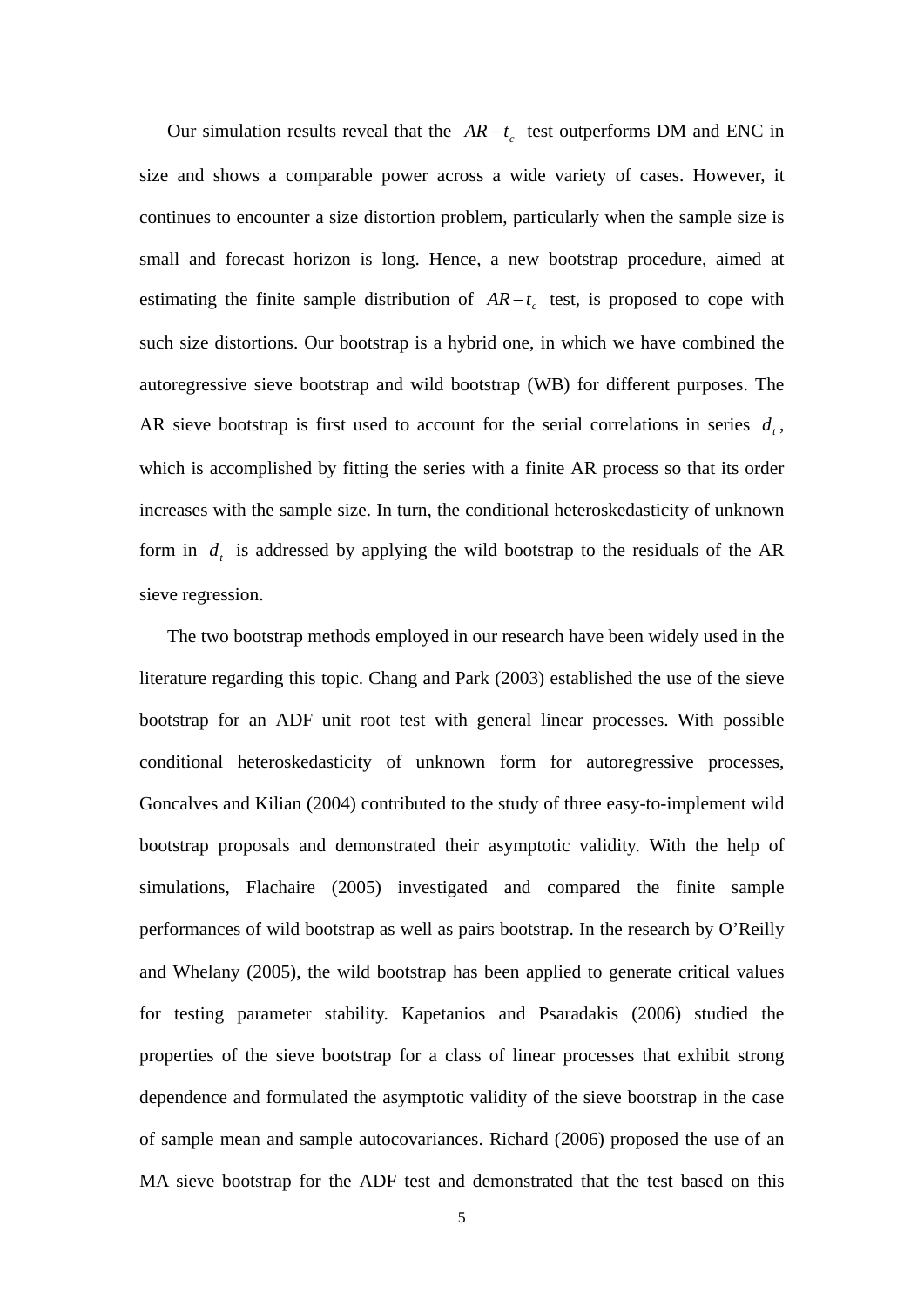bootstrap was consistent.

A bootstrap procedure remains incomplete if its consistency is not provided, in the sense that the asymptotic distribution of the  $AR - t_c$  test is the same as that of its bootstrap counterpart. In this paper, we show that the  $AR - t_c$  test based on the AR sieve and wild bootstraps is asymptotically valid. In addition, another bootstrap method for dependent data, called moving block bootstrap (MBB, Künsch, 1989), is also investigated for the sake of comparison. The MBB is implemented by dividing the data into blocks, sampling the blocks randomly with replacement and laying them end-to-end in order to produce the bootstrap sample. We employ MBB in DM and ENC tests and compare their respective performances with that of the bootstrapped  $AR - t_c$  test.

Simulation results indicate that despite the conditionally heteroskedastic forecast errors, our bootstrap procedures can effectively reduce the size distortions of the  $AR - t_c$  test in various combinations of sample size and forecast horizon. Moreover, the size results of DM and ENC with MBB are apparently inferior to those of the bootstrapped  $AR - t_c$  test. As expected, MBB heavily depends on the choice of different block lengths.

This paper proceeds as follows. DM and ENC tests are briefly reviewed in Section 2. We have introduced the  $AR - t_c$  test in Section 3 and studied its asymptotic behaviour by deriving the limiting distribution. In Section 4, we have proposed bootstrap procedures for the  $AR - t_c$  test and developed the asymptotic distribution of its bootstrap test. Simulation results pertaining to size and power are presented in Section 5. Section 6 concludes the paper, and mathematical proofs are collated in the appendix.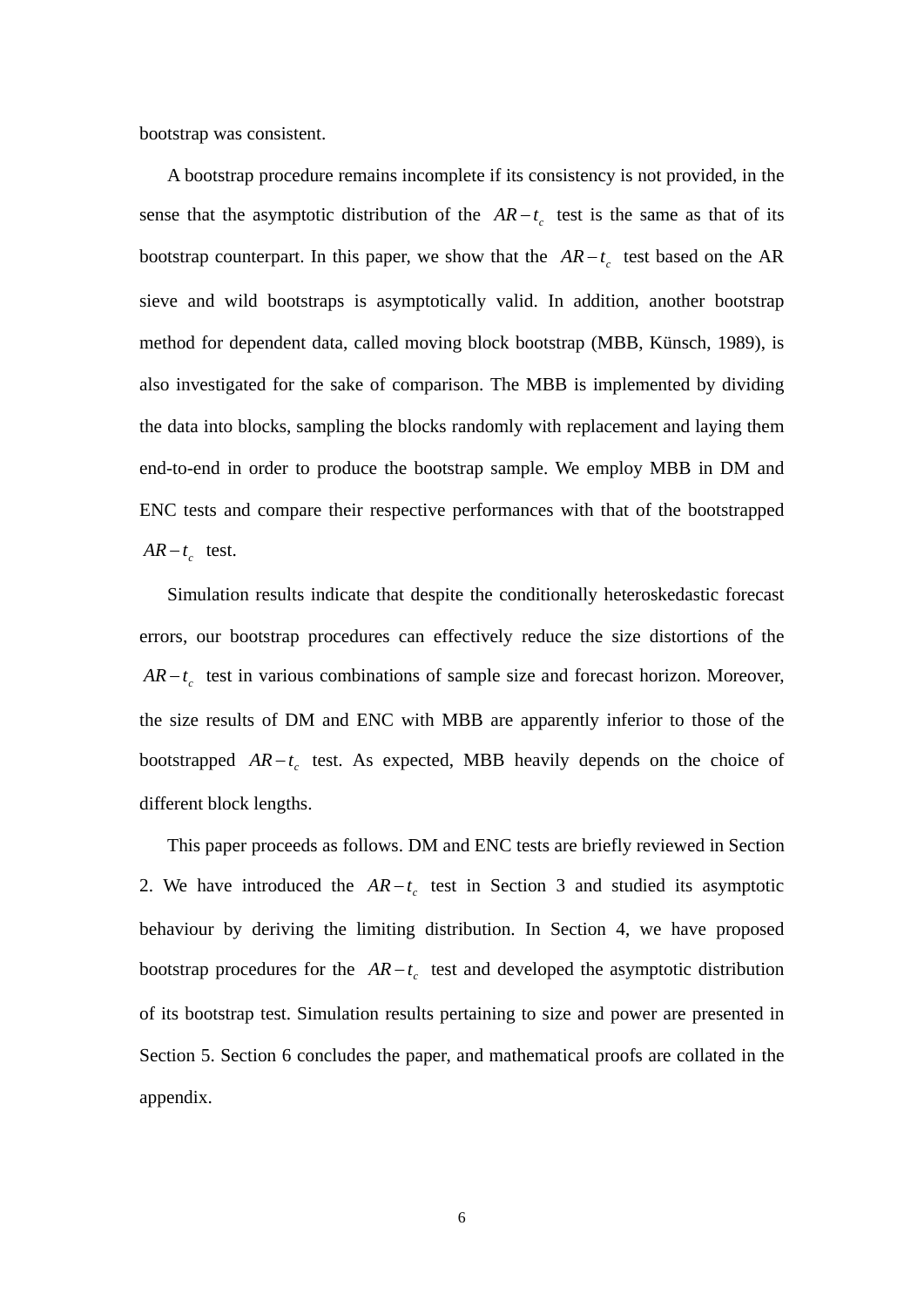#### **2. The Review of Forecast Tests**

In this section, we have briefly reviewed two predictive performance tests—the predictive accuracy test and forecast encompassing test.

With two forecasting models for the same variable  $y_t$ , researchers are often concerned about how to discriminate between them in terms of their out-of-sample prediction performance. Diebold and Mariano (1995) pioneered the work of comparing the predictive accuracy of two forecasts in a statistical framework. The asymptotics for DM test are established by assuming the model parameters without estimation. This can be outlined as follows.

Suppose  $(e_{1t}, e_{2t})$ ,  $t = 1, 2, ..., n$  are *h*-step forecast errors of models 1 and 2, respectively. Taking MSPE as a measure of prediction loss, the loss differential from the two models can be expressed as  $d_t = e_{1t}^2 - e_{2t}^2$  $d_t = e_{1t}^2 - e_{2t}^2$ . The DM test is implemented to compare whether the population mean of  $d_i$ , is equal to zero. The null hypothesis of DM test is  $E[d_t] = 0$ , as against the alternative hypothesis  $E[d_t] \neq 0$ .

DM test can be formulized as commonly used *t* -statistics by using the sample mean of  $d_t$  to test the null hypothesis as follows.

$$
DM = \frac{\overline{d}}{\sqrt{Var(\overline{d})}},
$$
\n(1)

where  $\overline{d}$  refers to the sample mean of  $d_t$  and  $Var(\overline{d})$  is a consistent estimator for the long-run variance of  $d_t$ .

The alternative method for forecast evaluation involves the use of ENC test, which is based on the fact that the competing forecasts could have a different information content than the preferred one. Harvey et al. (1998) proposed the use of *t* -statistics to test for the population covariance of  $e_{1t}$  and  $(e_{1t} - e_{2t})$ . If we define  $d_t = e_{1t}(e_{1t} - e_{2t})$ , ENC test shows the same form as (1). Under the null hypothesis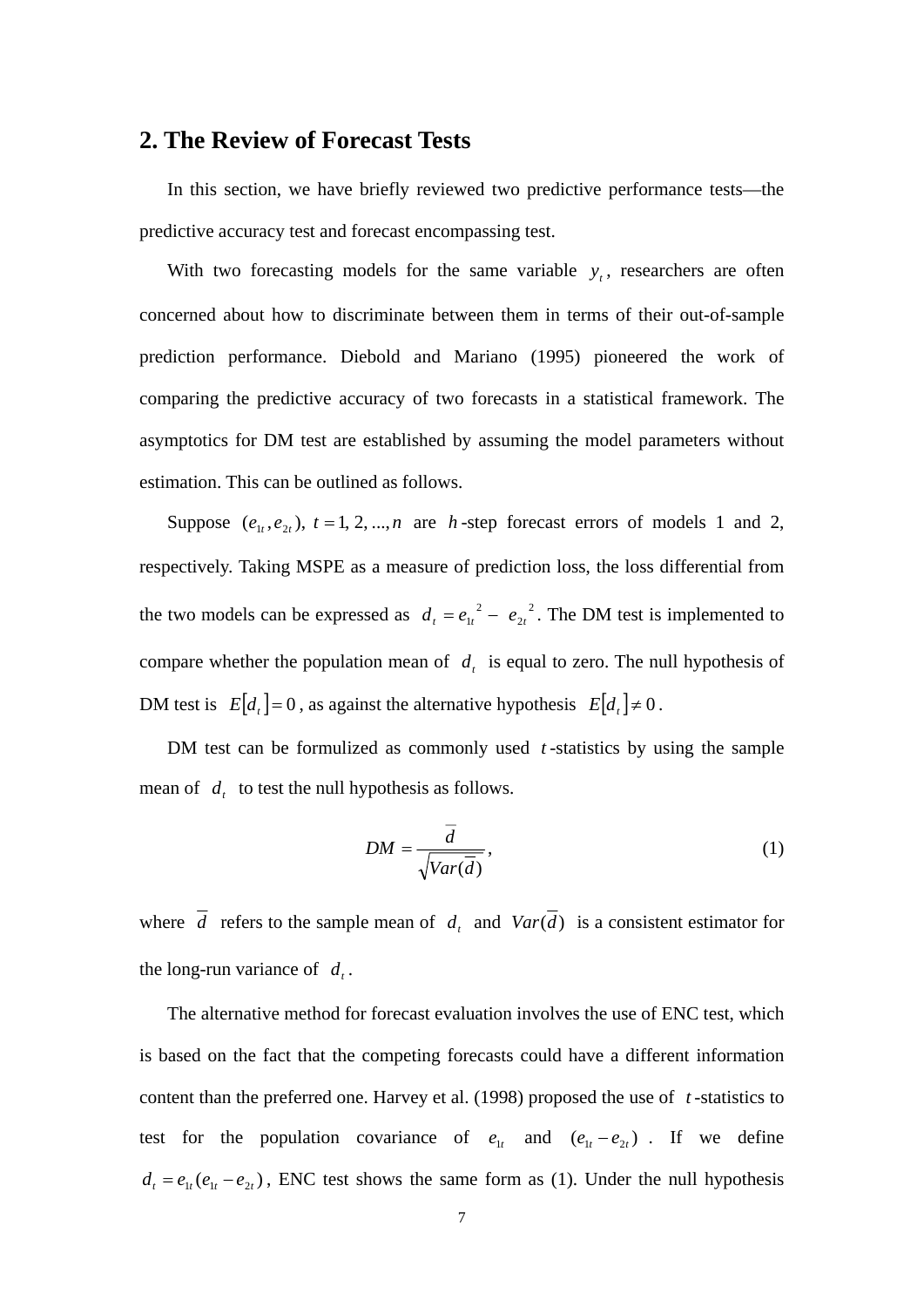that the forecast of model 1 encompasses that of model 2,  $E[d_t]$  will be less than or equal to 0. However, if the alternative hypothesis that the model 2 forecast contains more information holds true, then  $E[d_i]$  should be positive.

As stated earlier, DM and *ENC* require an estimation of long-run variance for series  $d_t$ , since the optimal *h*-step forecast errors are  $(h-1)$ -dependent. DM test uses a non-parametric method of estimation, using the uniform kernel equipped with bandwidth  $(h-1)$ . Its estimator assumes the form  $Var(\overline{d}) = \frac{1}{n} \sum_{k=-(h-1)}^{h-1} \hat{\gamma}_k$  $Var(d) = \sum_{k=0}^{n-1} \hat{\gamma}_k$ , where  $\hat{\gamma}_k$  denotes the sample auto-covariance of  $d_t$  with lag  $k$ . Finally, under the null hypothesis, both test statistics follow a limiting standard normal distribution.

### **3. Autoregressive Testing Procedure**

In this section, we have proposed an autoregressive procedure to construct both DM and ENC tests in (1). We will begin with the following example to illustrate the test idea. Supposing series  $d_t$  to be expressed as  $d_t = c + \eta_t$ , where *c* is a constant and  $\eta_t$  is iid(0, $\sigma^2$ <sub>n</sub>),  $t = 1, 2,...,n$ . As explained in Section 2, the extant tests are conducted to verify whether  $E(d<sub>t</sub>) = 0$ , which is equivalent to testing the null hypothesis  $H_0$ :  $c = 0$ ; this can be done using *t*-statistics in the regression context. Under some general conditions, the *t* -statistics can be shown to have an asymptotic standard normal distribution.

In cases wherein series  $d_t$  is a covariance stationary process with possible serial correlations and conditional heteroskedasticity, we can adopt a parametric approach by fitting  $d_t$ , with the  $AR(p)$  model, where order p is determined by AIC, after which we test the  $AR(p)$  model for zero intercept using *t*-statistics.

The AR testing procedure proposed by us has twofold advantages. First, it can be conducted in major standard software. Second, it prevents the final result from being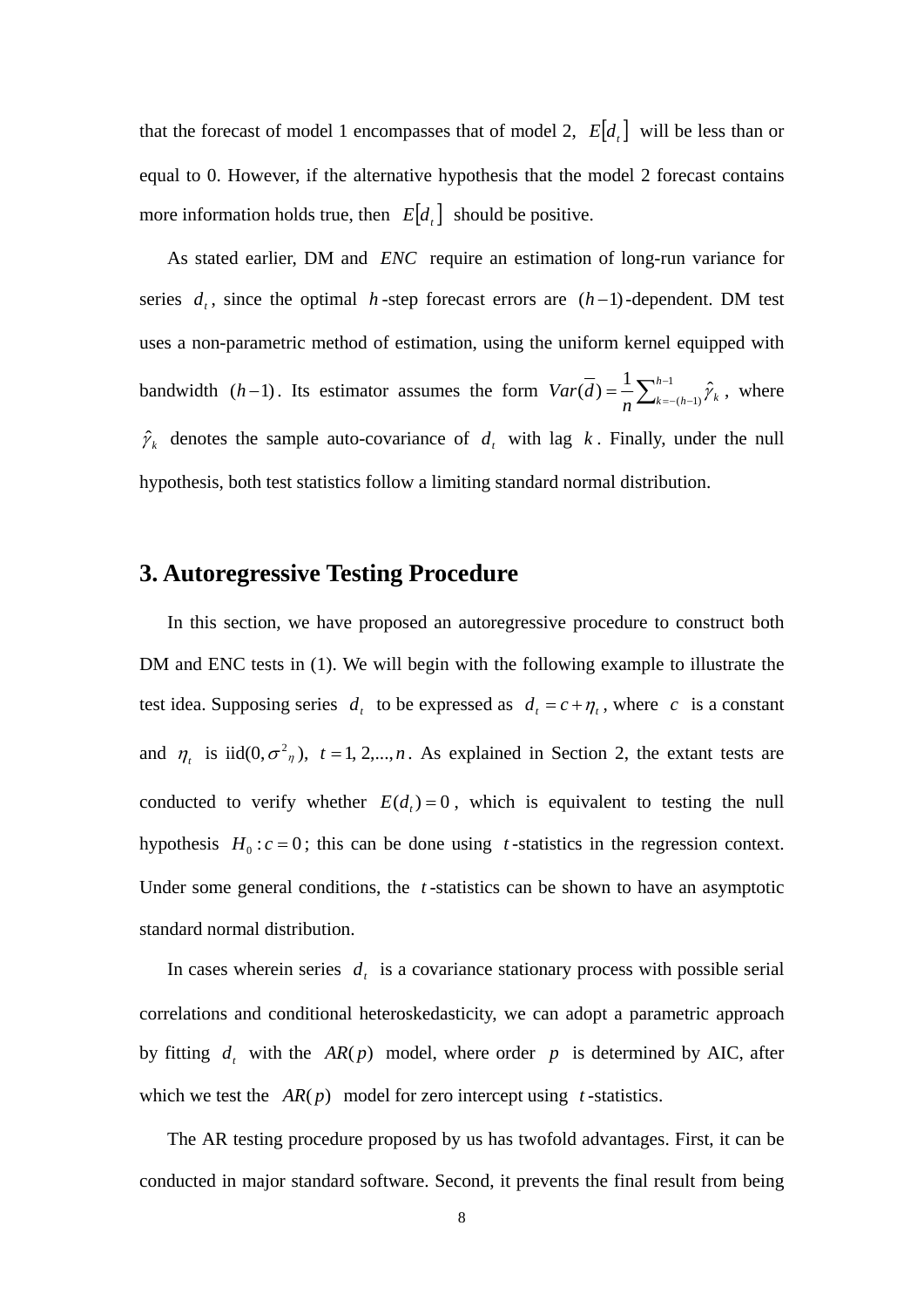affected by the selection of kernel function and bandwidth and therefore generates a more robust result than DM and ENC. The literature pertaining to unit root tests also documents that in the estimation of the long-run variance for finite samples, the parametric approach may produce a better performance than the non-parametrical one. Hence, our  $AR - t_c$  test, which is a parametric approach, is expected to perform well in this aspect.

In order to obtain the asymptotic distribution for the *t* -statistics in the AR procedure, we require the following assumptions.

**Assumption 1:** Suppose  $d_t = \mu_d + \psi(L)\varepsilon_t$ , where  $\mu_d$  is a constant,  $\psi(L) = \sum_{j=0}^{\infty} \pi_j L^j$ ,  $\pi_0 = 1$  and possesses the following properties:

1.  $(\varepsilon_t, \mathfrak{T}_t)$  is a martingale difference sequence with some filtration  $(\mathfrak{T}_t)$ , satisfying (a)  $E(\varepsilon_i^2) = \sigma^2$ , (b)  $n^{-1} \sum_{t=1}^n \varepsilon_i^2 = \sigma^2 + o_p(1)$  $1 \nabla^n$   $a^2$ *p*  $n^{-1} \sum_{t=1}^{n} \varepsilon_t^2 = \sigma^2 + o_p(1)$  and (*c*) the existence of some  $r \ge 4$  and  $K > 0$  such that  $E \left| \varepsilon_r \right|^r < K$ .

2. 
$$
\forall |L| \le 1
$$
,  $\psi(L) \ne 0$  and  $\exists s > 2$  such that  $\sum_{j=0}^{\infty} j^s \left| \pi_j \right| < \infty$ .

Assumption 1 allows  $d_t$  to be generated by means of a general linear process, including a finite order ARMA as a special case with  $\pi_k$  decaying geometrically; the assumption also ensures that  $d_t$  is covariance stationary. It should also be noted that Assumption 1(1) sets  $\varepsilon$  as a martingale difference sequence, which includes a variety of second order stationary ARCH and GARCH models that are widely used in empirical finance. Assumption 1(2) is commonly seen in literature; it can be satisfied by assuming appropriate mixing conditions, allowing for some types of serial correlations. Under Assumption 1(2), according to Bühlmann (1995),  $d_t$  can be written as follows.

$$
d_t = \mu_d + \alpha(L)(d_t - \mu_d) + \varepsilon_t,
$$
\n(2)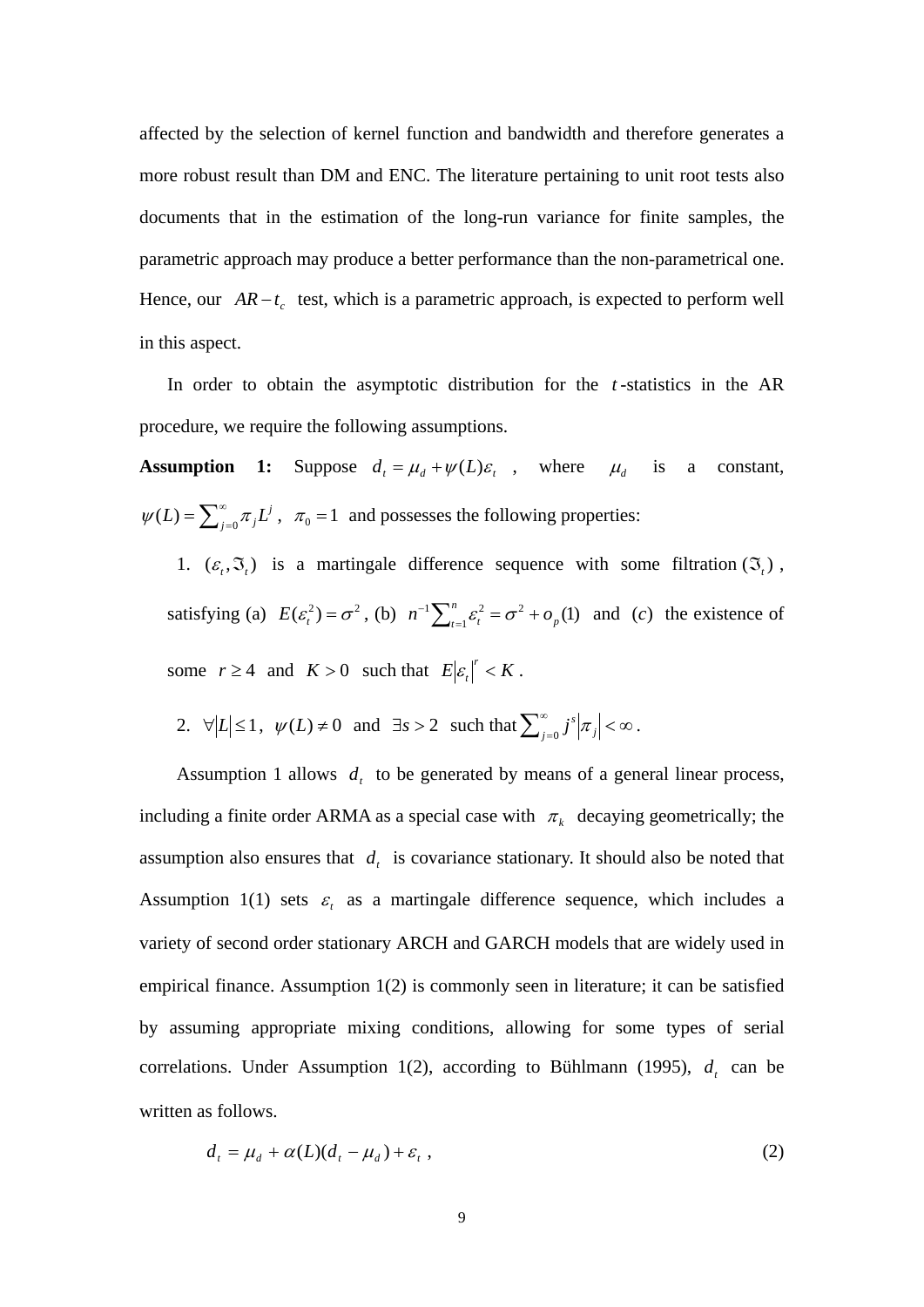$$
=\mu_d+\sum_{i=1}^{\infty}\alpha_i(d_{t-i}-\mu_d)+\varepsilon_t,
$$
\n(3)

$$
\equiv c + \sum_{i=1}^{\infty} \alpha_i d_{t-i} + \varepsilon_t , \qquad (4)
$$

where  $1-\alpha(L) = 1/\psi(L)$  and  $\alpha(L) \neq 1$  for all  $|L| \leq 1$ . Moreover, there exists  $s \geq 1$ such that  $\sum_{j=1}^{\infty} j^s |\alpha_j| < \infty$  $j^s | \alpha_j | < \infty$  and  $c = \mu_d (1 - \sum_{i=1}^{\infty} \alpha_i)$  in (4). Since  $\sum_{i=1}^{\infty} \alpha_i \neq 1$ , testing the null hypothesis of zero mean of  $d<sub>t</sub>$  is equivalent to testing the following hypothesis.

$$
H_0: c = 0.
$$

As in the ADF test, we can approximate (4) by  $AR(p)$  with order p increasing at a certain rate as the sample size increases. In empirical applications, LS is used to estimate an approximating  $AR(p)$  model, and we obtain

$$
d_{t} = \hat{c} + \sum_{k=1}^{p} \hat{\alpha}_{p,k} d_{t-k} + \hat{\varepsilon}_{p,t} , \qquad (6)
$$

where  $\hat{c}$  and  $\hat{\alpha}_{p,k}$  for  $k = 1, 2, ..., p$  are the LS estimators, and  $\hat{\epsilon}_{p,t}$  is the LS residual. Correspondingly, the test statistics, denoted by  $AR - t_c$ , are formalized as follows.

$$
AR - t_c = \frac{\hat{c}}{SE(\hat{c})},\tag{7}
$$

where  $SE(\hat{c})$  is the standard error of  $\hat{c}$ .

 In addition to Assumption 1, we also require the following assumption to obtain the asymptotics of  $AR - t_c$ .

**Assumption 2:** Let  $p \to \infty$  and  $p = o(n^{1/3})$  as  $n \to \infty$ .

Assumption 2 states that when approximating  $d_t$ , with  $AR(p)$ , the order p should increase with *n* at a smaller rate than  $n^{1/3}$ . It should be noted that we do not impose any lower bound on the divergence rate for the order *p* . This condition is weaker than that in Said and Dickey (1984), in which they assume the lower rate of *p* to be  $n^{1/n}$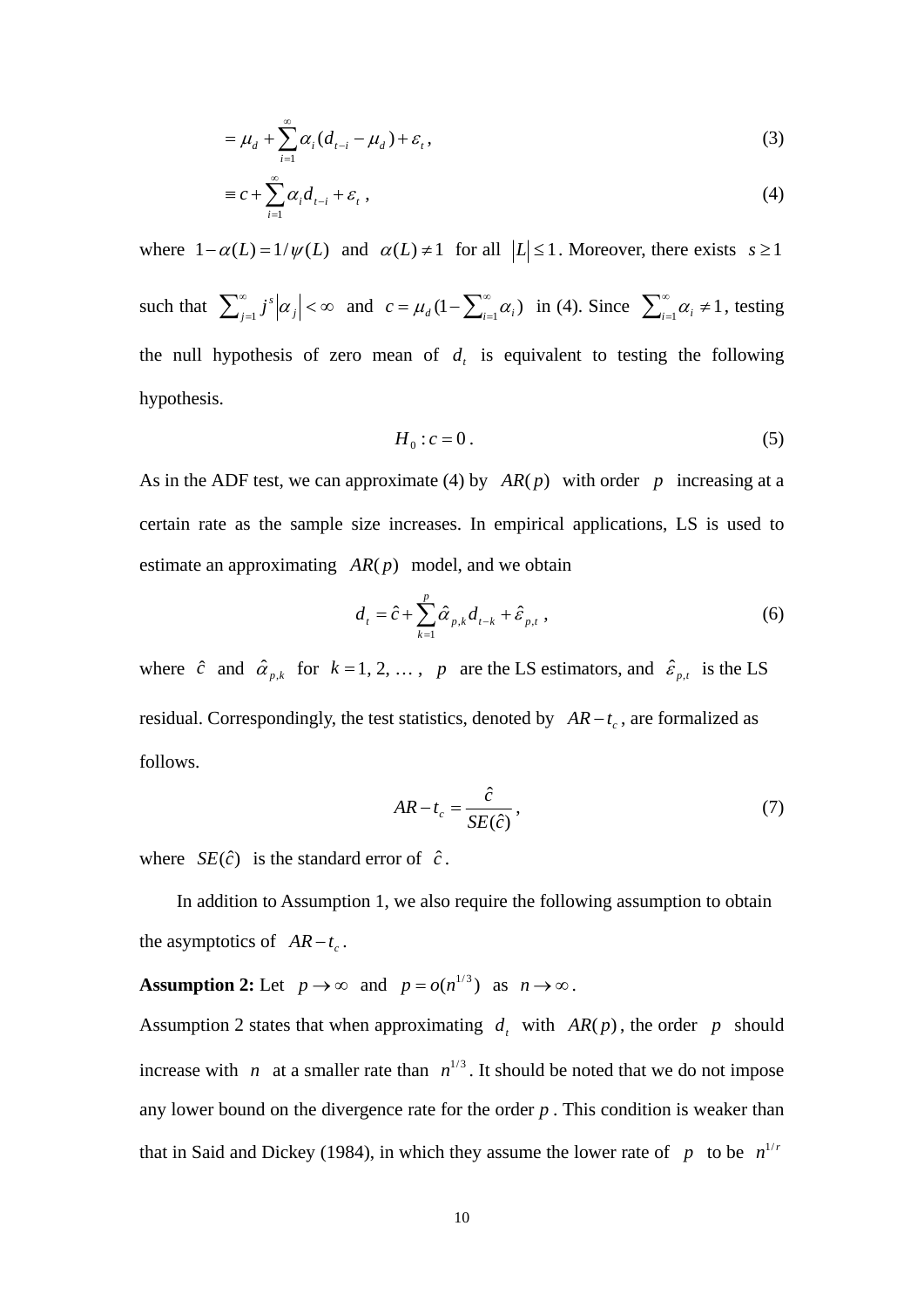for some  $r > 0$  in order to ensure the accuracy of the approximation. Assumption 2 is merely required in theory; it does not indicate how to choose  $p$  in practical terms. Two common information criteria, such as AIC or BIC, are recommended. In such a forecasting context, however, Shibata (1980) claims that AIC may be a better choice than BIC because the former results in a more efficient asymptotic order estimate for some infinite-order autoregressive processes. Further, as shown by Park (2002), if we select the order *p* with AIC, the order *p* satisfies the condition  $p = o(n^{-(1+s)})$ a.s. , and Assumption 2 holds if *s* > 2 . Therefore, throughout this paper, we have used AIC to select the order *p*. The limit distribution of  $AR - t_c$  is stated in Theorem 1.

**Theorem 1:** Let Assumption 1 and 2 hold. Under the null hypothesis (5), we have

$$
AR - t_c \xrightarrow{d} N(0,1) \tag{8}
$$

Theorem 1 shows that the asymptotic distribution of  $AR - t_c$  is standard normal, similar to those of DM and ENC, even when the error pertaining to  $d_t$  is subjected to a martingale difference sequence.

### **4. Bootstrap Asymptotics**

As in DM and ENC tests,  $AR - t_c$  suffers from size distortions at small samples with long forecast horizons. In this section, we intend to propose an appropriate bootstrap procedure, after taking into account both the dependence and heteroskedasticity of unknown form in the forecast errors, to estimate the empirical distribution of our test. Following this, we have provided a proof of bootstrap consistency to ensure the correctness of this procedure. Throughout this paper, the notation \* denotes the bootstrap samples. Moreover,  $P^*$  and  $E^*$  denote the probability and expectation, respectively, that are conditional on the realization of the original sample. In this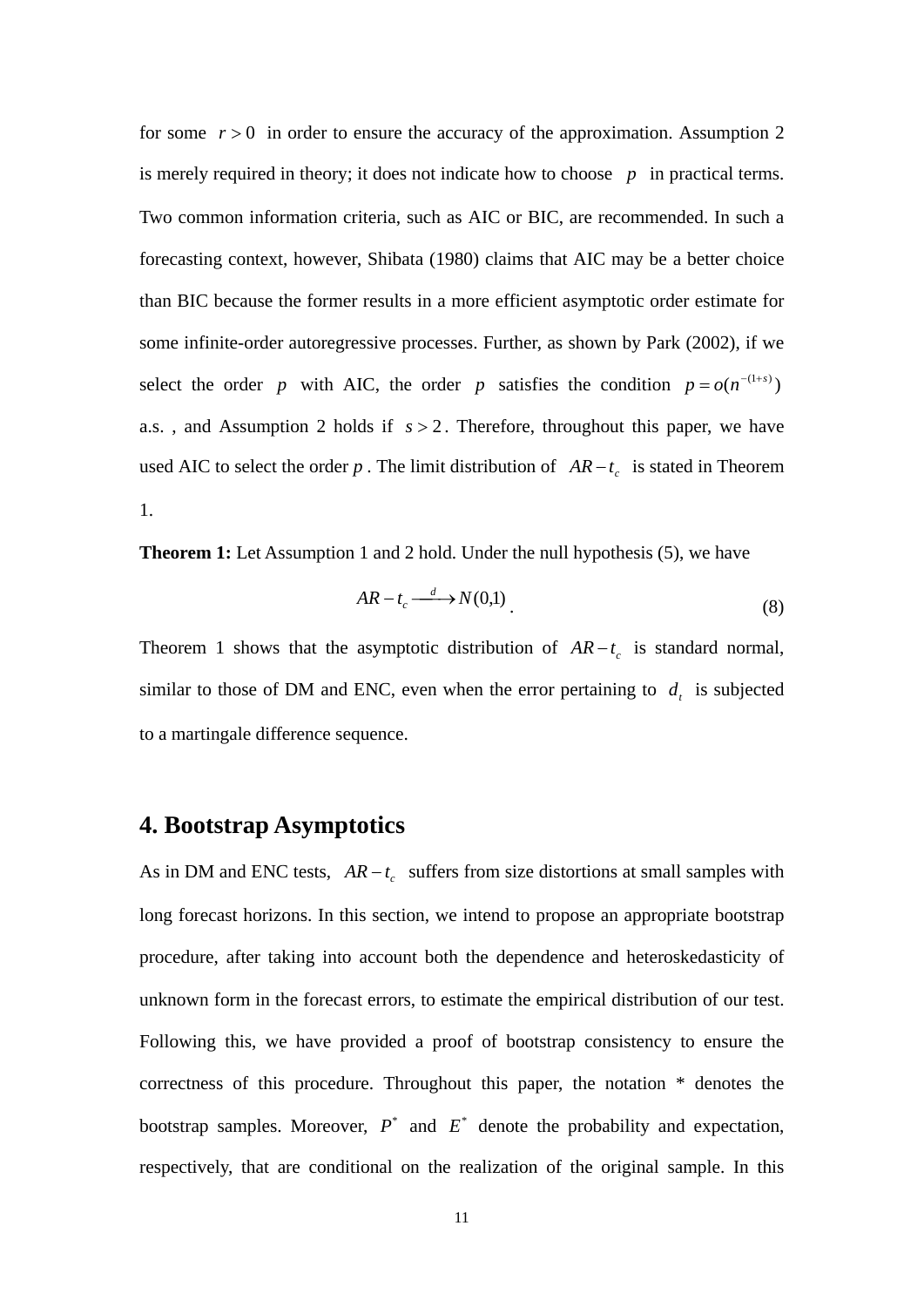section, we will describe our resampling schemes in detail.

1. Suppose a sample  $\{d_i\}_{i=1}^n$  is considered. Use LS to estimate the  $AR(p)$  model with *p* chosen by AIC and obtain the LS residuals as follows.

$$
\hat{\varepsilon}_{p,t} = d_t - \hat{c} - \sum_{k=1}^p \hat{\alpha}_{p,k} d_{t-k} \text{ , for } t = p+1, p+2,...,n ,
$$
 (9)

where  $\hat{c}$  and  $\hat{\alpha}_{p,k}$  for  $k = 1, 2, ..., p$  are LS estimates.

2. Generate WB residual according to

$$
\hat{\varepsilon}_{p,t}^* = \hat{\varepsilon}_{p,t} \eta_t, \text{ for } t = p+1, p+2,...,n,
$$
\n(10)

where  $\eta_t$  is any iid(0,1) random variable with a bounded fourth moment with respect to the probability measure  $P^*$ . We set  $\eta_t$  to be iid  $N(0,1)$  in the follow simulations.

3. Generate a bootstrap sample  $d_t^*$  using autoregression,

$$
d_t^* = \sum_{k=1}^p \hat{\alpha}_{p,k} d_{t-k} + \hat{\varepsilon}_{p,t}^*, \text{ for } t = 1, 2, ..., n,
$$
 (11)

where each  $\hat{\alpha}_{p,k}$  is the LS estimate in (9) and  $[d_1,...,d_p]$  serve as the initial values of  $d_t^*$ .

4. Compute the bootstrap counterpart of  $AR - t_c$ , denoted by  $AR - t_c^*$ , by regressing

$$
d_t^*
$$
 on  $[1, x'_{p,t}]$ , where  $x_{p,t} = [d_{t-1}, d_{t-2},..., d_{t-p}]'$ .

5. Repeat Steps 2 to 4 NB times.

6. Compute the empirical distribution function (edf) of NB values of  $AR - t_c^*$  and use this empirical distribution function as an approximation of the cumulative distribution function (cdf) of the bootstrap null distribution for the test statistics.

7. Make an inference based on the bootstrap critical value.

We will now discuss the bootstrap procedure. Step 1 involves an estimation of the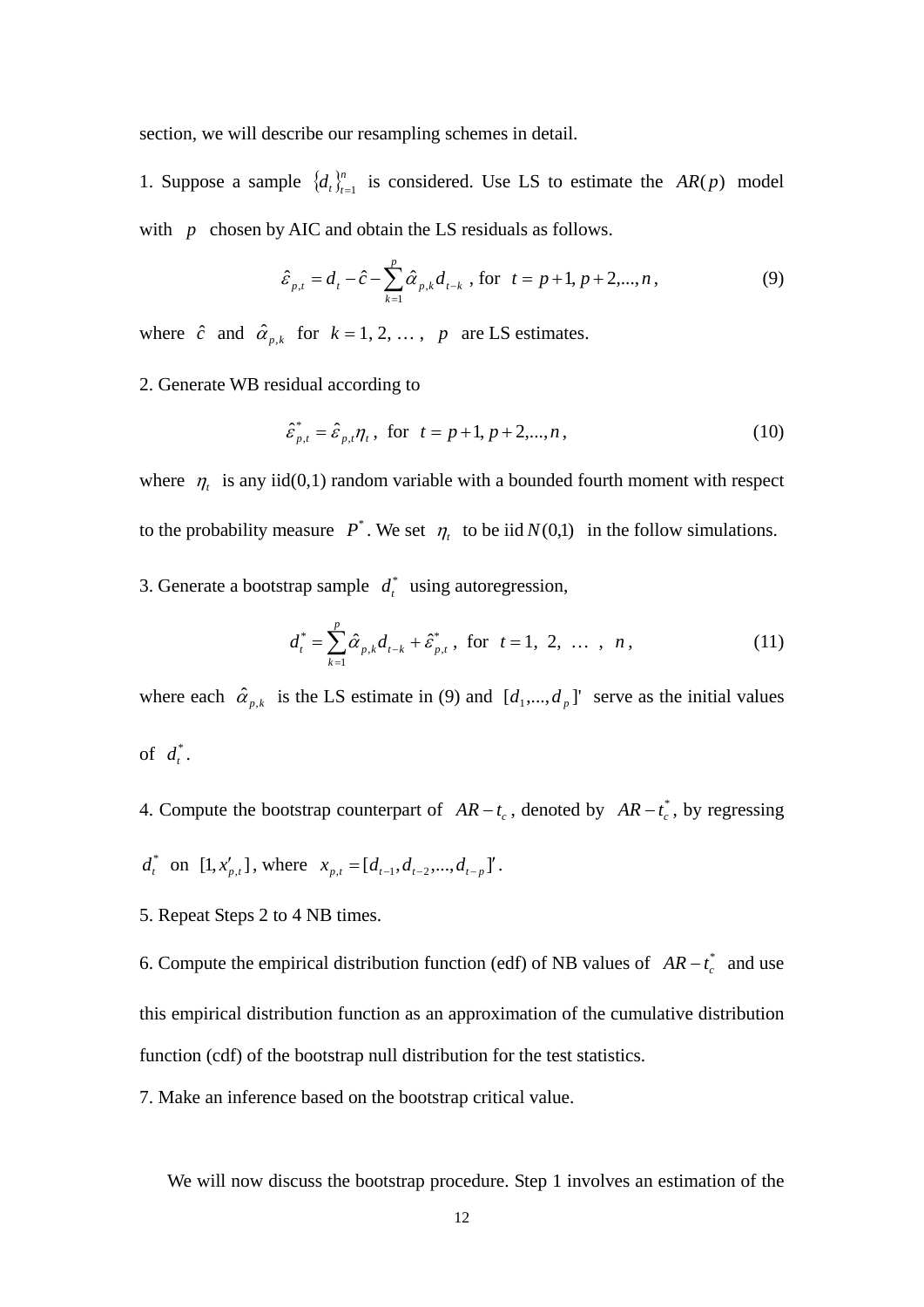$AR(p)$  in order to account for the autocorrelation in  $d<sub>r</sub>$ . It is also important to note that we have included an intercept in the model regardless of whether the data is from the null or alternative hypothesis. Step 2 generates WB innovations by multiplying the LS residuals from Step 1 with an iid  $N(0,1)$  series, which enables us to mimic the heteroskedasticity of unknown form possibly existing in the  $d_t$  series. This step is important for the sieve bootstrap to work efficiently in the next step, since the conditional heteroskedasticity in the original LS residuals does not meet the sieve bootstrap procedure's requirement of independent re-sampling with replacement. With the help of WB, and in accordance with Wu's (1986) claim, we may succeed in repairing the unknown structure of heteroskedasticity in the residuals, which would lead to good performance as regards size.

Step 3, suggested by Kreiss (1997), is called the fixed-design wild bootstrap, wherein a bootstrap sample  $d_t^*$  is generated by maintaining the regressors at the fixed value of their sample values in each re-sampling. It should be noted that in this step, we have imposed the condition of zero intercept on the generation of the bootstrap sample in order to be consistent with the null hypothesis of  $AR - t_c$ . In Step 4, the fixed-design regression is conducted by regressing the bootstrap sample on the fixed regressors; the bootstrap counterpart of  $AR - t_c$  is subsequently calculated. Goncalves and Kilian (2003) have proved that the fixed-regressor WB is less restrictive than the conventional recursive bootstrap. In addition, we found that the sieve autoregression with fixed regressors can also successfully account for the serial correlation. Therefore, in this paper, we have merely considered the fixed-regressors scheme in Steps 3 and 4.

 In theory, it is necessary to prove that the distribution of our bootstrap test is equivalent to the corresponding limit distribution of the original asymptotic test. This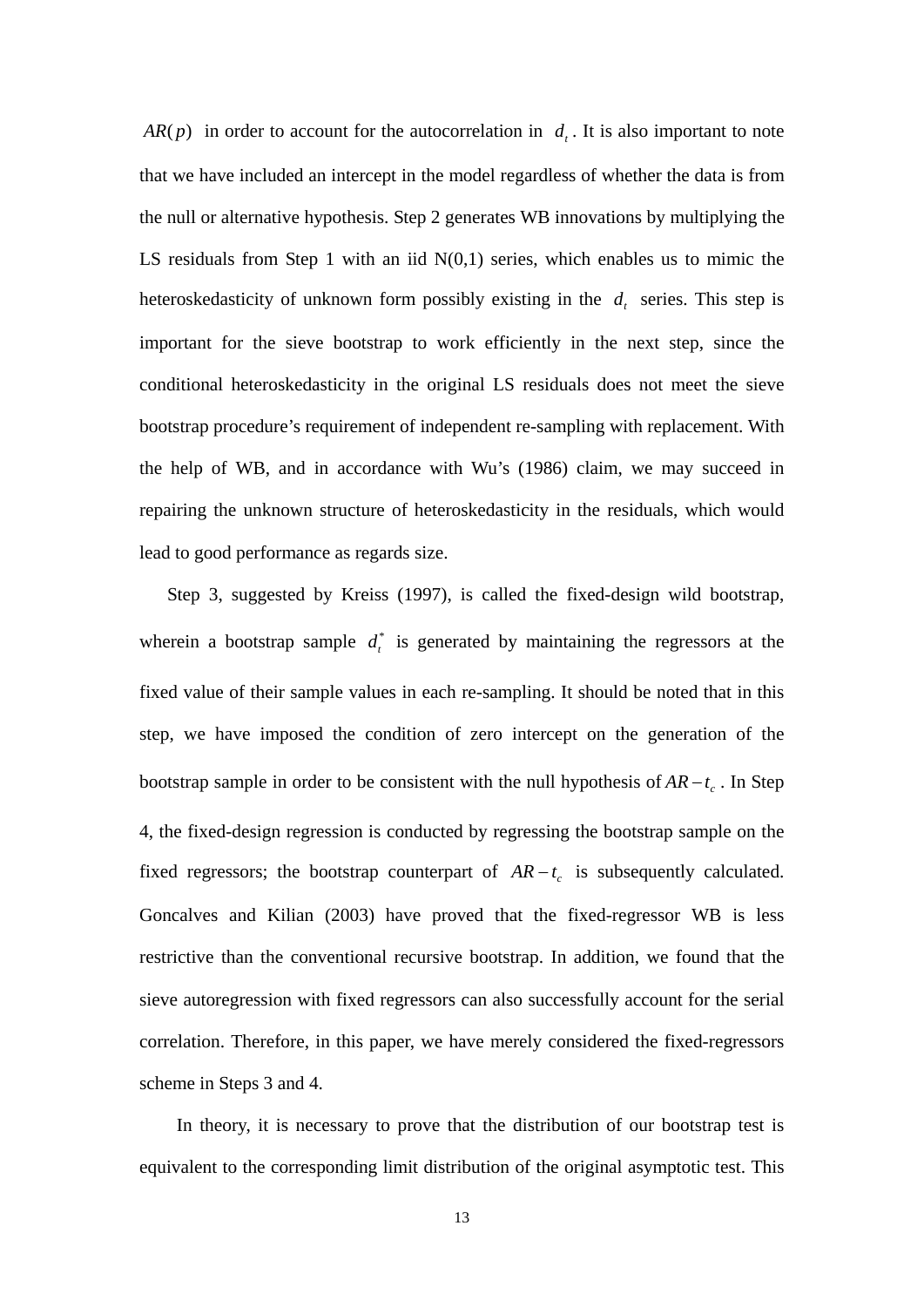is because bootstrap distribution is used to approximate the unknown finite-sample distribution of  $AR - t_c$ . Therefore, if the bootstrap procedure is correct, the large-sample bootstrap distribution should be very 'close' to the limit distribution. Theorem 2 provides a proof for bootstrap consistency that ensures the correctness of our bootstrap procedure.

**Theorem 2:** Under Assumptions 1, 2 and 3 and the null hypothesis (6), we have

$$
AR - t_c^* \xrightarrow{d^*} N(0,1) \quad \text{in Prob.} \tag{12}
$$

As shown in Theorem 2, the bootstrapped  $AR - t_c^*$  has an asymptotic standard normal distribution. Additionally, the convergence holds for almost each  $d_t$ , with respect to probability. As compared with Theorem 1,  $AR - t_c$  and  $AR - t_c^*$  have the same asymptotic distribution; this ensures the first-order asymptotic validity for the proposed bootstrap procedure.

Remark 1: Moving Block Bootstrap. It is well known that MBB is an alternative method of analysing dependent data, in which the bootstrap is implemented by dividing the data into blocks and randomly sampling the blocks with replacement. We will now describe it briefly. Let  $B_i = (d_i, d_{i+1},..., d_{i+b-1})$  be the block of *b* consecutive observations starting from  $d_i$ , for  $i = 1, 2, \ldots, n - b + 1$ . With these  $n - b + 1$  overlapping blocks, the bootstrap sample  $d_t^*$  can be obtained by randomly re-sampling  $n/b$  blocks with replacement and laying them end-to-end in the order in which they are sampled. The bootstrap version of DM and ENC tests can be easily obtained by using the standard bootstrap procedure. Some points regarding MBB need to be mentioned in this context. First, the testing results from MBB are sensitive to the choice of block length*b* . Although Hall and Jing (1996) have shown that although the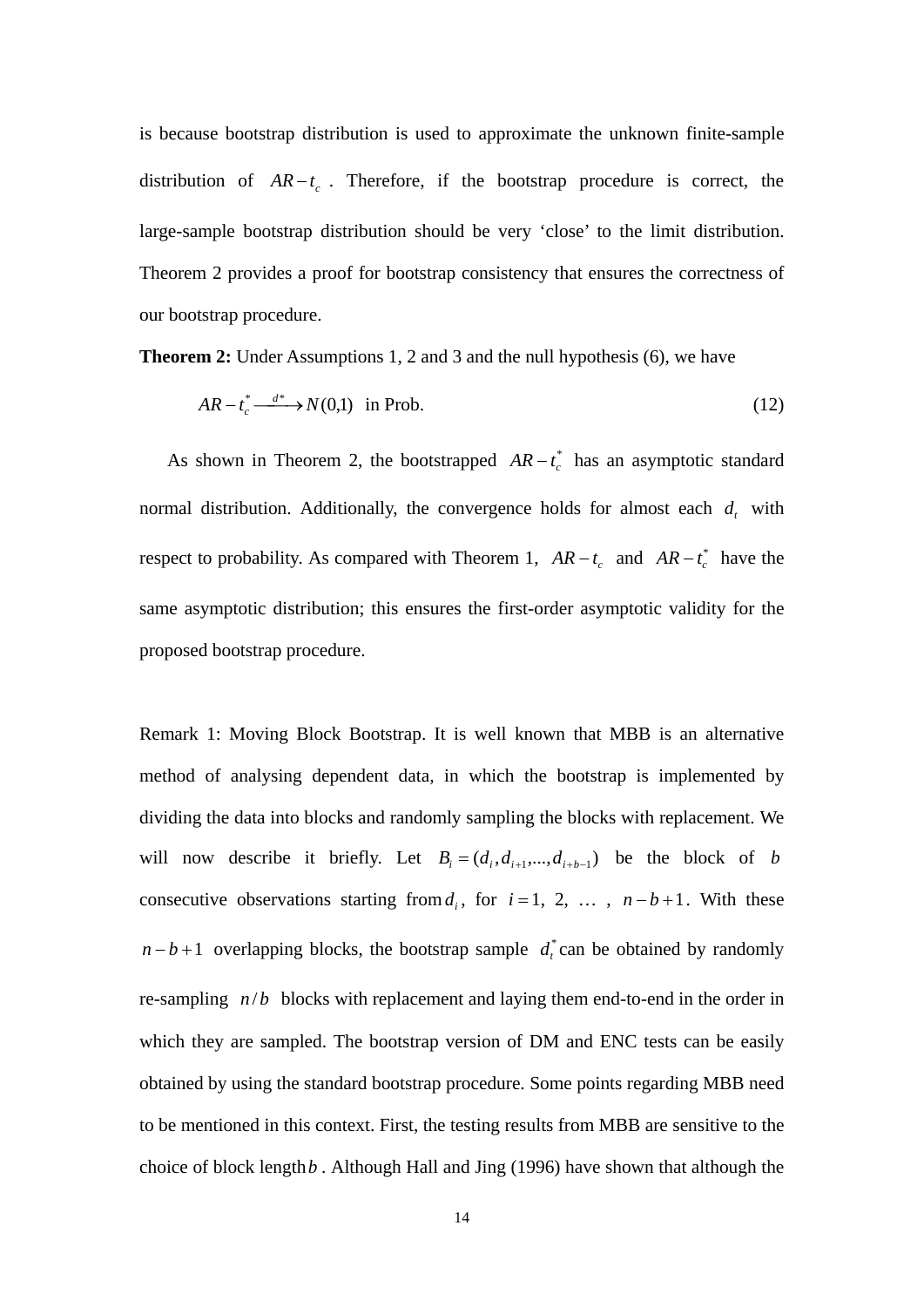optimal block length should be proportionate to  $n^{1/4}$  for a one-sided test (e.g. ENC) and  $n^{1/5}$  for a two-sided test (e.g. DM), this is not readily applicable in practice. In the following text, we will explore whether the choice of different block lengths has a severe impact on DM and ENC tests. Second, as implemented in Step 3, while conducting MBB, the bootstrap sample  $d_t^*$  continues to be generated with the imposition of the null hypothesis, without which the bootstrap test would have no power. This can be done purely by applying the MBB procedure to the de-mean series  $\overline{d}_{t}$ , instead of the original  $d_{t}$  series.

Remark 2: Throughout this paper, we have derived the asymptotics for the  $AR - t_c$ test and its bootstrap version under the assumption that no estimation errors occur in the forecast errors. This technique was first utilised by DM (1995) in their test, after which Harevey, Leybourne and Newbold (1997, 1998) and Harvey and Newbold (2000) followed suit. In contrast, numerous papers in the related literature establish their predictive tests while taking into account parameter estimation errors (see West, 1996; West and McCracken, 1998; McCracken, 2000, 2006; Clark and McCracken, 2001). With the help of this assumption, we can pay more attention to the development of bootstrap asymptotics for our test. However, we are aware that this assumption is slightly stricter and is likely to lead to a limited empirical utility for the test. This is because in most applications, it is usually necessary to obtain the parameter estimation of a model before making the forecast. However, this limitation of our test is alleviated, as pointed out by West (2005), that the estimation errors can be ignored if the ratio of the numbers of out-of-sample observations to that of in-sample observations is less than 0.1.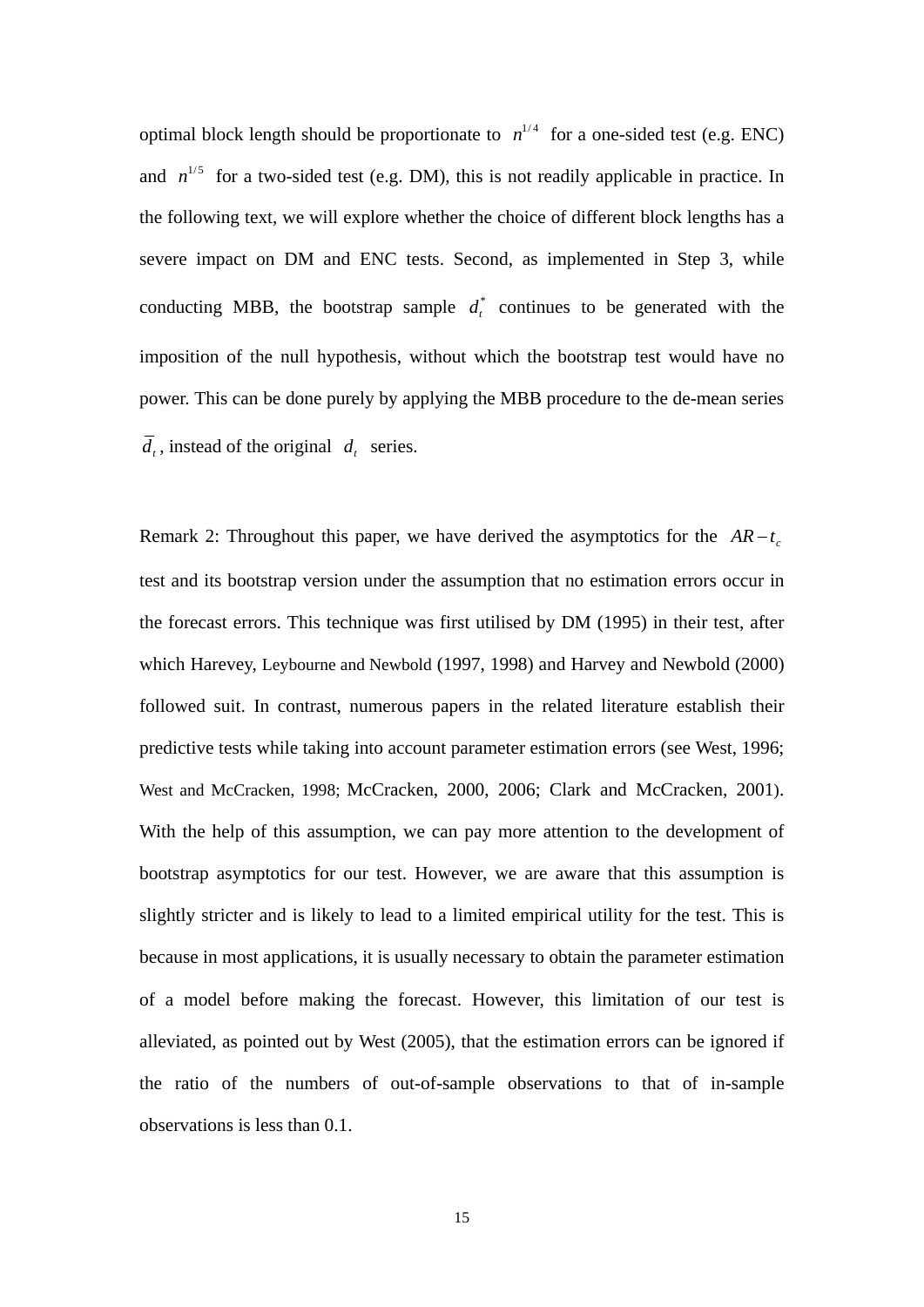#### **5. Monte Carlo Analysis**

#### **5.1 Experimental Design**

This section is devoted to investigating the finite-sample performance of our proposed test. Our simulation featured the use of bootstrap methods to provide a good control over size for DM, ENC and  $AR - t_c$  tests. As a comparison, we applied MBB to both DM and ENC tests, denoted by DM<sup>\*</sup> and ENC<sup>\*</sup>. The sample size and forecast horizons were chosen to be  $n = (16, 32, 64, 128, 256)$  and  $h = (1, 2, ..., 8)$ . Rejection frequencies based on 5% asymptotic and bootstrap critical values were used to evaluate the test performance. Monte Carlo replications were 5,000 for the results of DM, ENC and  $AR - t_c$ ; however, while conducting the bootstrap tests, both Monte Carlo and bootstrap replications were set to be 1,000 for the computer time saved. Meanwhile, the optimal lag *p* for  $AR - t_c$  was chosen using AIC, with the maximum order set as 5, while the block length of MBB was set to be  $[c_1n^{1/5}]$  for DM<sup>\*</sup> and  $[c_1n^{1/4}]$  for ENC<sup>\*</sup>, wherein  $c_1 = 1$ , 3. In contrast, the long-run variance of DM and ENC was non-parametrically estimated by adopting the Bartlett kernel with the bandwidth set to *h*-1; there was no pre-whitening. The experimental designs were borrowed from Harvey et al. (1997, 1998), with some extensions to the GARCH-type and SV-type innovations driving the forecast error processes. GARCH and SV models are widely used in empirical finance due to their ability to account for some stylized facts in financial series, such as fat tail and variance clustering.

As seen in Harvey et al. (1997), the forecast errors  $(e_1, e_2, e_1)$  for DM,  $AR - t_c$ ,  $AR - t_c^*$  and DM<sup>\*</sup> were generated by

$$
\begin{bmatrix} e_{1t} \\ e_{2t} \end{bmatrix} = \begin{bmatrix} 1 & 0 \\ 0 & \sqrt{k} \end{bmatrix} \begin{bmatrix} v_{1t} \\ v_{2t} \end{bmatrix}.
$$
 (13)

While computing the type I error, we set  $k = 1$  to meet the null hypothesis of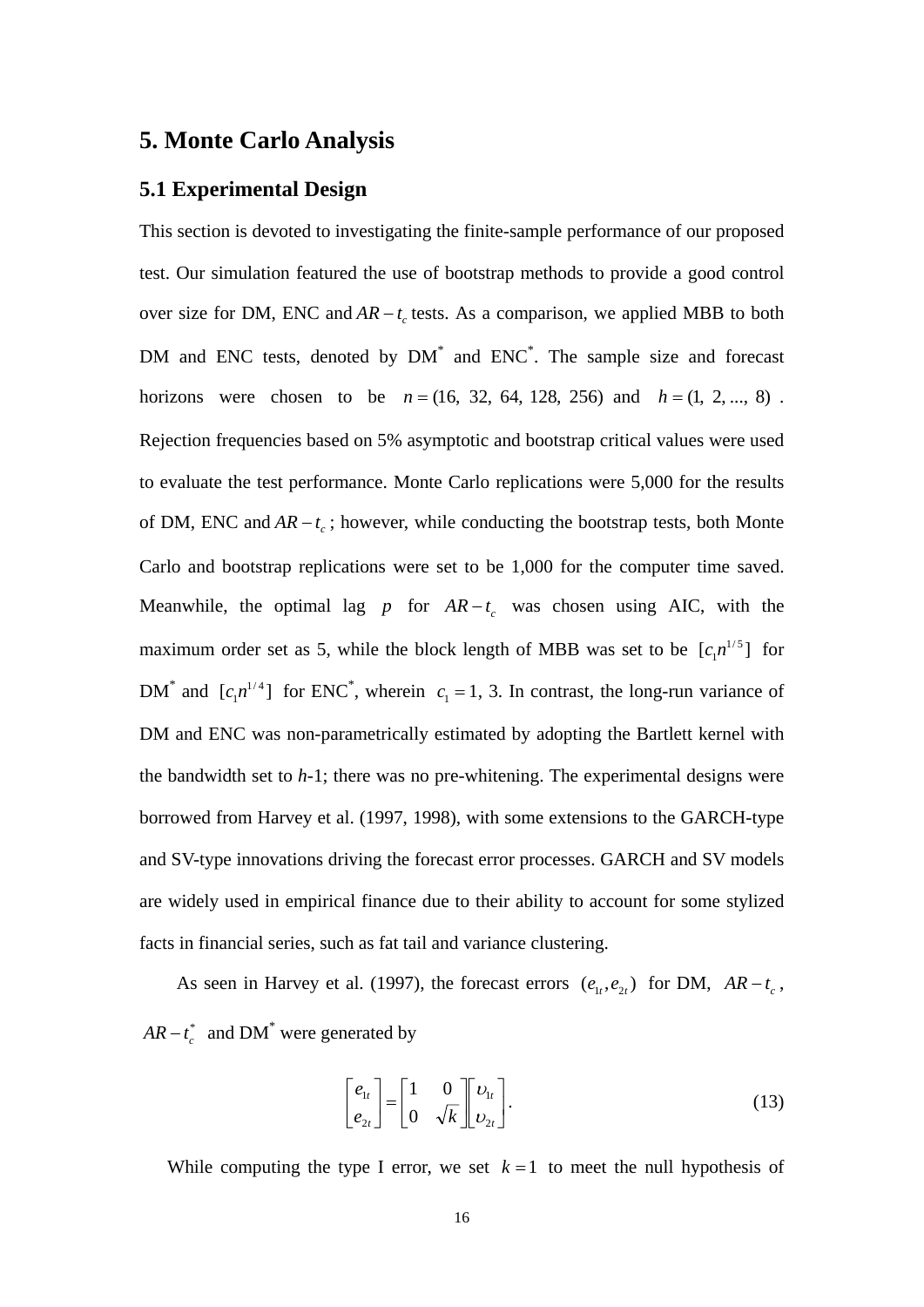$E(d<sub>i</sub>) = 0$ . However, *k* was selected for each sample size in order to obtain powers that allowed meaningful comparisons. Hence, we set  $k = 2, 1.5, 1.375, 1.25$  and 1.1875 to correspond to  $n = 16, 32, 64, 128$  and 256, respectively.

The experimental design for the forecast encompassing test was the same as in Harvey, Leybourne and Newbold (1998). To generate the forecast errors  $(e_1, e_2, e_3)$ , let the covariance matrix be  $R = \begin{bmatrix} 1 & 0 \\ 0 & 0 \end{bmatrix}$  $\overline{\phantom{a}}$  $\begin{vmatrix} 1 & \delta \\ s & \delta \end{vmatrix}$  $R = \begin{bmatrix} 1 & \delta \\ \delta & \omega \end{bmatrix}$ ,  $cov(e_{1t}, e_{2t}) = \delta$  and  $var(e_{2t}) = \omega > \delta^2$ . Thereafter, the forecast error can be generated by

$$
\begin{bmatrix} e_{1t} \\ e_{2t} \end{bmatrix} = \begin{bmatrix} 1 & 0 \\ \delta & \sqrt{\omega - \delta^2} \end{bmatrix} \begin{bmatrix} v_{1t} \\ v_{2t} \end{bmatrix},
$$
\n(14)

⎣

 $\overline{\phantom{a}}$ 

 $\lfloor e_{2t} \rfloor$   $\lfloor \delta \sqrt{\omega - \delta^2} \rfloor \lfloor v_{2t} \rfloor$ 

 $\begin{bmatrix} e_{2t} \end{bmatrix} \begin{bmatrix} \delta & \sqrt{\omega-\delta^2} \end{bmatrix} v_2$ 

*t*

2

 $\overline{\phantom{a}}$ 

where the first matrix on the right hand side of the equal sign is the Choleski factor for *R*. Since the value of  $\omega$  is not likely to affect the simulation result without the loss of generality,  $\omega$  is set to be 5. We let  $\delta = 1$  and 0.5 for size and power computations, respectively. Harvey, et al. (1998) pointed out that for any sample size, the powers of the tests depend solely on the single parameter  $k = \sqrt{\omega - \delta^2/1 - \delta^2}$ . For any sample size, we choose *k* to be such that the size-adjusted powers are approximately 30%. In such a situation, the *k* of 3, 4.25, 6.25, 9, 12.75 must correspond to the  $n \text{ of } 16, \ldots, 256$ , respectively.

To allow  $(e_{1t}, e_{2t})$  in (13) and (14) to have MA property, we assume

$$
v_{i,t} = \sum_{l=0}^{h-1} \pi_l \varepsilon_{i,t-l} \,, \quad i = 1, 2, \quad h = 1, 2, \dots, 8,
$$
 (15)

with  $(\pi_0, \pi_1, ..., \pi_7) = (1, 0.1, -0.1, 0.2, -0.2, 0.3, -0.3, 0.4)$ . In addition, three types of  $\varepsilon_{i,t}$  are considered below.

1. The standard normal distribution. That is, the innovations  $\varepsilon_{i,t}$  are generated from  $N(0,1)$ .

2. The GARCH process. That is,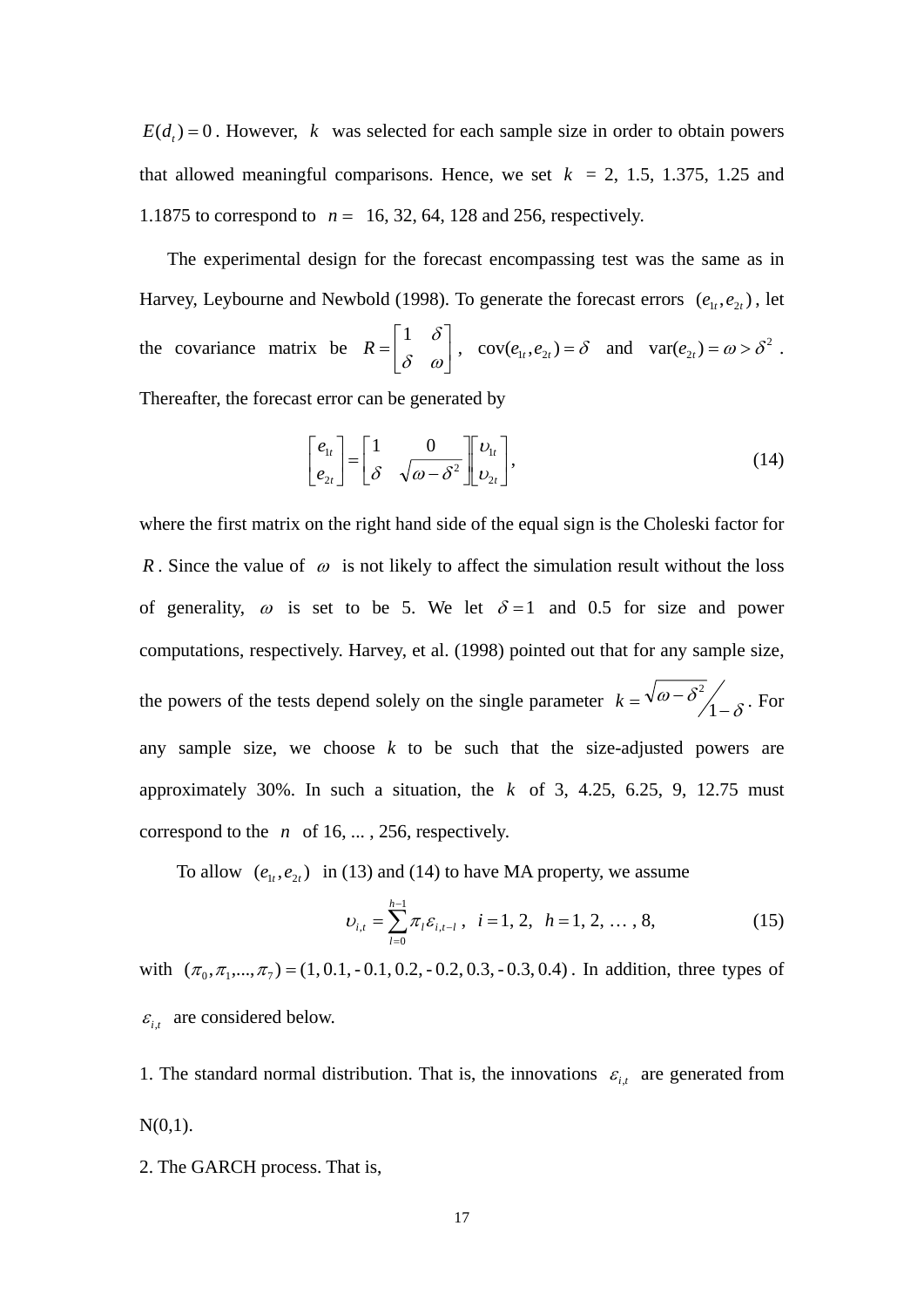$$
\varepsilon_{i,t} = u_{i,t} \sqrt{h_{i,t}} \,, \tag{16}
$$

$$
h_{i,t} = w + ah_{i,t-1} + b\varepsilon_{i,t-1}^2, \tag{17}
$$

where  $u_{i}$ , is standard normal, and  $(w, a, b) = (0.15, 0.13, 0.2)$ .

3. The SV process. To be specific,

$$
\varepsilon_{i,t} = u_{i,t} \exp^{0.5 \alpha_{i,t}}, \tag{18}
$$

$$
\alpha_{i,t} = \phi \alpha_{i,t-1} + \xi_{i,t-1},\tag{19}
$$

where  $u_{i,t}$  and  $\xi_{i,t-1}$  are  $N(0,1)$ , assumed to be serially uncorrelated and independent of each other. Moreover,  $\phi$  is set to be 0.5.

The GARCH and SV specifications help us to investigate the usefulness of the  $AR - t_c$  test, when applied to financial time series data.

#### **5.2 Simulation Results**

All the simulation results are displayed in Tables 1-1 to 4-3. The results presented in Tables 1-1 to 1-3 are of the predictive accuracy tests with the forecast errors generated by MA, GARCH and SV processes, respectively. We have also presented the size and power results based on 5% asymptotic and bootstrap critical values. It should be noted that the asymptotic powers reported are size-adjusted. Similarly, the results of the encompassing tests are presented in Tables 2-1 to 2-3. Moreover, in Tables 3-1 to 3-3 and 4-1 to 4-3, we have displayed the dependence of DM\*or ENC\* on the choice of block length to illustrate the superiority of sieve and wild bootstraps.

A number of conclusions emerge from the above-mentioned simulations. In Table 1-1, when forecast errors are homoskedastic, DM and  $AR - t_c$  are revealed to be subject to substantial size distortions that increase along with  $h$  for a fixed  $n$ .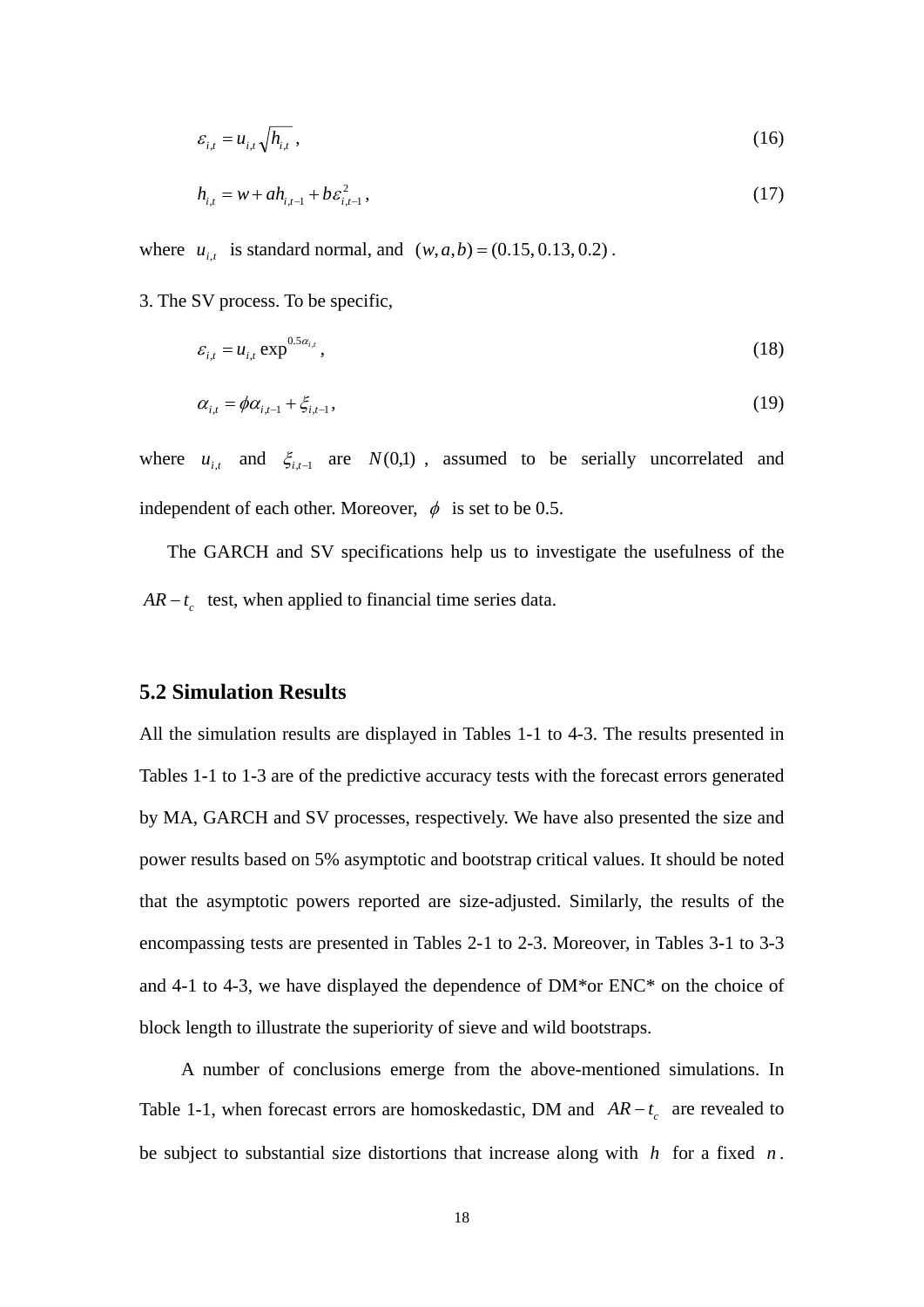Moreover, as the sample sizes increase, each attains an actual size that is closer to the 5% nominal size. For example, for combinations of  $(n, h) = (16, 1)$  and (16, 8)—which are of practical interest—the actual sizes for DM and  $AR - t_c$  are 0.067, 0.363 and 0.349, 0.398, respectively. Moreover, we observe that for a fixed  $h = 1$ , as *n* increases from 16 to 256, the respective sizes of  $AR - t_c$  are 0.349, 0.135, 0.083, 0.068 and 0.059, which confirms the validity of Theorem 1. The same observations can be made for the other horizons *h* as well.

Thereafter, we have adopted a bootstrap method to overcome the size distortions of the  $AR-t_c$  test. From the entries labelled under 'bootstrap' in Table 1-1, two observations emerge. First, the bootstrap test exhibits an excellent control over the empirical sizes for cases where the sample size is small  $(n=16)$  and a long horizon  $(h = 8)$ , with size numbers of 0.349 and 0.060 corresponding to  $AR - t_c$  and  $AR - t_c^*$ , respectively. Overall, the sizes for  $AR - t_c^*$  are between 0.044 and 0.082, and they steadily vary, in contrast with those of  $AR - t_c$  and DM. Second, the  $AR - t_c^*$  test has bootstrap powers that are comparable or higher in some cases, as compared to its asymptotic size-adjusted counterpart. Additionally, the powers for both  $AR - t_c$  and  $AR - t_c^*$  increase as the sample sizes increase.

 Similar observations regarding the size and power can also be made from Tables 1-2 and 1-3, where the forecast errors are generated from the process that reveals a moderately persistent, conditional hetroskedasticity. Both  $AR - t_c$  and DM tests show a poor size performance when the sample size is varied between  $n = 16$  and 32, along with longer horizons. Despite this, our bootstrap test shows an excellent performance in size and power. For example in Table 1-2, when  $n = 16$ , the sizes of  $AR - t_c$  vary between 0.361 and 0.451. In contrast, the bootstrap sizes of  $AR - t_c^*$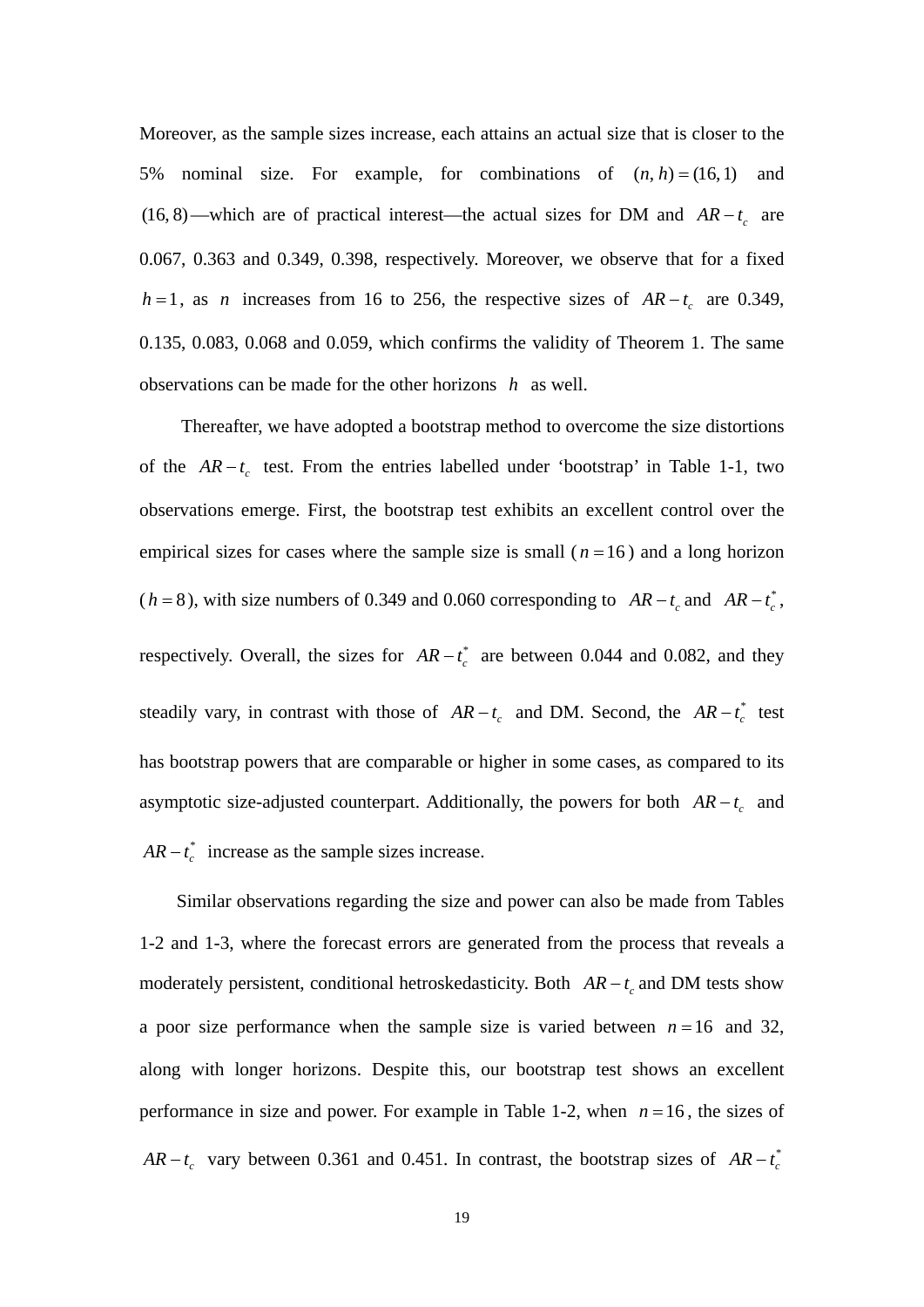range between 0.053 and 0.073.

 The results displayed in Tables 2-1 to 2-3 correspond to the encompassing tests. In general, the findings from in Tables 1-1 to 1-3 continue to hold for Tables 2-1 to 2-3, where moderate size distortions persist for the asymptotic tests, irrespective of the DGPs of the forecast errors. As expected, our proposed bootstrap scheme shows a good control over the size performance of  $AR - t_c$  and exhibits a comparable bootstrap power in comparison with the asymptotic one.

 To further investigate the manner in which the sizes of DM and ENC tests are affected by the choice of block length in MBB, we have changed them using the rule  $b = c_1 n^{1/5}$  for *DM* and  $b = c_1 n^{1/4}$  for ENC, with  $c_1$  set to be 1 or 3. In addition, we have also considered three kinds of forecast errors. The results are presented in Tables 3-1 to 4-3. First, it is evident that on the whole, DM\* and ENC\* produce less accurate sizes than  $AR - t_c^*$ . This is particularly obvious when forecast errors are subject to a moderate persistent SV process in Table 3-3, where the sizes for DM\* are not as good as expected even when  $n = 256$ . Second, a change in block length has a substantial impact on the size performance of both tests. Considering all cases, on an average, assuming a shorter length  $(c_1 = 1)$  in MBB appears to produce a better size for both tests. However, these results cannot be treated as a practical rule solely on the basis of our limited simulations. Based on these facts pertaining to MBB, in this paper, we have recommended a practical guideline for the evaluation of forecast performance by combining the  $AR - t_c$  test with sieve and wild bootstraps.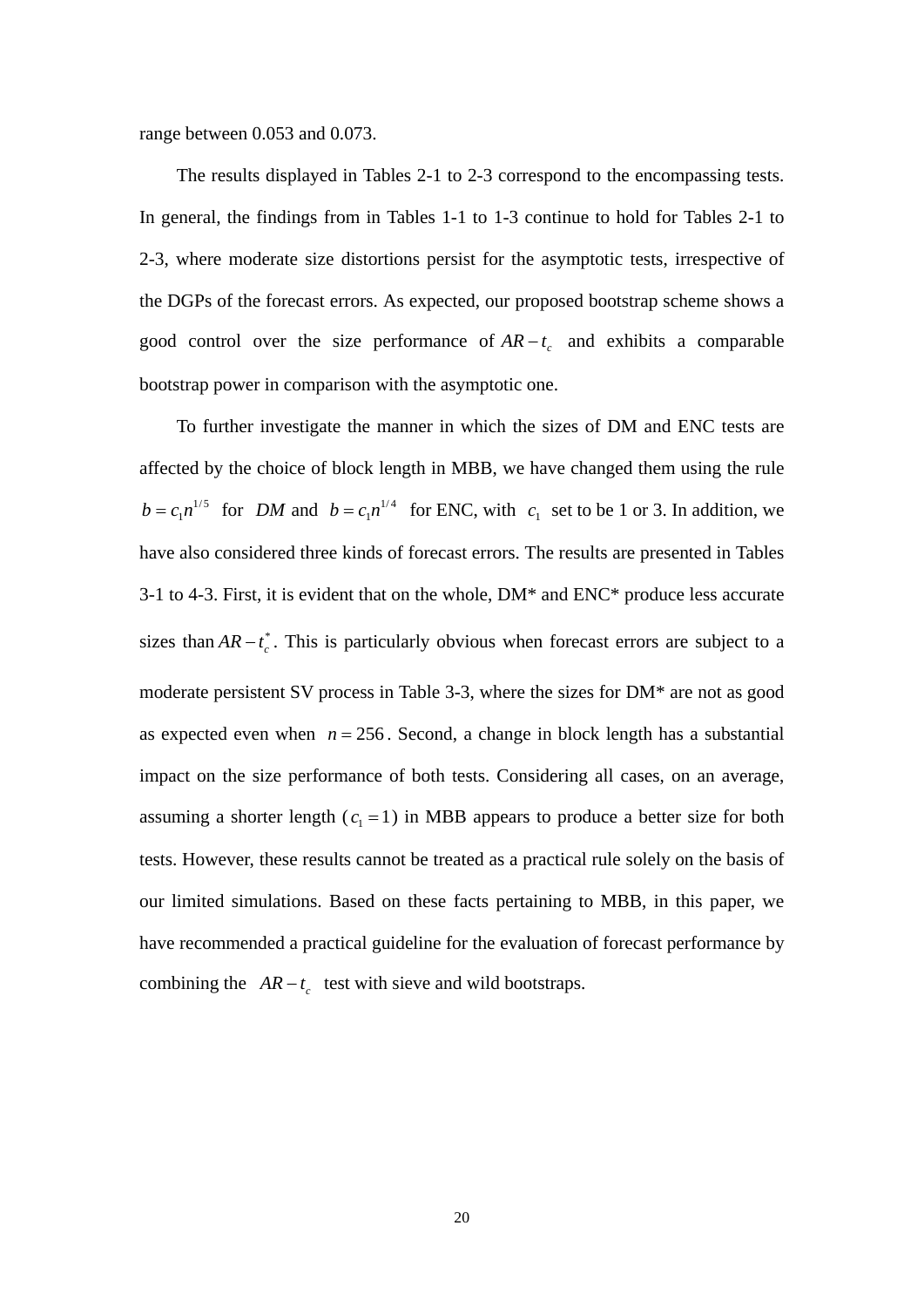## **6. Application**

In this section, using data from Taiwan, we will illustrate the practical use of our  $AR - t$  test as an application to exchange-rate forecasting. The data set comprises monthly observations of spot and 1-, 2-, 3-, 4- and 6-month forward NTD/USD exchange rates for the period from 1992:1 to 2003:12, which makes a total of 114 observations for each series. The data is sourced from the AREMOS database of the Ministry of Education, Taiwan.

In accordance with the no-parameter estimation error assumption, we will attempt the *h*-horizon forecast of the change in nominal NTD/USD spot rates by directly calculating the difference between the *h*-month forward rate and the spot rate,  $h = 1, 2, 3, 4, 6$ . This is implemented based on the theory that the forward exchange rate would be an unbiased predictor of the corresponding future spot rate, provided the forward market efficiency hypothesis holds. We have also chosen a random walk model as a benchmark comparison, the forecast of which is constant at 0. The results are presented in Table 5.

The evidence in the second column of Table 5 reveals that as regards predictive accuracy, there is a substantial difference between the asymptotic test and the bootstrap test. The bootstrap *p*-values of  $AR-t_c$  universally reject the null hypothesis at the 5% level of significance, which indicates that the forward market forecast is more accurate than the random walk one. The rejection of the null hypothesis, however, is only found in two out of five cases for the asymptotic  $AR - t_c$ test. Similar but weak results are obtained from DM test, wherein the superiority of the forward market occurs for almost all the cases of the bootstrap DM test, but rarely for the DM test. In addition, the results in the third column of Table 5 show that no matter which test is conducted, both the encompassing tests fail to reject the null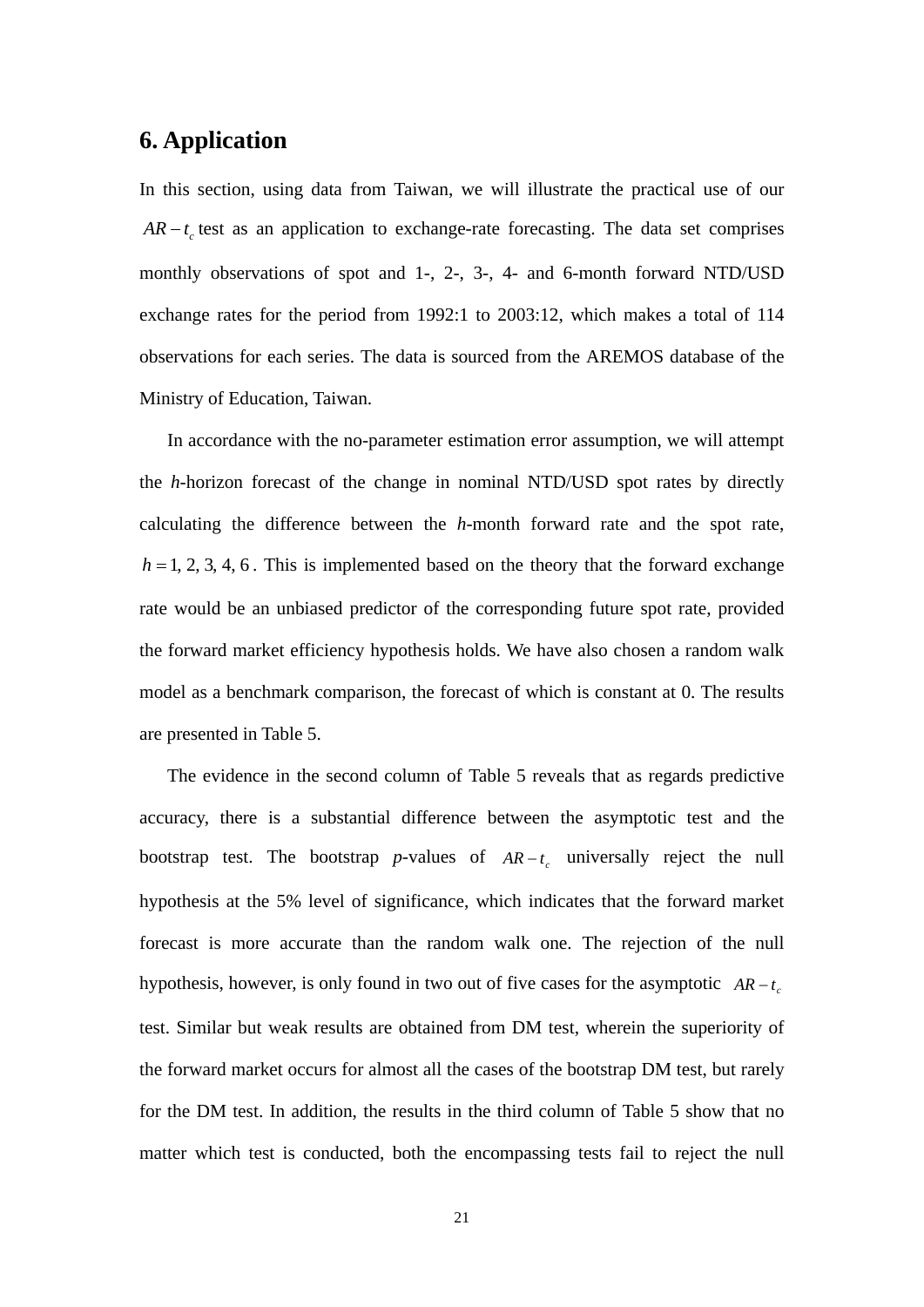hypothesis, indicating that the forward rate model contains more useful information than the base model. This finding reinforces the conclusion that the forward market model outperforms the random walk in predicting the change in the NTD/USD spot rate.

#### 7**. Conclusions**

In this paper, we have developed a simple and computationally feasible method for discriminating between two competing forecasting models, using the assumption that the forecast errors may be serially correlated and heteroskedastic. The proposed method relies on an autoregressive model that deals with the serial correlation by adding extra lags, which enables us to overcome the difficulty in choosing an appropriate kernel function for the estimation of long-run variance. In addition, it can be used to formulate both DM and ENC tests. Our Theorem 1 shows that the  $AR - t_c$ test has an asymptotic standard normal distribution. Not surprisingly, the test is over-sized for small sample sizes or long forecast horizons. In order to overcome the problem regarding small samples, we proposed a hybrid bootstrap procedure consisting of an autoregressive sieve and WB. We also provided the proof of consistency for our hybrid procedure. A simulation study was performed to identify the finite sample properties of our method, and the results were compared with those of two other tests adopting MBB. We found that our bootstrap method performs well in controlling the size distortions, as compared to the other two tests. In conclusion, we demonstrated the empirical relevance of our proposed test by applying it to forecasting the exchange rate.

22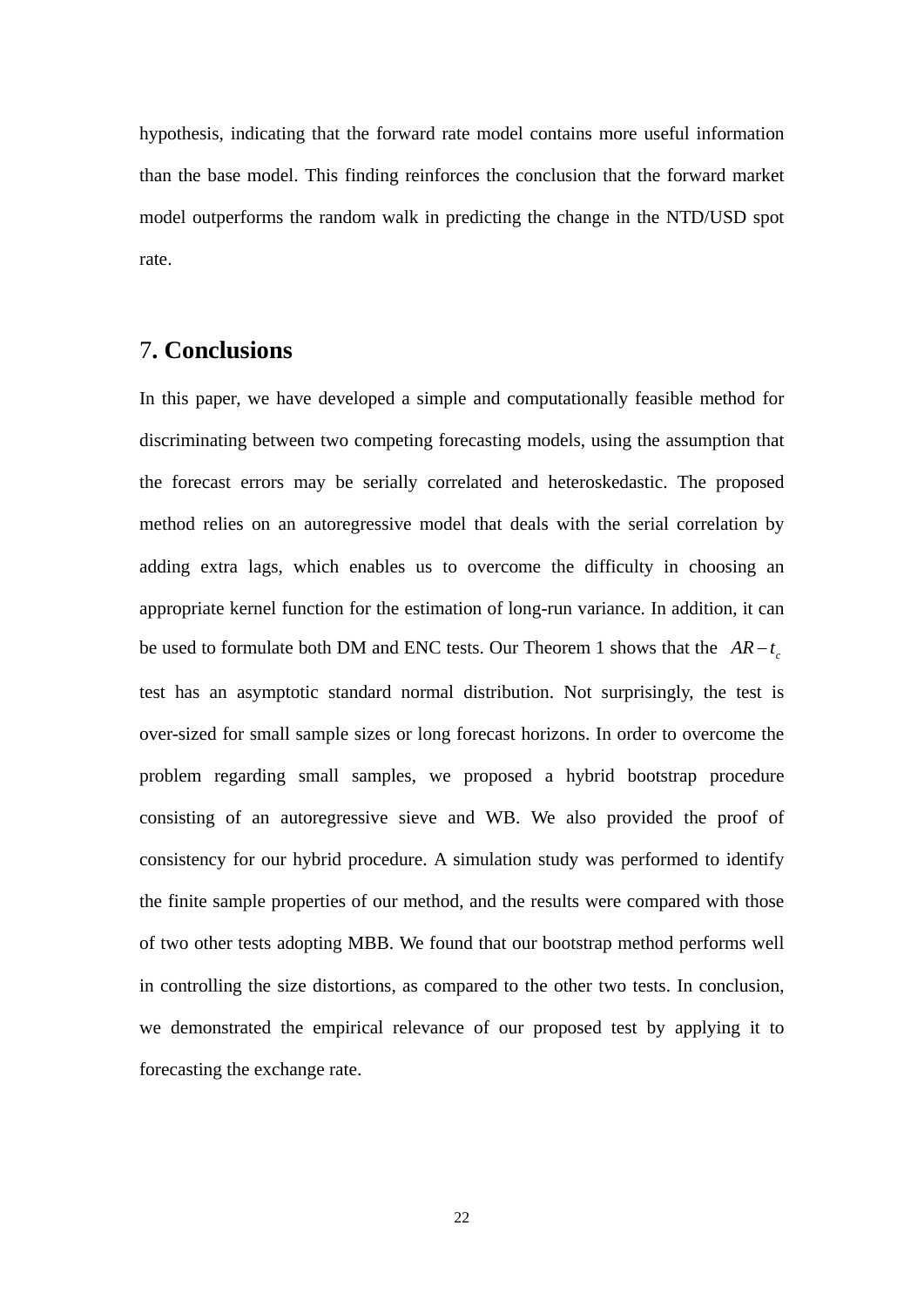#### **Appendix: Mathematical Proofs**

In what follows, we use the notation  $\|\cdot\|$  to signify the usual Euclidean norm. We define  $\| x \| = \sqrt{x_1^2 + \dots + x_n^2}$  for a p-vector *x*, and let  $\|A\| = \max_x \|Ax\|/\|x\|$  for a  $p \times p$  matrix A. Plus, any positive number is denoted by *K* without ambiguity.

**Lemma 1:** Under Assumption 1 and 2 along with the null hypothesis of (5), we have for large *n*

(a) 
$$
\sum_{k=p+1}^{\infty} |a_k| = o(p^{-s})
$$
  
\n(b) 
$$
\frac{1}{n} \sum_{t=1}^{n} \varepsilon_{p,t}^2 = \frac{1}{n} \sum_{t=1}^{n} \varepsilon_t^2 + o_p(p^{-s})
$$
  
\n(c) 
$$
\frac{1}{\sqrt{n}} \sum_{t=1}^{n} \varepsilon_{p,t} = \frac{1}{\sqrt{n}} \sum_{t=1}^{n} \varepsilon_t + o_p(1)
$$
  
\n(d) 
$$
\frac{1}{\sqrt{n}} \sum_{t=1}^{n} \varepsilon_{p,t} \xrightarrow{d} N(0, \sigma^2)
$$

**Proof of Lemma 1** For part (a) and (b) respectively, see Chang and Park (2002) p.434 and Lemma 3.1.(c).

From Chang and Park (2002) p.441, we have

$$
\sum_{t=1}^{n} (\varepsilon_{p,t} - \varepsilon_t) = \sum_{k=p+1}^{\infty} \pi_{p,k} \sum_{t=1}^{n} \varepsilon_{t-k} = o_p(n^{1/2} p^{-s})
$$

where  $\varepsilon_{p,t} = \varepsilon_t + \sum_{k=p+1}^{\infty} \alpha_k d_{t-k}$ . Therefore part (c) is done. Under Assumption 1 by CLT for martingale difference sequence (see, e.g., White (1984), Corollary 5.25), we have  $\frac{1}{\sqrt{n}} \sum_{t=1}^{n} \varepsilon_t \xrightarrow{d} N(0, \sigma^2)$ *n*  $\sum_{i=1}^{n} \varepsilon_i \xrightarrow{d} N(0, \sigma^2)$ . Along with (c), we have (d).

**Lemma 2:** Let  $x_{p,t} = [d_{t-1}, d_{t-2}, \dots, d_{t-p}]'$ . Under the same conditions of Lemma 1, we have for large *n*

(a) 
$$
\left\| \left( \frac{1}{n} \sum_{t=1}^{n} x_{p,t} x'_{p,t} \right)^{-1} \right\| = O_p(1)
$$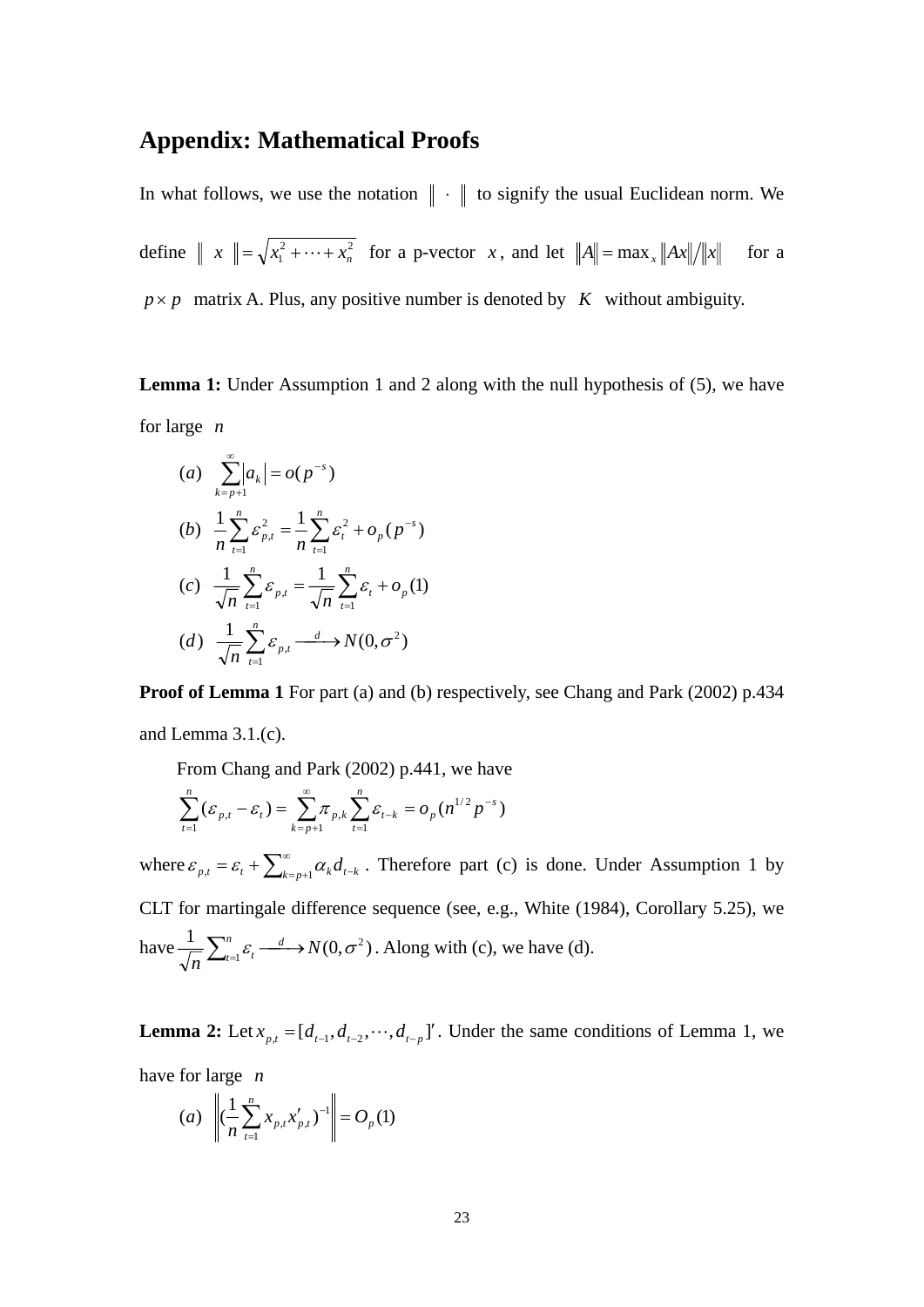(b) 
$$
\left\| \frac{1}{\sqrt{n}} \sum_{t=1}^{n} x_{p,t} \mathcal{E}_{p,t} \right\| = o_p(n^{1/2} p^{-1/2})
$$
  
(c) 
$$
\left\| \frac{1}{n} \sum_{t=1}^{n} x_{p,t} \right\| = O_p(n^{-1/2} p^{1/2})
$$

**Proof of Lemma 2** For (a) and (b), refer to (a) and (c) of Lemma 3.2 respectively in Chang and Park (2002). To show the result of part (c), first note that we have

$$
E(\sum_{t=1}^{n} (d_{t-i}d_{t-j} - \Gamma_{i-j}))^{2} = O(n)
$$

uniformly in *i* and *j* . See Change and Park (2002) p.443. This implies  $\left(\frac{1}{n}\sum_{t=1}^n d_{t-i}\right)^2 = O(n^{-1})$  $E(\frac{1}{n}\sum_{t=1}^{n}d_{t-i})^2 = O(n^{-1})$ . Therefore, we have  $\left\|\frac{1}{n}\sum_{t=1}^{n}x_{p,t}\right\| = O_p(n^{-1/2}p^{1/2})$  $\sum_{t=1}^{\infty}$   $\sum_{p,i}$  $\sum_{t=1}^n x_{p,t}$  =  $O_p(n^{-1/2}p^{1/2})$ .

**Lemma 3:** Let  $\hat{c}$  and  $\hat{\beta}_p = [\hat{\alpha}_{p,1}, \hat{\alpha}_{p,2}, \dots, \hat{\alpha}_{p,p}]'$  denote the LS estimators of *c* and  $\beta_p = [\alpha_1, \alpha_2, \cdots, \alpha_p]$ ' respectively in (6). Also, let  $\hat{\varepsilon}_{p,t}$  be LS residuals. Define  $[x_{p,t} = [d_{t-1}, d_{t-2}, \cdots, d_{t-p}]'$  and  $\hat{\sigma}_n^2 = n^{-1} \sum_{t=1}^n \hat{\epsilon}_{p,t}^2$ 2  $\hat{\sigma}_n^2 = n^{-1} \sum_{t=1}^n \hat{\epsilon}_{p,t}^2$ . Under the same conditions of Lemma 1, we have

(a) 
$$
\sqrt{n}\hat{c} = \frac{1}{\sqrt{n}} \sum_{t=1}^{n} \varepsilon_{p,t} + o_p(1)
$$
  
\n(b)  $\|\hat{\beta}_p - \beta_p\| = o_p(p^{-1/2})$   
\n(c)  $\hat{\sigma}_n^2 = \sigma^2 + o_p(1)$   
\n(d)  $\sqrt{n}\hat{c} \xrightarrow{d} N(0, \sigma^2)$ 

**Proof of Lemma 3** We first prove (d). Lemma 3(d) holds by Lemma 3(a) and Lemma 1(d).

Let  $F = diag(n^{-1/2}, n^{-1/2}I_p)$ . Since  $\hat{c}$  and  $\hat{\beta}_p$  respectively in (6), we have

$$
[\sqrt{n}\hat{c}, \sqrt{n}(\hat{\beta}_p - \beta_p)']' = (\sum_{t=1}^n F[1, x'_{p,t}]]'[1, x'_{p,t}]F)^{-1} (\sum_{t=1}^n F[1, x'_{p,t}]'\varepsilon_{p,t}).
$$
 (E1)

Define  $A_n$ ,  $B_n$  and  $C_n$  as follows.

$$
A_n = \frac{1}{\sqrt{n}} \sum_{t=1}^n \mathcal{E}_{p,t} - \left(\frac{1}{n} \sum_{t=1}^n x'_{p,t}\right) \left(\frac{1}{n} \sum_{t=1}^n x_{p,t} x'_{p,t}\right)^{-1} \left(\frac{1}{\sqrt{n}} \sum_{t=1}^n x_{p,t} \mathcal{E}_{p,t}\right)
$$
  

$$
B_n = 1 - \left(\frac{1}{n} \sum_{t=1}^n x'_{p,t}\right) \left(\frac{1}{n} \sum_{t=1}^n x_{p,t} x'_{p,t}\right)^{-1} \left(\frac{1}{n} \sum_{t=1}^n x_{p,t}\right)
$$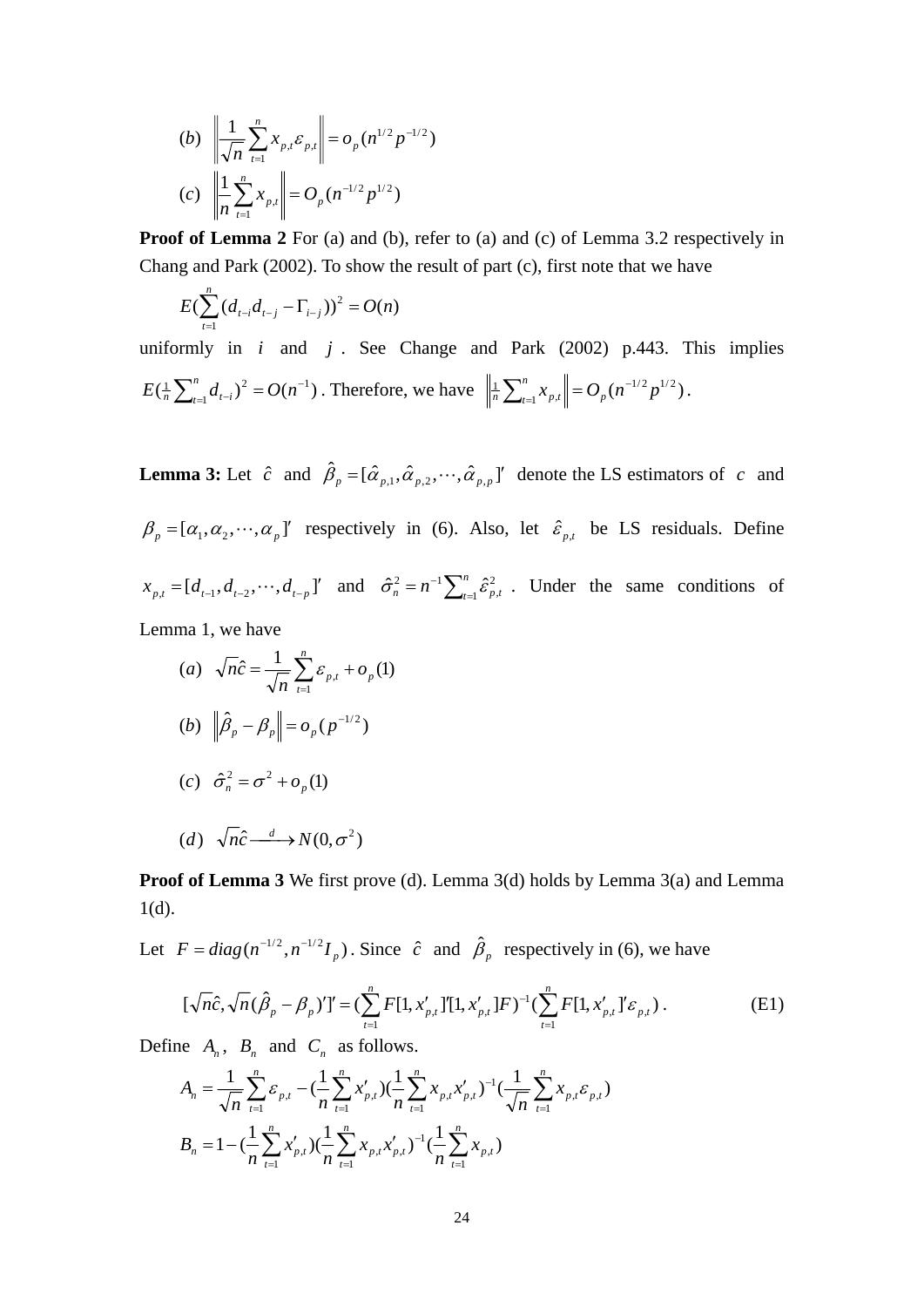$$
C_n = \left(\frac{1}{n}\sum_{t=1}^n x_{p,t} x'_{p,t}\right)^{-1} \left(\frac{1}{\sqrt{n}}\sum_{t=1}^n x_{p,t} \varepsilon_{p,t}\right) - \left(\frac{1}{n}\sum_{t=1}^n x_{p,t}\right) \left(\frac{1}{n}\sum_{t=1}^n x_{p,t} x'_{p,t}\right)^{-1} \left(\frac{1}{\sqrt{n}}\sum_{t=1}^n \varepsilon_{p,t}\right)
$$

From (E1), the following equations hold.

$$
\sqrt{n}\hat{c} = \frac{A_n}{B_n}
$$

$$
\sqrt{n}(\hat{\beta}_p - \beta_p) = \frac{C_n}{B_n}
$$

With Lemma 1(d) and Lemma 2, we have the following results.

$$
B_n = 1 + o_p(1) \tag{20}
$$

$$
\sqrt{n}\hat{c} = \frac{1}{\sqrt{n}}\sum_{t=1}^{n} \varepsilon_{p,t} + o_p(1)
$$
\n(21)

$$
\left\|\hat{\beta}_p - \beta_p\right\| = o_p(p^{-1/2})\tag{22}
$$

Therefore, we have part (a) and (b). To show the result of part (c), plug  $\hat{\epsilon}_{p,t} = \epsilon_{p,t} - \hat{c} - (\hat{\beta}_p - \beta_p)' x_{p,t}$  into  $\hat{\sigma}_n^2 = n^{-1} \sum_{t=1}^n \hat{\epsilon}_{p,t}^2$ 2  $\hat{\sigma}_n^2 = n^{-1} \sum_{i=1}^n \hat{\epsilon}_{p,t}^2$ . And along with Lemma 2,

Lemma  $3(a)$ , (b) and (d), we have

$$
\frac{1}{n}\sum_{t=1}^{n}\hat{\varepsilon}_{p,t}^{2} = \frac{1}{n}\sum_{t=1}^{n}\varepsilon_{p,t}^{2} + o_{p}(p^{-1}).
$$
\n(23)

Clearly, with (23) and Lemma 1(b), we have

Clearly, with (23) and Lemma 1(b), we have  
\n
$$
\left| \frac{1}{n} \sum_{t=1}^{n} \hat{\varepsilon}_{p,t}^{2} - \frac{1}{n} \sum_{t=1}^{n} \varepsilon_{t}^{2} \right| \leq \left| \frac{1}{n} \sum_{t=1}^{n} \hat{\varepsilon}_{p,t}^{2} - \frac{1}{n} \sum_{t=1}^{n} \varepsilon_{p,t}^{2} \right| + \left| \frac{1}{n} \sum_{t=1}^{n} \varepsilon_{p,t}^{2} - \frac{1}{n} \sum_{t=1}^{n} \varepsilon_{t}^{2} \right|
$$
\n
$$
= o_{p}(p^{-1}) + o_{p}(p^{-s})
$$
\n
$$
= o_{p}(p^{-1}). \tag{E2}
$$

Hence the proof of Lemma 3(c) is complete by (E2) and Assumption 1(b).

**Proof of Theorem 1** First note that, by its definition,  $AR - t_c$  can be written as

$$
AR - t_c \equiv \frac{\hat{c}}{SE(\hat{c})}
$$

$$
= \frac{\sqrt{n}\hat{c}}{\hat{\sigma}_n \sqrt{B_n}}
$$

Then all together with Lemma  $3(c)$ , Lemma  $3(d)$  and  $(21)$ , the proof of Theorem 1 is complete.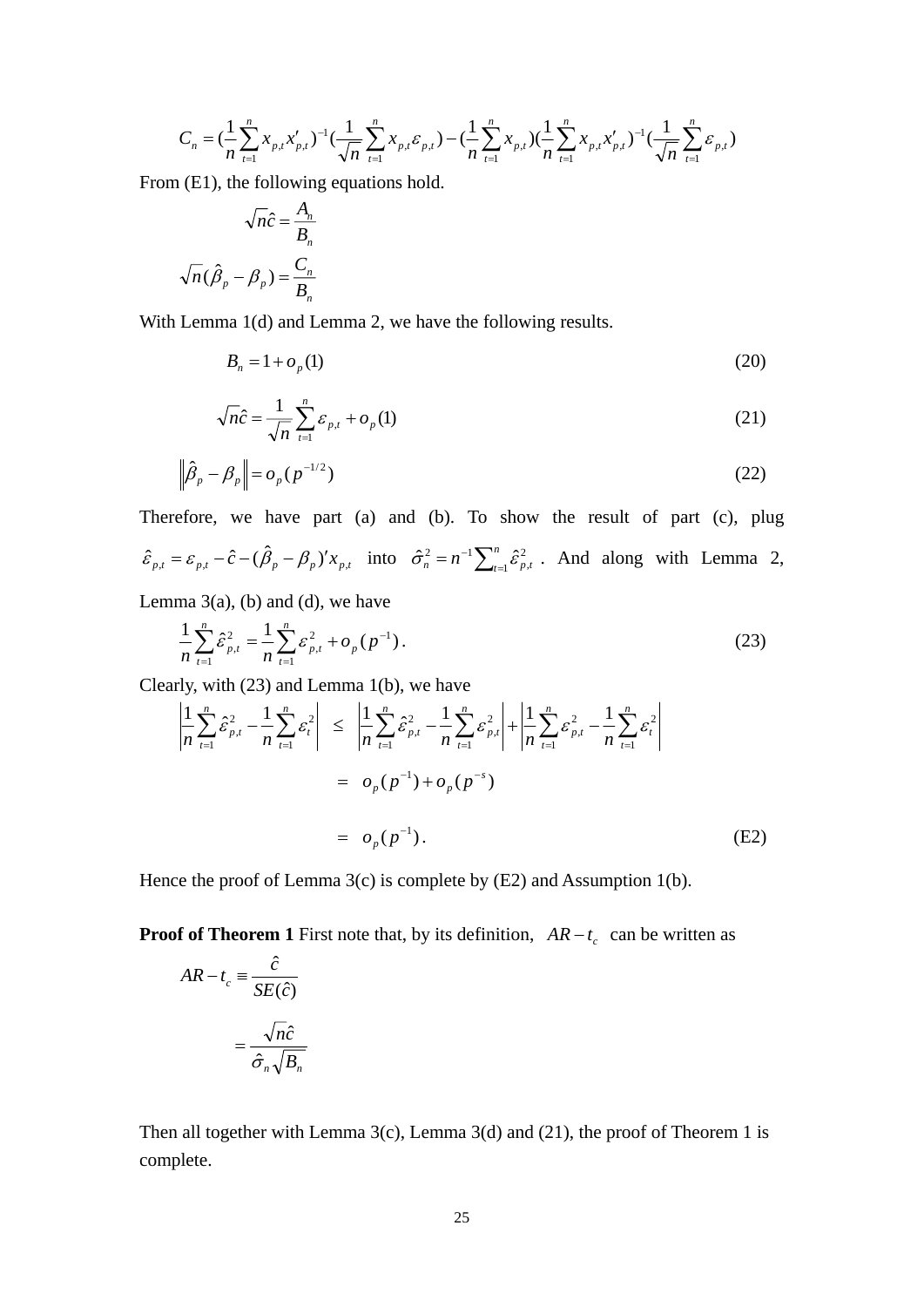**Lemma 4:** Let  $\hat{c}^*$  and  $\hat{\beta}_p^* = [\hat{\alpha}_{p,1}^*, \hat{\alpha}_{p,2}^*, \dots, \hat{\alpha}_{p,p}^*]$ \* ,2 \*  $\hat{\beta}_p^* = [\hat{\alpha}_{p,1}^*, \hat{\alpha}_{p,2}^*, \cdots, \hat{\alpha}_{p,p}^*]$  denote the LS bootstrap estimators and  $\hat{v}_{p,t}^*$  be the residuals in Step 4 of the proposed bootstrap procedure. Define  $\sum_{n=1}^{n} \hat{U}_{p,t}^{*2}$ \*2  $\hat{\sigma}_n^{*2} = n^{-1} \sum_{t=1}^n \hat{v}_{p,t}^{*2}$ . Plus,  $\hat{\beta}_p$  and  $x_{p,t}$  are defined in Lemma 3. Under the same conditions of Lemma 1, we have

(a) 
$$
\left\| \frac{1}{\sqrt{n}} \sum_{t=1}^{n} x_{p,t} \hat{\varepsilon}_{p,t}^{*} \right\| = O_{p^{*}}(p^{1/2})
$$
 in Prob.  
\n(b)  $\sqrt{n} \hat{c}^{*} = \frac{1}{\sqrt{n}} \sum_{t=1}^{n} \hat{\varepsilon}_{p,t}^{*} + o_{p^{*}}(1)$  in Prob.  
\n(c)  $\left\| \hat{\beta}_{p}^{*} - \hat{\beta}_{p} \right\| = O_{p^{*}}(n^{-1/2}p^{1/2})$  in Prob.  
\n(d)  $\hat{\sigma}_{n}^{*2} = \sigma^{2} + o_{p^{*}}(1)$  in Prob.  
\n(e)  $\frac{1}{\sqrt{n}} \sum_{t=1}^{n} \hat{\varepsilon}_{p,t}^{*} \xrightarrow{d^{*}} N(0, \sigma^{2})$  in Prob.

**Proof of Lemma 4** To show part (a), first note that

$$
E^*\left(\left\|\frac{1}{\sqrt{n}}\sum_{t=1}^n x_{p,t}\hat{\varepsilon}_{p,t}^*\right\|^2\right) = E^*\left(\frac{1}{n}\sum_{t=1}^n\sum_{s=1}^n x'_{p,t}x_{p,s}\hat{\varepsilon}_{p,t}\hat{\varepsilon}_{p,s}^*\right)
$$
  
\n
$$
= \frac{1}{n}\sum_{t=1}^n\sum_{s=1}^n E^*(x'_{p,t}x_{p,s}\hat{\varepsilon}_{p,t}\eta_t\hat{\varepsilon}_{p,s}\eta_s)
$$
  
\n
$$
= \frac{1}{n}\sum_{t=1}^n\sum_{s=1}^n x'_{p,t}x_{p,s}\hat{\varepsilon}_{p,t}\hat{\varepsilon}_{p,s}E^*(\eta_t\eta_s)
$$
  
\n
$$
= \frac{1}{n}\sum_{t=1}^n x'_{p,t}x_{p,s}\hat{\varepsilon}_{p,t}^2
$$
  
\n
$$
= \frac{1}{n}\sum_{t=1}^n \left| x'_{p,t}x_{p,s}\hat{\varepsilon}_{p,t}^2 \right|
$$
  
\n
$$
\leq KO(p).
$$
 (E4)

Clearly, if both (E3) and (E4) hold, part (a) is complete. The equation (E3) holds since

$$
E^*(\eta_t \eta_s) = \begin{cases} 1 & \text{if } t = s \\ 0 & \text{if } t \neq s \end{cases}
$$

by the definition of  $\eta_t$ . Now prove (E4). Bye the Cauchy-Schwartz inequality, we have that

$$
\frac{1}{n} \left| \sum_{t=1}^n x'_{p,t} x_{p,t} \hat{\varepsilon}_{p,t}^2 \right| \leq \left( \frac{1}{\sqrt{n}} \sum_{t=1}^n \left\| x_{p,t} \right\|^4 \right)^{1/2} \left( \frac{1}{\sqrt{n}} \sum_{t=1}^n \hat{\varepsilon}_{p,t}^4 \right)^{1/2} \equiv B_1 + B_2.
$$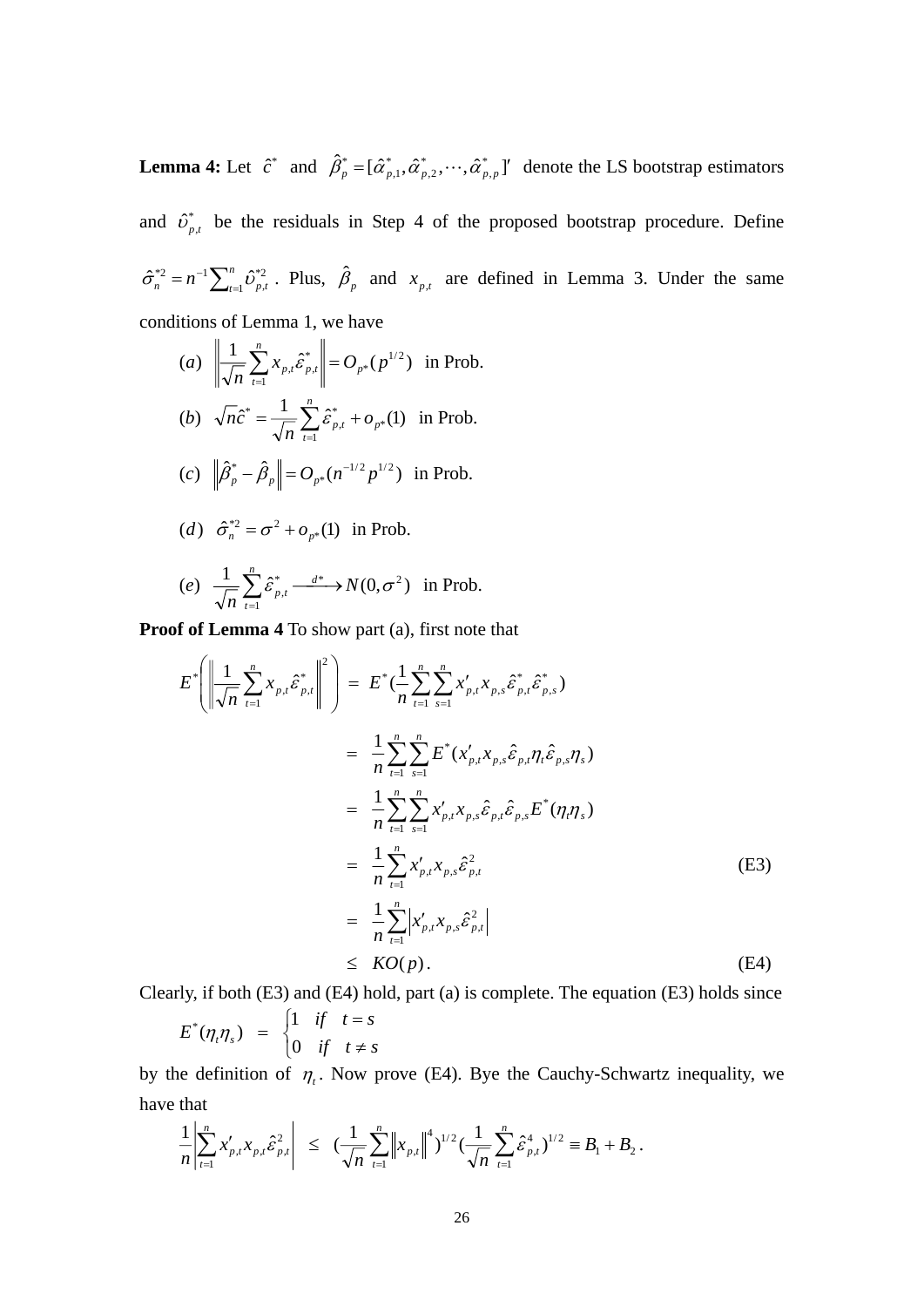Note that  $B_1 = O_p(p^2)$ , because  $E\left| d_i \right|^{r}$  is bounded uniformly in *t*. Now show that  $B_2 = O_p(1)$ . Note that  $\hat{\varepsilon}_{p,t} = \varepsilon_t + \sum_{j=1}^{\infty} \alpha_j d_{t-j} - \hat{c} - (\hat{\beta}_p - \beta_p)' x_{p,t}$ . By the  $c_{\gamma}$ -inequality, we have that

$$
\frac{1}{n} \sum_{t=1}^{n} \hat{\varepsilon}_{p,t}^{4} \leq K(n^{-1} \sum_{t=1}^{n} \varepsilon_{t}^{4} + n^{-1} \sum_{t=1}^{n} \left( \sum_{j=p+1}^{\infty} \alpha_{j} d_{t-j} \right)^{4} + \hat{c}^{4} + n^{-1} \sum_{t=1}^{n} \left( \left( \hat{\beta}_{p} - \beta_{p} \right)^{t} x_{p,t} \right)^{4} \big)
$$
\n
$$
\equiv A_{1} + A_{2} + A_{3} + A_{4}.
$$

By Assumption 1, we have  $A_1 = O_p(1)$ . By Minkowski's inequality, we have  $A_2 = o_p(p^{-4s})$  $A_2 = o_p(p^{-4s})$ . We have  $A_3 = O_p(n^{-2})$  $A_3 = O_p(n^{-2})$ , by Lemma 4(a). Also,  $A_4 = o_p(1)$ because  $\left\| \hat{\beta}_p - \beta_p \right\|^4 = o_p(p^{-2})$  (Lemma 4(c)) and  $E \left\| x_{p,t} \right\|^4 = O(p^2)$ . Therefore,  $B_1 = O_p(1)$ .

 Now we turn to part (e). We apply Lyapunov's theorem to prove part (e). Define  $X_{nt}^* = \hat{\epsilon}_{p,t}^* / (\sqrt{n\sigma})$  and  $S_n^* = \sum_{t=1}^n X_{nt}^*$ . Clearly,  $X_{nt}^*$  is an independent sequence of random variables by construction. Plus,  $E^* X_{nt}^* = 0$  and  $\sigma_{nt}^{*2} = E^* X_{nt}^{*2} = \hat{\epsilon}_{p,t}^2 / (n \sigma^2)$ for all *t*. Note also that  $s_n^{*2} = \sum_{t=1}^n \sigma_{nt}^{*2} = (n\sigma^2)^{-1} \sum_{t=1}^n \hat{\epsilon}_{p,t}^2 = 1 + \sigma^2$  $s_n^{*2} \equiv \sum_{t=1}^n \sigma_{nt}^{*2} = (n\sigma^2)^{-1} \sum_{t=1}^n \hat{\epsilon}_{p,t}^2 = 1 + o_p$ 2  $\hat{\sigma}_n^2 \equiv \sum_{t=1}^n \sigma_{nt}^{*2} = (n\sigma^2)^{-1} \sum_{t=1}^n \hat{\epsilon}_{p,t}^2 = 1 + o_p(1)$  by Lemma 1(b). To apply Lyapunov's theorem, we need to verify the following condition

$$
\sum_{t=1}^{n} E^* |X_{nt}^*|^{2r} \longrightarrow 0 \text{ in Prob. For some } r > 1
$$

Choose  $r = 2$ , we have  $\sum_{t=1}^{n} E^* |X_{nt}^*|^4 = n^{-2} \sum_{t=1}^{n} \hat{\epsilon}_{p,t}^4$  $\sum_{t=1}^{n} E^* \Big| X_{nt}^* \Big|^4 = n^{-2} \sum_{t=1}^{n}$ 4 , 2  $_{-1}E^*|X_{nt}^*|^4 = n^{-2}\sum_{t=1}^n \hat{\epsilon}_{p,t}^4$ . Recall that we have  $n^{-1} \sum_{t=1}^{n} \hat{\varepsilon}_{p,t}^{4} = O_p$ 4  $\sum_{i=1}^{n} \hat{\epsilon}_{p,t}^4 = O_p(1)$  in the proof of Lemma 4(a). Clearly, this condition is satisfied with  $r = 2$ . By Lyapunov's theorem, we have

$$
\frac{S_n^*}{S_n^*} = \left(\frac{\sigma}{\hat{\sigma}_n}\right) \left(\frac{n^{-1/2} \sum_{t=1}^n \hat{\varepsilon}_{p,t}^4}{\sigma}\right)
$$

$$
\xrightarrow{d^*} N(0,1) \text{ in Prob.}
$$

Therefore,  $n^{-1/2} \sum_{t=1}^{n} \hat{\varepsilon}_{p,t}^4 \xrightarrow{d^*} N(0,\sigma^2)$ 4 ,  $n^{-1/2} \sum_{t=1}^{n} \hat{\varepsilon}_{p,t}^4 \xrightarrow{d^*} N(0,\sigma)$  $\sum_{i=1}^{n} \hat{\epsilon}_{p,t}^4 \xrightarrow{d^*} N(0,\sigma^2)$  in Prob. by Lemma 3(c).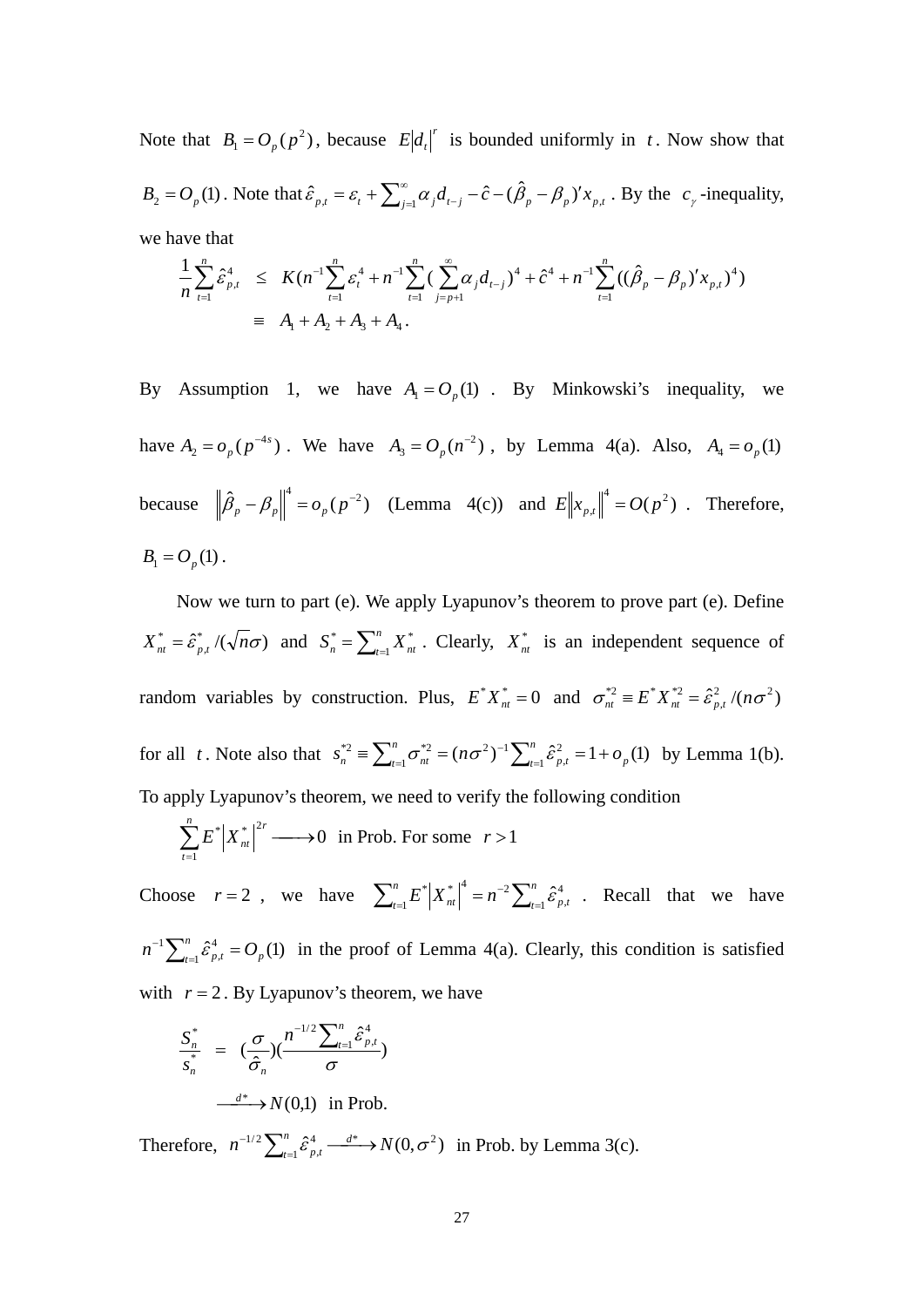To show the results in part (b) and (c), we define

$$
A_n^* = \frac{1}{\sqrt{n}} \sum_{t=1}^n \hat{\varepsilon}_{p,t}^* - \left(\frac{1}{n} \sum_{t=1}^n x'_{p,t}\right) \left(\frac{1}{n} \sum_{t=1}^n x_{p,t} x'_{p,t}\right)^{-1} \left(\frac{1}{\sqrt{n}} \sum_{t=1}^n x_{p,t} \hat{\varepsilon}_{p,t}^*\right)
$$
  
\n
$$
B_n^* = 1 - \left(\frac{1}{n} \sum_{t=1}^n x'_{p,t}\right) \left(\frac{1}{n} \sum_{t=1}^n x_{p,t} x'_{p,t}\right)^{-1} \left(\frac{1}{n} \sum_{t=1}^n x_{p,t}\right) = B_n
$$
  
\n
$$
C_n^* = \left(\frac{1}{n} \sum_{t=1}^n x_{p,t} x'_{p,t}\right)^{-1} \left(\frac{1}{\sqrt{n}} \sum_{t=1}^n x_{p,t} \hat{\varepsilon}_{p,t}^*\right) - \left(\frac{1}{n} \sum_{t=1}^n x_{p,t}\right) \left(\frac{1}{n} \sum_{t=1}^n x_{p,t} x'_{p,t}\right)^{-1} \left(\frac{1}{\sqrt{n}} \sum_{t=1}^n \hat{\varepsilon}_{p,t}^*\right)
$$

Then by the definition of  $\hat{c}^*$  and  $\hat{\beta}_p^*$ , we have

$$
\sqrt{n}\hat{c}^* = \frac{A_n^*}{B_n^*}
$$

$$
\sqrt{n}(\hat{\beta}_p^* - \hat{\beta}_p) = \frac{C_n^*}{B_n^*}
$$

By Lemma  $2(a)$ ,  $2(c)$  and Lemma  $4(a)$ ,  $4(e)$  we have

$$
A_n^* = \frac{1}{\sqrt{n}} \sum_{t=1}^n \hat{\varepsilon}_{p,t}^* + o_{p^*}(1) \text{ in Prob.}
$$
  

$$
B_n^* = 1 + o_{p^*}(1) \text{ in Prob.}
$$

$$
C_n^* = O_{p^*}(p^{1/2})
$$
 in Prob.

Therefore, the results of  $(b)$  and  $(c)$  hold.

To prove (d) , first note that 
$$
\hat{\sigma}_n^{*2} = n^{-1} \sum_{t=1}^n \hat{\sigma}_{p,t}^{*2}
$$
 where

 $\hat{\rho}^{*2}_{p,t} = \hat{\boldsymbol{\mathcal{E}}}_{p,t}^* - \hat{\boldsymbol{\mathcal{C}}}^* - (\hat{\boldsymbol{\beta}}_p^* - \hat{\boldsymbol{\beta}}_p)' \boldsymbol{x}_{p,t}$ ,  $\hat{v}_{p,t}^{*2} = \hat{\epsilon}_{p,t}^* - \hat{c}^* - (\hat{\beta}_p^* - \hat{\beta}_p)' x_{p,t}$ . Expand the above equation and along with Lemma 4,

we can get

$$
\hat{\sigma}_n^{*2} = \frac{1}{n} \sum_{t=1}^n \hat{\varepsilon}_{p,t}^{*2} + o_{p^*}(1) \text{ in Prob.}
$$

If we can show

$$
\frac{1}{n}\sum_{t=1}^{n}\hat{\varepsilon}_{p,t}^{*2} = \hat{\sigma}_n^2 + o_{p^*}(1) \text{ in Prob.},
$$
 (E5)

then part (e) is complete by Lemma 3(c). Now, we prove (E5). Let

$$
\overline{X}_n^* = n^{-1} \sum_{t=1}^n \hat{\varepsilon}_{p,t}^{*2} - n^{-1} \sum_{t=1}^n \hat{\varepsilon}_{p,t}^2 \equiv \frac{1}{n} \sum_{t=1}^n X_t^*
$$

where  $X_t^* = \hat{\epsilon}_{p,t}^2(\eta_t^2 - 1)$ . Clearly,  $E^*(X_t^*) = 0$  for all *t* and  $V^*(X_t^*) = K\hat{\epsilon}_{p,t}^4$ . With

 $\frac{1}{n}\sum_{t=1}^{n} \hat{\varepsilon}^4_{p,t} = O_p(1)$  $\frac{1}{n}\sum_{t=1}^{n} \hat{\epsilon}_{p,t}^{4} = O_p(1)$  at hand, we have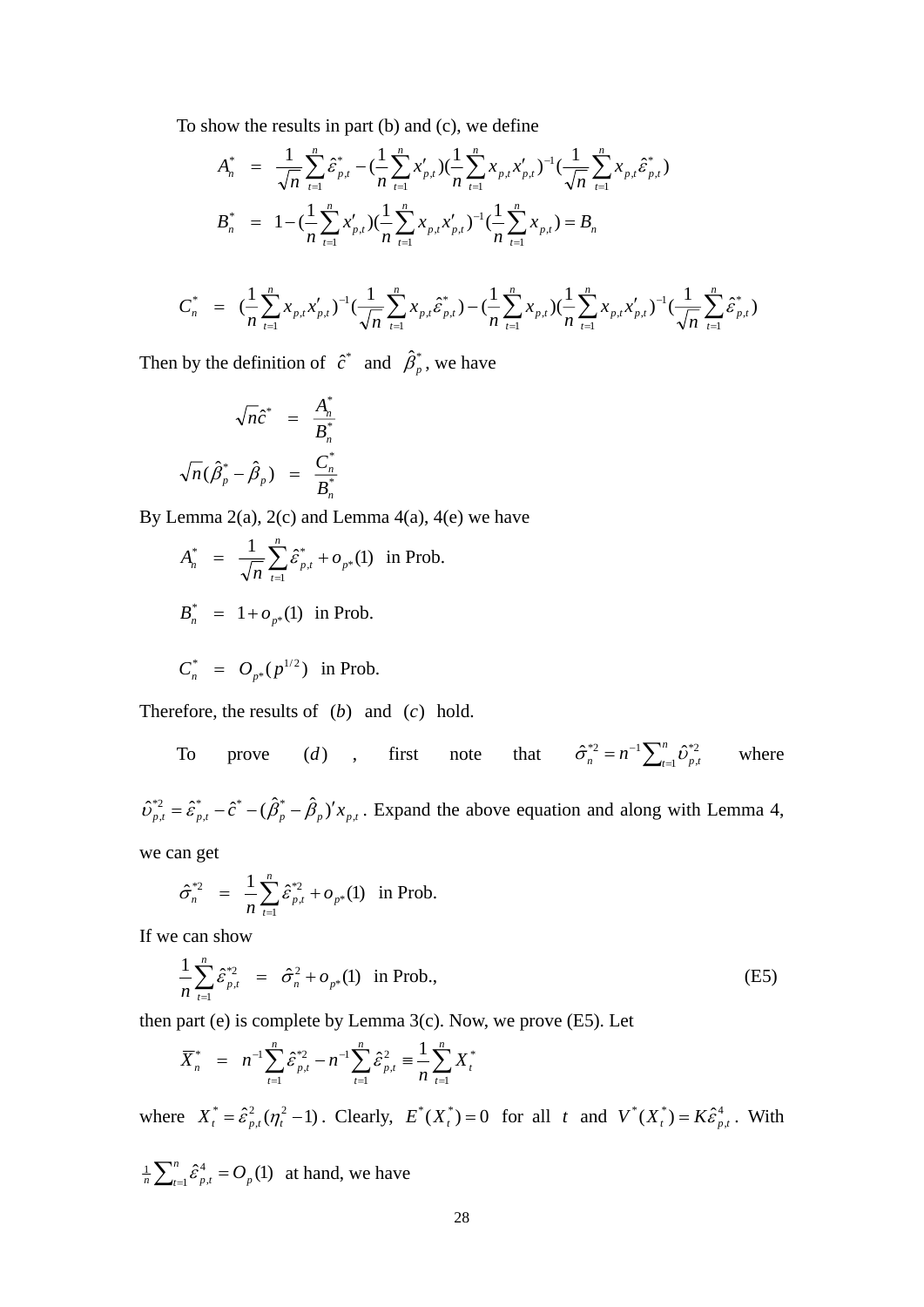$$
\frac{1}{n}\overline{\sigma}^{*2} = \frac{1}{n^2}\sum_{t=1}^n V^*(X_t^*)
$$

$$
= K \frac{1}{n^2}\sum_{t=1}^n \hat{\varepsilon}_{p,t}^4
$$

$$
\to 0 \text{ in Prob.}
$$

By Chebyechev's weak law of large numbers,  $\overline{X}_n^* = o_{p^*}(1)$  in Prob.. Therefore, (E5) is done.

**Proof of Theorem 2** First note that  $AR - t_c^*$  can be expressed as

$$
AR-t_c^* = \frac{\sqrt{n}\hat{c}^*}{\hat{\sigma}_n^{*2}\sqrt{B_n}}.
$$

With (20), Lemma 4(b), 4(d) and 4(e) all together, Theorem 2 is trivial.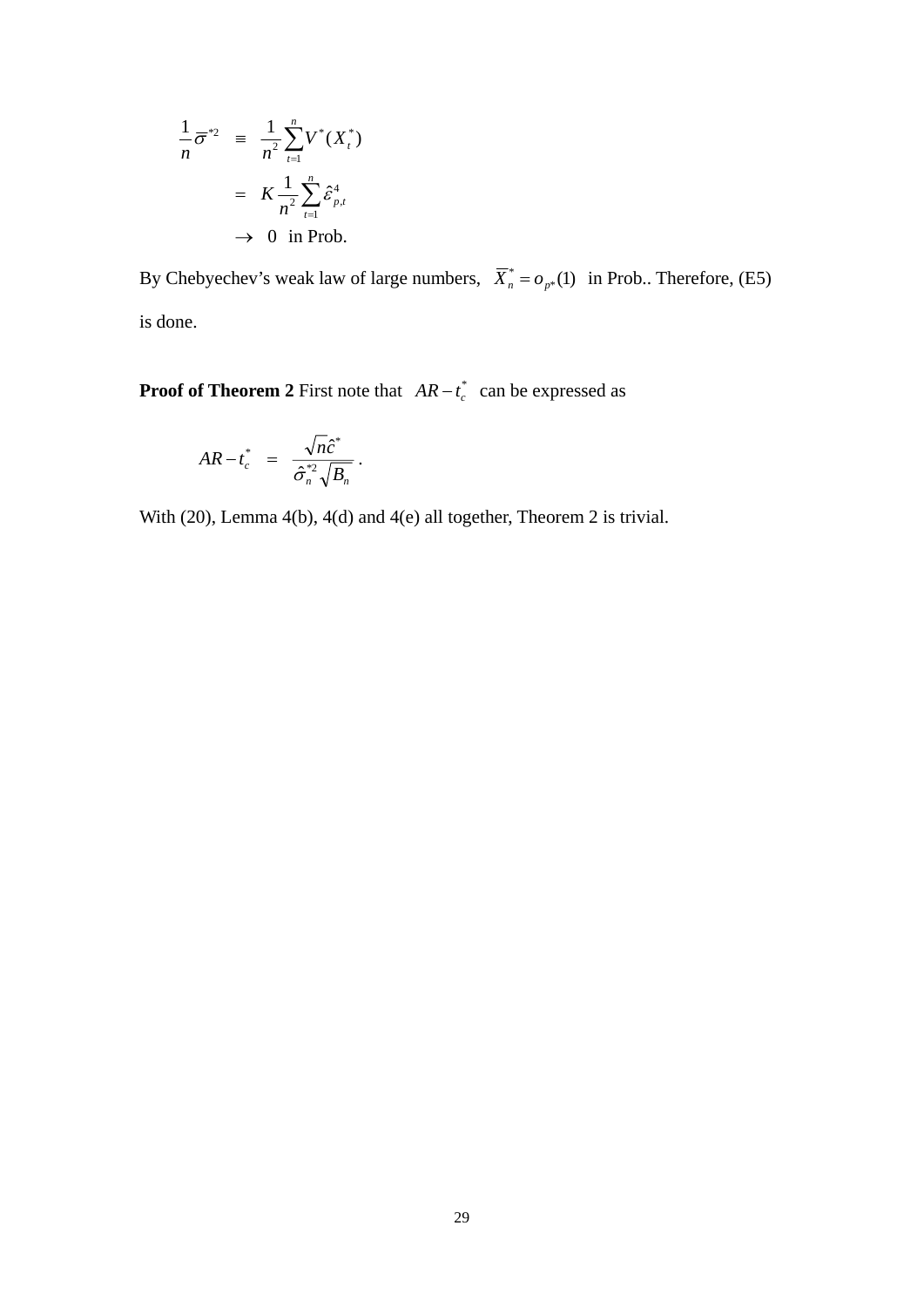|         |            |       | $n = 16$   |       | $n = 32$      |               | $n = 64$      |       | $n = 128$   |       | $n = 256$     |       |
|---------|------------|-------|------------|-------|---------------|---------------|---------------|-------|-------------|-------|---------------|-------|
|         |            |       | $AR - t_c$ | DM    | $AR - t_c$ DM |               | $AR - t_c$ DM |       | $AR-t_c$ DM |       | $AR - t_c$ DM |       |
|         | asymptotic | size  | 0.349      | 0.067 | 0.135         | 0.059         | 0.083         | 0.05  | 0.068       | 0.053 | 0.059 0.048   |       |
| $h=1$   |            | power | 0.076      | 0.226 | 0.122         | 0.178         | 0.185         | 0.248 | 0.209       | 0.239 | 0.249         | 0.277 |
|         | bootstrap  | size  | 0.060      |       | 0.064         |               | 0.055         |       | 0.055       |       | 0.054         |       |
|         |            | power | 0.076      |       | 0.129         |               | 0.175         |       | 0.227       |       | 0.277         |       |
|         | asymptotic | size  | 0.337      | 0.123 | 0.129         | 0.086         | 0.083         | 0.07  | 0.069       | 0.059 | 0.058         | 0.056 |
| $h=2$   |            | power | 0.072      | 0.161 | 0.117         | 0.158         | 0.194         | 0.229 | 0.209       | 0.231 | 0.247         | 0.253 |
|         | bootstrap  | size  | 0.053      |       | 0.061         |               | 0.066         |       | 0.054       |       | 0.056         |       |
|         |            | power | 0.070      |       | 0.122         |               | 0.179         |       | 0.226       |       | 0.274         |       |
|         | asymptotic | size  | 0.351      | 0.177 | 0.138         | 0.125         | 0.083         | 0.083 | 0.065       | 0.063 | 0.059         | 0.056 |
| $h = 3$ |            | power | 0.073      | 0.133 | 0.107         | 0.131         | 0.189         | 0.21  | 0.208       | 0.217 | 0.252         | 0.259 |
|         | bootstrap  | size  | 0.058      |       | 0.059         |               | 0.051         |       | 0.046       |       | 0.048         |       |
|         |            | power | 0.073      |       | 0.120         |               | 0.172         |       | 0.205       |       | 0.259         |       |
|         | asymptotic | size  | 0.36       | 0.21  | 0.14          | 0.148         | 0.088         | 0.099 | 0.069       | 0.074 | 0.064         | 0.06  |
|         |            | power | 0.071      | 0.128 | 0.122         | 0.118         | 0.17          | 0.168 | 0.196       | 0.206 | 0.227         | 0.236 |
| $h = 4$ |            | size  | 0.058      |       | 0.052         |               | 0.061         |       | 0.052       |       | 0.044         |       |
|         | bootstrap  | power | 0.069      |       | 0.110         |               | 0.159         |       | 0.187       |       | 0.241         |       |
|         | asymptotic | size  | 0.357      | 0.245 | 0.139         | 0.167         | 0.093         | 0.113 | 0.075       | 0.079 | 0.065         | 0.064 |
| $h = 5$ |            | power | 0.071      | 0.115 | 0.12          | 0.115         | 0.176         | 0.152 | 0.175       | 0.176 | 0.216         | 0.215 |
|         | bootstrap  | size  | 0.064      |       | 0.072         |               | 0.056         |       | 0.046       |       | 0.059         |       |
|         |            | power | 0.076      |       | 0.123         |               | 0.168         |       | 0.195       |       | 0.243         |       |
|         | asymptotic | size  | 0.367      | 0.27  | 0.145         | 0.181         | 0.1           | 0.12  | 0.086       | 0.089 | 0.072         | 0.065 |
| $h = 6$ |            | power | 0.072      | 0.101 | 0.107         | 0.103         | 0.167         | 0.146 | 0.148       | 0.156 | 0.198         | 0.199 |
|         | bootstrap  | size  | 0.052      |       | 0.058         |               | 0.062         |       | 0.057       |       | 0.060         |       |
|         |            | power | 0.079      |       | 0.115         |               | 0.155         |       | 0.189       |       | 0.214         |       |
|         | asymptotic | size  | 0.393      | 0.321 | 0.172         | $0.206$ 0.112 |               | 0.134 | 0.09        | 0.09  | 0.079 0.065   |       |
| $h = 7$ |            | power | 0.065      | 0.089 | 0.097         | 0.093         | 0.141         | 0.13  | 0.149       | 0.148 | 0.174         | 0.178 |
|         | bootstrap  | size  | 0.072      |       | 0.073         |               | 0.072         |       | 0.063       |       | 0.067         |       |
|         |            | power | 0.065      |       | 0.113         |               | 0.169         |       | 0.173       |       | 0.205         |       |
|         | asymptotic | size  | 0.398      | 0.363 | 0.177         | 0.221         | 0.12          | 0.143 | 0.103       | 0.091 | 0.089         | 0.07  |
| $h=8$   |            | power | 0.065      | 0.094 | 0.09          | 0.084         | 0.123         | 0.113 | 0.128       | 0.139 | 0.148         | 0.17  |
|         |            | size  | 0.072      |       | 0.082         |               | 0.082         |       | 0.067       |       | 0.075         |       |
|         | bootstrap  | power | 0.076      |       | 0.135         |               | 0.165         |       | 0.174       |       | 0.217         |       |

Table 1-1: Small sample performance of DM and  $AR - t_c$  -- MA( $h - 1$ ) error

1. The data generation process (DGP) is  $\begin{bmatrix} e_{1t} \\ e_{2t} \end{bmatrix} = \begin{bmatrix} 1 & 0 \\ 0 & \sqrt{k} \end{bmatrix} \begin{bmatrix} v_{1t} \\ v_{2t} \end{bmatrix}$  $\mathsf I$  $\begin{bmatrix} e_{1t} \\ e_{2t} \end{bmatrix} = \begin{bmatrix} 1 & 0 \\ 0 & \sqrt{k} \end{bmatrix}$ ⎡ *t t t*  $\begin{bmatrix} e_{1t} \\ e_{2t} \end{bmatrix} = \begin{bmatrix} 1 & 0 \\ 0 & \sqrt{k} \end{bmatrix}$ *e* 2 1 2  $\begin{bmatrix} 1t \\ 2t \end{bmatrix} = \begin{bmatrix} 1 \\ 0 \end{bmatrix}$ 1 0  $\left[\nu_{1t}\right]$ , where  $\nu_{i,t} = \sum_{l=0}^{h-1}$  $=\sum_{l=0}^{h-1}\mathcal{\pi}_{l}\mathcal{E}_{i,t-}$  $\mu = \sum_{l=0}^{\infty} \mu_l \mathbf{e}_{i,l}$ *h*  $\nu_{i,t} = \sum_{l=0}^{h-1} \pi_l \varepsilon_{i,t-l}$ ,  $i = 1,2$ ,  $h = 1$ , ..., 8

with  $(\pi_0, \pi_1, ..., \pi_7) = (1, 0.1, -0.1, 0.2, -0.2, 0.3, -0.3, 0.4)$ , and  $\varepsilon_{i,t} \sim N(0,1)$ . Also, we set  $k = 1$  for size, and *k* = 2, 1.5, 1.375, 1.25, 1.1875 for power, respectively.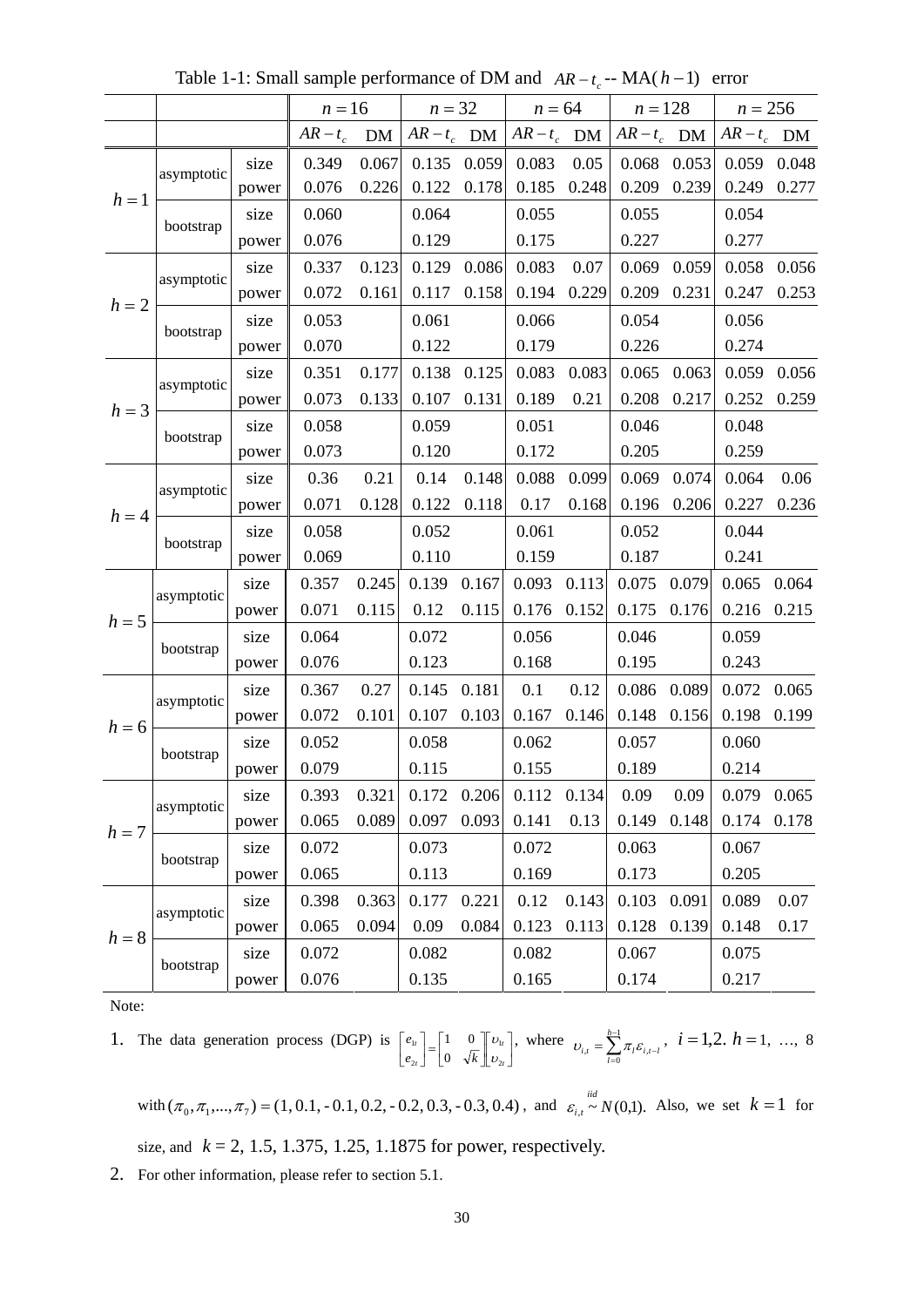|         |            |       | $n = 16$      |       | $n=32$ |       | $n = 64$                            |       | $n = 128$ |       | $n = 256$     |       |
|---------|------------|-------|---------------|-------|--------|-------|-------------------------------------|-------|-----------|-------|---------------|-------|
|         |            |       | $AR - t_c$ DM |       |        |       | $AR-t_c$ DM $AR-t_c$ DM $AR-t_c$ DM |       |           |       | $AR - t_c$ DM |       |
|         | asymptotic | size  | 0.368         | 0.134 | 0.147  | 0.139 | 0.092                               | 0.141 | 0.073     | 0.146 | 0.062         | 0.146 |
| $h=1$   |            | power | 0.072         | 0.15  | 0.093  | 0.126 | 0.132                               | 0.156 | 0.136     | 0.139 | 0.151         | 0.157 |
|         | bootstrap  | size  | 0.067         |       | 0.068  |       | 0.066                               |       | 0.069     |       | 0.066         |       |
|         |            | power | 0.074         |       | 0.100  |       | 0.134                               |       | 0.169     |       | 0.187         |       |
|         | asymptotic | size  | 0.361         | 0.148 | 0.143  | 0.109 | 0.089                               | 0.097 | 0.071     | 0.089 | 0.06          | 0.083 |
| $h = 2$ |            | power | 0.069         | 0.118 | 0.089  | 0.118 | 0.134                               | 0.156 | 0.127     | 0.145 | 0.148         | 0.149 |
|         |            | size  | 0.053         |       | 0.075  |       | 0.076                               |       | 0.071     |       | 0.075         |       |
|         | bootstrap  | power | 0.070         |       | 0.106  |       | 0.153                               |       | 0.163     |       | 0.186         |       |
|         |            | size  | 0.374         | 0.184 | 0.149  | 0.127 | 0.094                               | 0.087 | 0.071     | 0.075 | 0.062         | 0.068 |
| $h = 3$ | asymptotic | power | 0.061         | 0.111 | 0.095  | 0.11  | 0.131                               | 0.148 | 0.13      | 0.138 | 0.145         | 0.159 |
|         |            | size  | 0.054         |       | 0.062  |       | 0.058                               |       | 0.062     |       | 0.067         |       |
|         | bootstrap  | power | 0.074         |       | 0.105  |       | 0.139                               |       | 0.154     |       | 0.178         |       |
|         |            | size  | 0.379         | 0.219 | 0.154  | 0.148 | 0.094                               | 0.096 | 0.072     | 0.074 | 0.061         | 0.065 |
|         | asymptotic | power | 0.062         | 0.097 | 0.094  | 0.102 | 0.108                               | 0.127 | 0.131     | 0.146 | 0.14          | 0.144 |
| $h = 4$ | bootstrap  | size  | 0.061         |       | 0.056  |       | 0.066                               |       | 0.064     |       | 0.050         |       |
|         |            | power | 0.067         |       | 0.094  |       | 0.122                               |       | 0.156     |       | 0.166         |       |
|         |            | size  | 0.382         | 0.257 | 0.152  | 0.166 | 0.101                               | 0.111 | 0.074     | 0.077 | 0.064         | 0.067 |
| $h = 5$ | asymptotic | power | 0.065         | 0.096 | 0.1    | 0.1   | 0.112                               | 0.108 | 0.121     | 0.122 | 0.136         | 0.133 |
|         |            | size  | 0.062         |       | 0.087  |       | 0.065                               |       | 0.061     |       | 0.070         |       |
|         | bootstrap  | power | 0.075         |       | 0.108  |       | 0.136                               |       | 0.159     |       | 0.165         |       |
|         |            | size  | 0.389         | 0.293 | 0.16   | 0.188 | 0.105                               | 0.122 | 0.083     | 0.084 | 0.066         | 0.067 |
| $h=6$   | asymptotic | power | 0.067         | 0.088 | 0.087  | 0.083 | 0.119                               | 0.116 | 0.107     | 0.112 | 0.13          | 0.139 |
|         |            | size  | 0.057         |       | 0.071  |       | 0.080                               |       | 0.068     |       | 0.067         |       |
|         | bootstrap  | power | 0.070         |       | 0.108  |       | 0.126                               |       | 0.149     |       | 0.157         |       |
|         | asymptotic | size  | 0.409         | 0.347 | 0.179  | 0.21  | 0.116                               | 0.131 | 0.087     | 0.088 | 0.07          | 0.069 |
| $h = 7$ |            | power | 0.063         | 0.076 | 0.084  | 0.079 | 0.103                               | 0.109 | 0.104     | 0.114 | 0.12          | 0.123 |
|         | bootstrap  | size  | 0.073         |       | 0.076  |       | 0.084                               |       | 0.070     |       | 0.070         |       |
|         |            | power | 0.071         |       | 0.101  |       | 0.150                               |       | 0.143     |       | 0.154         |       |
|         |            | size  | 0.415         | 0.394 | 0.188  | 0.232 | 0.129                               | 0.142 | 0.099     | 0.092 | 0.082         | 0.073 |
| $h=8$   | asymptotic | power | 0.057         | 0.082 | 0.079  | 0.075 | 0.096                               | 0.095 | 0.101     | 0.11  | 0.118         | 0.123 |
|         |            | size  | 0.061         |       | 0.088  |       | 0.086                               |       | 0.074     |       | 0.069         |       |
|         | bootstrap  | power | 0.083         |       | 0.128  |       | 0.156                               |       | 0.152     |       | 0.169         |       |

Table 1-2: Small sample performance of DM and  $AR - t_c$  -- MA( $h - 1$ ) +GARCH(1,1) error

1. The DGP is similar to Note 1 in Table 1-1, except the innovations are generated by  $\varepsilon_{i,t} = u_{i,t} \sqrt{h_{i,t}}$ ,  $h_{i,t} = w + ah_{i,t-1} + b \varepsilon_{i,t-1}^2$ , where  $u_{i,t}$  is standard normal, and  $(w, a, b) = (0.15, 0.13, 0.2)$ .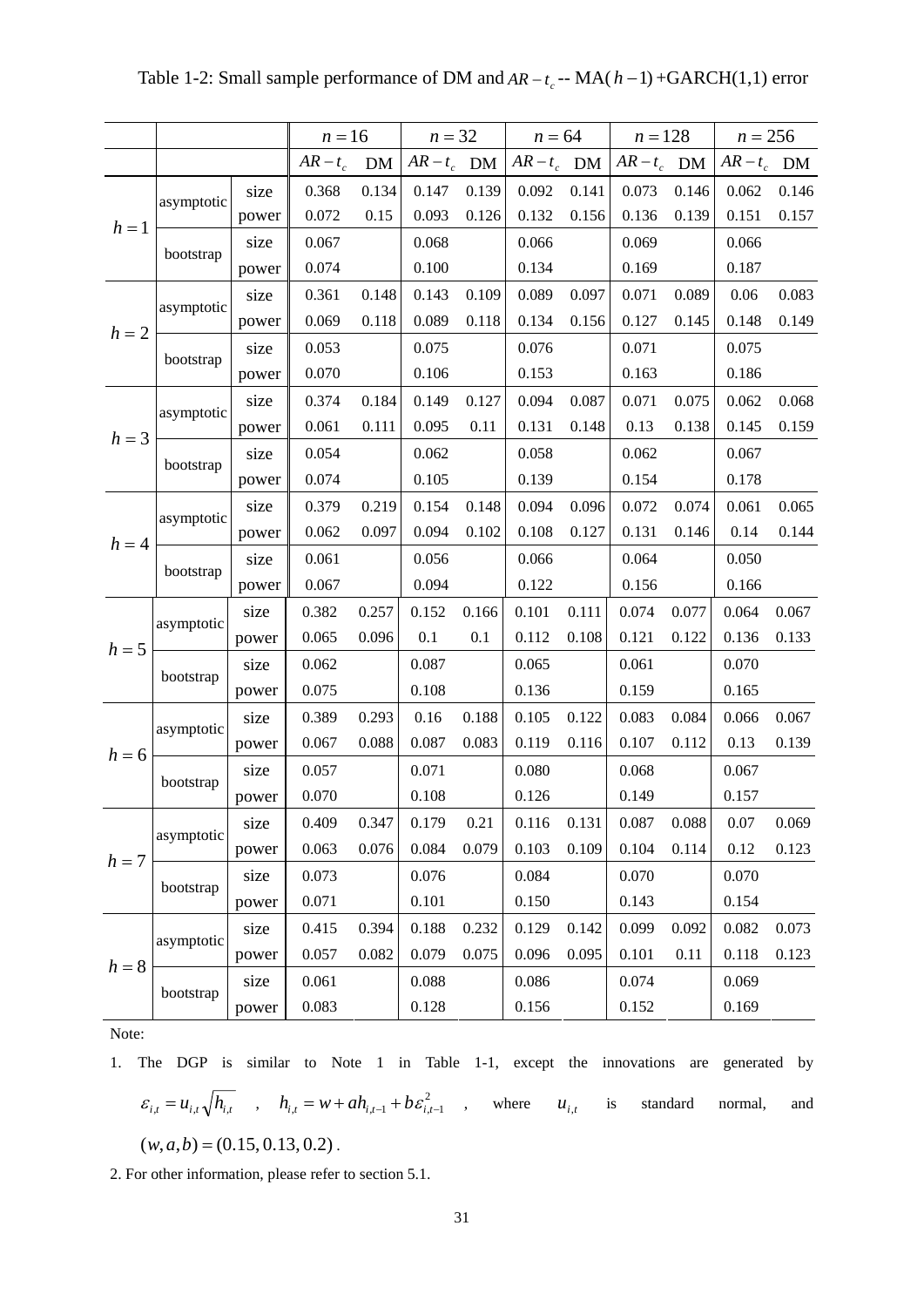|         |            |       | $n = 16$   |       | $n = 32$      |       |               | $n = 64$ | $n = 128$     |       | $n = 256$     |       |
|---------|------------|-------|------------|-------|---------------|-------|---------------|----------|---------------|-------|---------------|-------|
|         |            |       | $AR - t_c$ | DM    | $AR - t_c$ DM |       | $AR - t_c$ DM |          | $AR - t_c$ DM |       | $AR - t_c$ DM |       |
|         | asymptotic | size  | 0.317      | 0.094 | 0.104         | 0.091 | 0.076         | 0.092    | 0.057         | 0.087 | 0.058         | 0.089 |
| $h=1$   |            | power | 0.052      | 0.088 | 0.071         | 0.078 | 0.079         | 0.092    | 0.087         | 0.086 | 0.086         | 0.092 |
|         | bootstrap  | size  | 0.043      |       | 0.056         |       | 0.056         |          | 0.057         |       | 0.062         |       |
|         |            | power | 0.051      |       | 0.069         |       | 0.096         |          | 0.094         |       | 0.114         |       |
|         | asymptotic | size  | 0.314      | 0.125 | 0.103         | 0.084 | 0.072         | 0.075    | 0.058         | 0.061 | 0.056         | 0.064 |
| $h=2$   |            | power | 0.054      | 0.083 | 0.067         | 0.084 | 0.081         | 0.091    | 0.091         | 0.094 | 0.094         | 0.096 |
|         | bootstrap  | size  | 0.047      |       | 0.045         |       | 0.053         |          | 0.071         |       | 0.073         |       |
|         |            | power | 0.057      |       | 0.067         |       | 0.086         |          | 0.102         |       | 0.108         |       |
|         | asymptotic | size  | 0.316      | 0.158 | 0.103         | 0.1   | 0.073         | 0.074    | 0.07          | 0.067 | 0.06          | 0.061 |
| $h = 3$ |            | power | 0.054      | 0.077 | 0.068         | 0.076 | 0.08          | 0.082    | 0.08          | 0.08  | 0.082         | 0.087 |
|         | bootstrap  | size  | 0.055      |       | 0.054         |       | 0.059         |          | 0.062         |       | 0.067         |       |
|         |            | power | 0.059      |       | 0.071         |       | 0.096         |          | 0.088         |       | 0.102         |       |
|         | asymptotic | size  | 0.317      | 0.214 | 0.113         | 0.126 | 0.082         | 0.084    | 0.065         | 0.062 | 0.063         | 0.059 |
| $h=4$   |            | power | 0.057      | 0.07  | 0.068         | 0.068 | 0.08          | 0.081    | 0.087         | 0.086 | 0.087         | 0.088 |
|         | bootstrap  | size  | 0.045      |       | 0.051         |       | 0.066         |          | 0.061         |       | 0.076         |       |
|         |            | power | 0.046      |       | 0.068         |       | 0.100         |          | 0.100         |       | 0.114         |       |
|         | asymptotic | size  | 0.327      | 0.249 | 0.117         | 0.144 | 0.086         | 0.096    | 0.07          | 0.062 | 0.065         | 0.058 |
| $h = 5$ |            | power | 0.059      | 0.07  | 0.066         | 0.07  | 0.083         | 0.083    | 0.078         | 0.08  | 0.089         | 0.088 |
|         | bootstrap  | size  | 0.048      |       | 0.060         |       | 0.054         |          | 0.057         |       | 0.084         |       |
|         |            | power | 0.049      |       | 0.078         |       | 0.084         |          | 0.103         |       | 0.125         |       |
|         | asymptotic | size  | 0.352      | 0.3   | 0.139         | 0.178 | 0.097         | 0.103    | 0.079         | 0.072 | 0.07          | 0.062 |
| $h=6$   |            | power | 0.057      | 0.064 | 0.067         | 0.064 | 0.082         | 0.079    | 0.077         | 0.082 | 0.083         | 0.081 |
|         | bootstrap  | size  | 0.054      |       | 0.059         |       | 0.073         |          | 0.087         |       | 0.070         |       |
|         |            | power | 0.051      |       | 0.083         |       | 0.100         |          | 0.118         |       | 0.097         |       |
|         | asymptotic | size  | 0.376      | 0.36  | 0.157         | 0.199 | 0.118         | 0.121    | 0.096         | 0.077 | 0.076         | 0.055 |
| $h = 7$ |            | power | 0.055      | 0.068 | 0.064         | 0.067 | 0.077         | 0.077    | 0.077         | 0.081 | 0.082         | 0.094 |
|         | bootstrap  | size  | 0.054      |       | 0.075         |       | 0.067         |          | 0.083         |       | 0.089         |       |
|         |            | power | 0.062      |       | 0.086         |       | 0.104         |          | 0.125         |       | 0.132         |       |
|         | asymptotic | size  | 0.392      | 0.409 | 0.191         | 0.225 | 0.132         | 0.131    | 0.116         | 0.081 | 0.099         | 0.065 |
| $h=8$   |            | power | 0.055      | 0.063 | 0.063         | 0.062 | 0.074         | 0.073    | 0.077         | 0.076 | 0.075         | 0.081 |
|         |            | size  | 0.073      |       | 0.092         |       | 0.112         |          | 0.100         |       | 0.119         |       |
|         | bootstrap  | power | 0.081      |       | 0.108         |       | 0.141         |          | 0.140         |       | 0.158         |       |

Table 1-3: Small sample performance of DM and  $AR - t_c$  - MA( $h - 1$ ) +SV error

1. The DGP is similar to Note 1 in Table 1-1, except the innovations are generated by  $\varepsilon_{i,t} = u_{i,t} \exp^{0.5\alpha_{i,t}}$ ,  $\alpha_{i,t} = \phi \alpha_{i,t-1} + \xi_{i,t-1}$ , where  $u_{i,t}$  and  $\xi_{i,t-1}$  are  $N(0,1)$ , and  $\phi$  is set to be 0.5.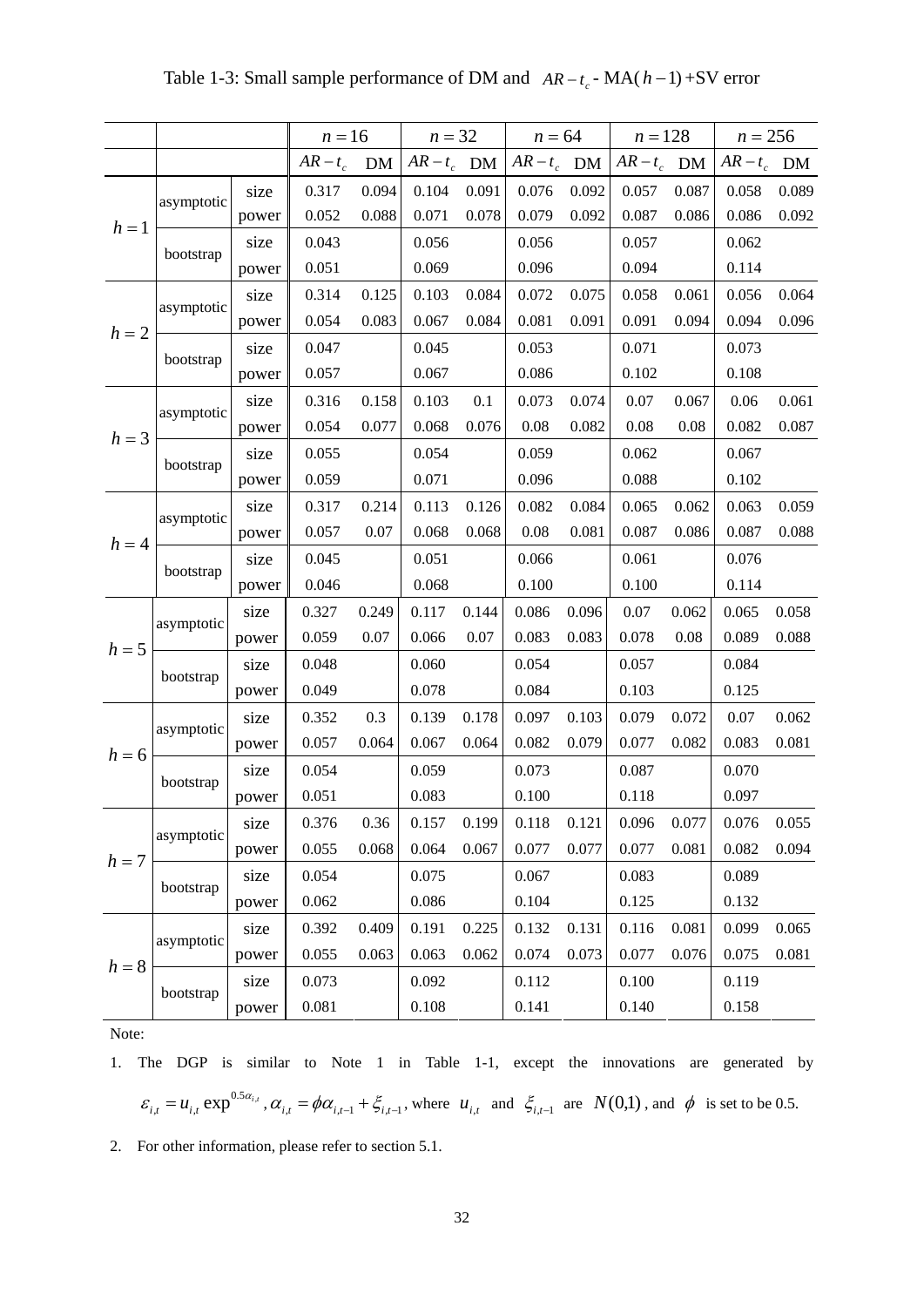|         |            |       | $n = 16$   |         | $n = 32$      |       | $n = 64$      |       | $n = 128$     |       | $n = 256$     |       |
|---------|------------|-------|------------|---------|---------------|-------|---------------|-------|---------------|-------|---------------|-------|
|         |            |       | $AR - t_c$ | DM      | $AR - t_c$ DM |       | $AR - t_c$ DM |       | $AR - t_c$ DM |       | $AR - t_c$ DM |       |
|         | asymptotic | size  | 0.217      | 0.068   | 0.109         | 0.061 | 0.073         | 0.054 | 0.061         | 0.052 | 0.054         | 0.051 |
| $h=1$   |            | power | 0.136      | 0.301   | 0.232         | 0.331 | 0.28          | 0.346 | 0.324         | 0.345 | 0.337         | 0.345 |
|         | bootstrap  | size  | 0.045      |         | 0.067         |       | 0.057         |       | 0.041         |       | 0.050         |       |
|         |            | power | 0.117      |         | 0.244         |       | 0.290         |       | 0.310         |       | 0.349         |       |
|         | asymptotic | size  | 0.221      | 0.095   | 0.105         | 0.078 | 0.072         | 0.064 | 0.061         | 0.057 | 0.057         | 0.054 |
| $h = 2$ |            | power | 0.122      | 0.254   | 0.224         | 0.304 | 0.281         | 0.328 | 0.315         | 0.332 | 0.323         | 0.331 |
|         | bootstrap  | size  | 0.063      |         | 0.068         |       | 0.054         |       | 0.054         |       | 0.065         |       |
|         |            | power | 0.106      |         | 0.233         |       | 0.286         |       | 0.314         |       | 0.347         |       |
|         | asymptotic | size  | 0.219      | 0.117   | 0.109         | 0.093 | 0.073         | 0.072 | 0.061         | 0.061 | 0.058         | 0.057 |
| $h = 3$ |            | power | 0.125      | 0.221   | 0.229         | 0.27  | 0.283         | 0.304 | 0.309         | 0.32  | 0.317         | 0.321 |
|         | bootstrap  | size  | 0.065      |         | 0.053         |       | 0.067         |       | 0.054         |       | 0.069         |       |
|         |            | power | 0.104      |         | 0.228         |       | 0.287         |       | 0.318         |       | 0.348         |       |
|         | asymptotic | size  | 0.221      | 0.139   | 0.11          | 0.106 | 0.076         | 0.08  | 0.063         | 0.063 | 0.056         | 0.053 |
|         |            | power | 0.12       | 0.207   | 0.224         | 0.25  | 0.281         | 0.282 | 0.297         | 0.308 | 0.312         | 0.326 |
| $h = 4$ |            | size  | 0.059      |         | 0.059         |       | 0.056         |       | 0.061         |       | 0.065         |       |
|         | bootstrap  | power | 0.108      |         | 0.206         |       | 0.271         |       | 0.292         |       | 0.312         |       |
|         | asymptotic | size  | 0.23       | 0.155   | 0.111         | 0.121 | 0.078         | 0.09  | 0.067         | 0.07  | 0.062         | 0.059 |
| $h = 5$ |            | power | 0.115      | 0.195   | 0.218         | 0.235 | 0.258         | 0.271 | 0.28          | 0.286 | 0.289         | 0.293 |
|         | bootstrap  | size  | 0.053      |         | 0.067         |       | 0.057         |       | 0.049         |       | 0.047         |       |
|         |            | power | 0.095      |         | 0.219         |       | 0.248         |       | 0.283         |       | 0.282         |       |
|         | asymptotic | size  | 0.231      | 0.177   | 0.118         | 0.125 | 0.082         | 0.091 | 0.068         | 0.068 | 0.067         | 0.065 |
| $h = 6$ |            | power | 0.108      | 0.184   | 0.21          | 0.219 | 0.24          | 0.244 | 0.258         | 0.269 | 0.251         | 0.257 |
|         | bootstrap  | size  | 0.043      |         | 0.067         |       | 0.060         |       | 0.049         |       | 0.061         |       |
|         |            | power | 0.104      |         | 0.227         |       | 0.250         |       | 0.292         |       | 0.270         |       |
|         | asymptotic | size  | 0.238      | $0.2\,$ | 0.126         | 0.141 | 0.09          | 0.097 | 0.074         | 0.074 | 0.068         | 0.062 |
| $h=7$   |            | power | 0.116      | 0.173   | 0.197         | 0.192 | 0.218         | 0.221 | 0.243         | 0.236 | 0.245         | 0.244 |
|         | bootstrap  | size  | 0.058      |         | 0.065         |       | 0.055         |       | 0.058         |       | 0.058         |       |
|         |            | power | 0.090      |         | 0.197         |       | 0.247         |       | 0.262         |       | 0.247         |       |
|         | asymptotic | size  | 0.246      | 0.219   | 0.138         | 0.145 | 0.095         | 0.101 | 0.082         | 0.076 | 0.079         | 0.067 |
| $h=8$   |            | power | 0.117      | 0.163   | 0.182         | 0.198 | 0.21          | 0.21  | 0.212         | 0.208 | 0.215         | 0.222 |
|         | bootstrap  | size  | 0.052      |         | 0.081         |       | 0.078         |       | 0.060         |       | 0.075         |       |
|         |            | power | 0.104      |         | 0.227         |       | 0.212         |       | 0.260         |       | 0.277         |       |

Table 2-1: Small sample performance of ENC and  $AR - t_c$  -- MA( $h - 1$ ) error

1. The data generation process (DGP) is  $\begin{bmatrix} e_{1t} \\ e_{2t} \end{bmatrix} = \begin{bmatrix} 1 & 0 \\ \delta & \sqrt{\omega - \delta^2} \end{bmatrix} \begin{bmatrix} v_{1t} \\ v_{2t} \end{bmatrix}$  $\mathsf I$  $\begin{bmatrix} 1 & 0 \\ \delta & \sqrt{\omega - \delta^2} \end{bmatrix}$  $\begin{bmatrix} e_{1t} \\ e_{2t} \end{bmatrix} = \begin{bmatrix} 1 & 0 \\ \delta & \sqrt{\omega - 1} \end{bmatrix}$  $\lfloor$ *t t t t e e*  $^{\prime}$  $\begin{bmatrix} 1t \\ 2t \end{bmatrix} = \begin{bmatrix} 1 & 0 \\ \delta & \sqrt{\omega - \delta^2} \end{bmatrix} \begin{bmatrix} \nu_1 \\ \nu_2 \end{bmatrix}$  $P_{1t}$  |  $\begin{bmatrix} 1 & 0 \end{bmatrix}$ υ υ  $\begin{bmatrix} 1 & 0 \\ \delta & \sqrt{\omega - \delta^2} \end{bmatrix}$   $\begin{bmatrix} v_{1t} \\ v_{2t} \end{bmatrix}$ , where  $v_{i,t} = \sum_{l=0}^{h-1}$  $=\sum_{l=0}^{h-1}\mathcal{\pi}_{l}\mathcal{E}_{i,t-}$  $\mu_{l,t} = \sum_{l=0}^{\infty} \mu_l \mathbf{c}_{l,t}$ *h*  $v_{i,t} = \sum_{i=0}^{h-1} \pi_i \varepsilon_{i,t-i}$ ,  $i = 1,2$ ,  $h = 1, ...,$ 

8 with 
$$
(\pi_0, \pi_1, ..., \pi_7) = (1, 0.1, -0.1, 0.2, -0.2, 0.3, -0.3, 0.4)
$$
, and  $\varepsilon_{i,t} \sim N(0,1)$ . Also,  $\omega = 5$  and

 $\delta$  = 1,0.5 for size and power.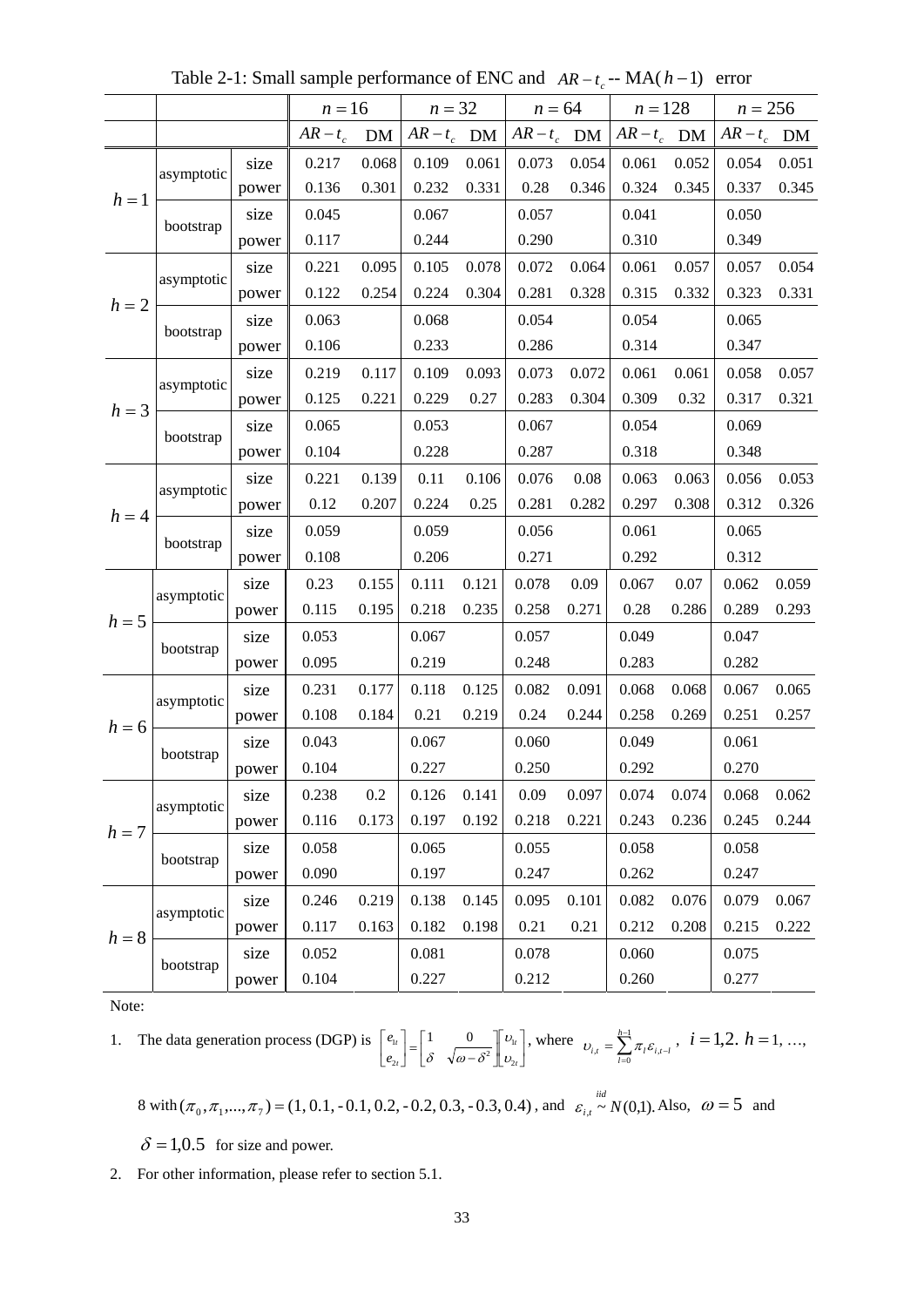|         |            |       | $n=16$     |       | $n = 32$      |       | $n = 64$    |       | $n = 128$   |       | $n = 256$     |       |
|---------|------------|-------|------------|-------|---------------|-------|-------------|-------|-------------|-------|---------------|-------|
|         |            |       | $AR - t_c$ | DM    | $AR - t_c$ DM |       | $AR-t_c$ DM |       | $AR-t_c$ DM |       | $AR - t_c$ DM |       |
|         | asymptotic | size  | 0.216      | 0.069 | 0.106         | 0.064 | 0.071       | 0.055 | 0.061       | 0.052 | 0.053         | 0.051 |
| $h=1$   |            | power | 0.129      | 0.311 | 0.233         | 0.336 | 0.289       | 0.346 | 0.319       | 0.347 | 0.332         | 0.342 |
|         | bootstrap  | size  | 0.040      |       | 0.065         |       | 0.054       |       | 0.044       |       | 0.044         |       |
|         |            | power | 0.111      |       | 0.237         |       | 0.285       |       | 0.318       |       | 0.356         |       |
|         | asymptotic | size  | 0.218      | 0.091 | 0.105         | 0.08  | 0.071       | 0.063 | 0.062       | 0.057 | 0.059         | 0.057 |
| $h=2$   |            | power | 0.125      | 0.267 | 0.229         | 0.312 | 0.29        | 0.336 | 0.312       | 0.338 | 0.321         | 0.335 |
|         | bootstrap  | size  | 0.049      |       | 0.066         |       | 0.062       |       | 0.047       |       | 0.064         |       |
|         |            | power | 0.125      |       | 0.234         |       | 0.292       |       | 0.320       |       | 0.341         |       |
|         | asymptotic | size  | 0.22       | 0.115 | 0.109         | 0.093 | 0.076       | 0.072 | 0.06        | 0.06  | 0.058         | 0.058 |
| $h = 3$ |            | power | 0.123      | 0.222 | 0.228         | 0.274 | 0.285       | 0.313 | 0.315       | 0.325 | 0.315         | 0.323 |
|         | bootstrap  | size  | 0.056      |       | 0.056         |       | 0.059       |       | 0.050       |       | 0.063         |       |
|         |            | power | 0.106      |       | 0.225         |       | 0.293       |       | 0.322       |       | 0.344         |       |
|         | asymptotic | size  | 0.22       | 0.136 | 0.11          | 0.106 | 0.076       | 0.081 | 0.062       | 0.064 | 0.057         | 0.054 |
|         |            | power | 0.127      | 0.214 | 0.216         | 0.267 | 0.282       | 0.288 | 0.296       | 0.311 | 0.311         | 0.323 |
| $h = 4$ | bootstrap  | size  | 0.056      |       | 0.065         |       | 0.060       |       | 0.059       |       | 0.063         |       |
|         |            | power | 0.116      |       | 0.197         |       | 0.264       |       | 0.287       |       | 0.311         |       |
|         | asymptotic | size  | 0.227      | 0.155 | 0.11          | 0.118 | 0.078       | 0.089 | 0.068       | 0.07  | 0.061         | 0.06  |
| $h = 5$ |            | power | 0.119      | 0.203 | 0.213         | 0.242 | 0.268       | 0.265 | 0.286       | 0.287 | 0.289         | 0.294 |
|         | bootstrap  | size  | 0.051      |       | 0.073         |       | 0.056       |       | 0.049       |       | 0.046         |       |
|         |            | power | 0.102      |       | 0.233         |       | 0.251       |       | 0.281       |       | 0.279         |       |
|         | asymptotic | size  | 0.228      | 0.175 | 0.115         | 0.127 | 0.08        | 0.089 | 0.068       | 0.067 | 0.065         | 0.066 |
| $h = 6$ |            | power | 0.119      | 0.186 | 0.212         | 0.218 | 0.241       | 0.253 | 0.263       | 0.273 | 0.26          | 0.258 |
|         | bootstrap  | size  | 0.034      |       | 0.067         |       | 0.064       |       | 0.058       |       | 0.052         |       |
|         |            | power | 0.096      |       | 0.230         |       | 0.245       |       | 0.284       |       | 0.281         |       |
|         | asymptotic | size  | 0.238      | 0.198 | 0.122         | 0.137 | 0.089       | 0.096 | 0.072       | 0.072 | 0.067         | 0.063 |
| $h = 7$ |            | power | 0.115      | 0.177 | 0.202         | 0.195 | 0.224       | 0.227 | 0.242       | 0.245 | 0.243         | 0.246 |
|         | bootstrap  | size  | 0.058      |       | 0.062         |       | 0.056       |       | 0.060       |       | 0.060         |       |
|         |            | power | 0.095      |       | 0.189         |       | 0.248       |       | 0.262       |       | 0.257         |       |
|         | asymptotic | size  | 0.248      | 0.216 | 0.134         | 0.144 | 0.094       | 0.1   | 0.083       | 0.077 | $0.078\,$     | 0.066 |
| $h=8$   |            | power | 0.114      | 0.158 | 0.189         | 0.196 | 0.212       | 0.218 | 0.211       | 0.211 | 0.211         | 0.219 |
|         | bootstrap  | size  | 0.055      |       | 0.079         |       | 0.069       |       | 0.062       |       | 0.074         |       |
|         |            | power | 0.110      |       | 0.243         |       | 0.211       |       | 0.257       |       | 0.279         |       |

Table 2-2: Small sample performance of ENC and  $AR - t_c$  -- MA( $h - 1$ ) +GARCH(1,1) error

1. The DGP is similar to Note 1 in Table 2-1, except the innovations are generated by  $\varepsilon_{i,t} = u_{i,t} \sqrt{h_{i,t}}$ ,  $h_{i,t} = w + ah_{i,t-1} + b \varepsilon_{i,t-1}^2$ , where  $u_{i,t}$  is standard normal, and  $(w, a, b) = (0.15, 0.13, 0.2)$ .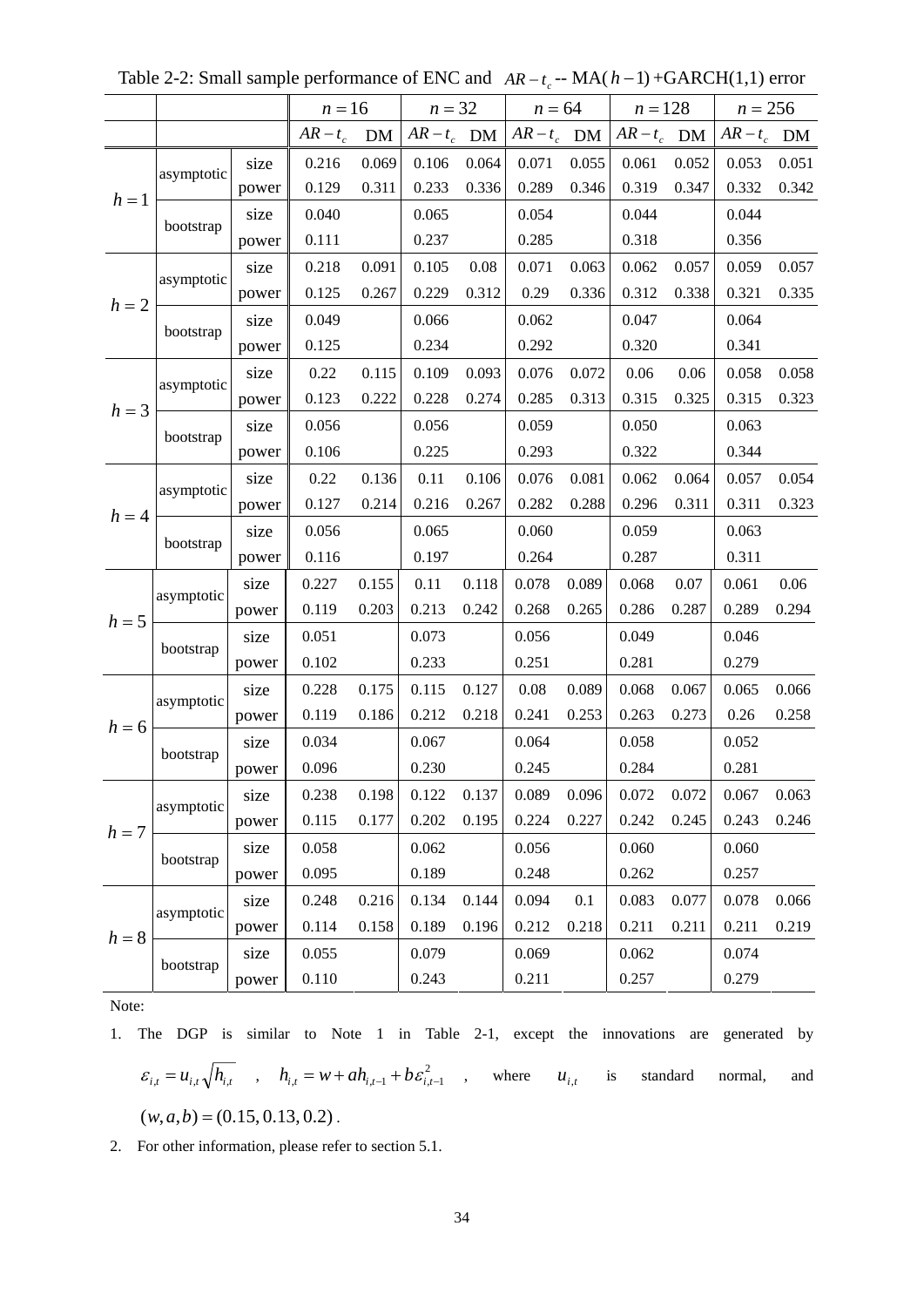|         |            |       | $n = 16$   |           | $n = 32$      |       | $n = 64$      |       | $n = 128$   |       | $n = 256$     |       |
|---------|------------|-------|------------|-----------|---------------|-------|---------------|-------|-------------|-------|---------------|-------|
|         |            |       | $AR - t_c$ | <b>DM</b> | $AR - t_c$ DM |       | $AR - t_c$ DM |       | $AR-t_c$ DM |       | $AR - t_c$ DM |       |
|         | asymptotic | size  | 0.205      | 0.061     | 0.082         | 0.054 | 0.061         | 0.05  | 0.054       | 0.05  | 0.053         | 0.052 |
| $h=1$   |            | power | 0.117      | 0.309     | 0.259         | 0.351 | 0.325         | 0.371 | 0.339       | 0.36  | 0.367         | 0.37  |
|         | bootstrap  | size  | 0.043      |           | 0.052         |       | 0.048         |       | 0.049       |       | 0.045         |       |
|         |            | power | 0.106      |           | 0.219         |       | 0.338         |       | 0.316       |       | 0.348         |       |
|         | asymptotic | size  | 0.194      | 0.088     | 0.088         | 0.069 | 0.063         | 0.06  | 0.056       | 0.054 | 0.055         | 0.055 |
| $h=2$   |            | power | 0.129      | 0.272     | 0.253         | 0.332 | 0.32          | 0.356 | 0.343       | 0.357 | 0.341         | 0.35  |
|         | bootstrap  | size  | 0.061      |           | 0.062         |       | 0.055         |       | 0.048       |       | 0.059         |       |
|         |            | power | 0.094      |           | 0.226         |       | 0.309         |       | 0.360       |       | 0.393         |       |
|         | asymptotic | size  | 0.198      | 0.115     | 0.089         | 0.086 | 0.066         | 0.071 | 0.054       | 0.059 | 0.055         | 0.055 |
| $h = 3$ |            | power | 0.124      | 0.214     | 0.24          | 0.283 | 0.301         | 0.323 | 0.339       | 0.343 | 0.351         | 0.355 |
|         | bootstrap  | size  | 0.051      |           | 0.054         |       | 0.037         |       | 0.056       |       | 0.049         |       |
|         |            | power | 0.106      |           | 0.221         |       | 0.278         |       | 0.345       |       | 0.344         |       |
|         | asymptotic | size  | 0.21       | 0.143     | 0.087         | 0.094 | 0.071         | 0.079 | 0.062       | 0.066 | 0.058         | 0.056 |
| $h = 4$ |            | power | 0.123      | 0.206     | 0.257         | 0.265 | 0.293         | 0.295 | 0.302       | 0.309 | 0.323         | 0.327 |
|         |            | size  | 0.043      |           | 0.064         |       | 0.059         |       | 0.060       |       | 0.053         |       |
|         | bootstrap  | power | 0.114      |           | 0.240         |       | 0.296         |       | 0.349       |       | 0.324         |       |
|         | asymptotic | size  | 0.212      | 0.159     | 0.096         | 0.109 | 0.07          | 0.079 | 0.06        | 0.061 | 0.055         | 0.056 |
| $h = 5$ |            | power | 0.124      | 0.198     | 0.238         | 0.243 | 0.278         | 0.286 | 0.308       | 0.316 | 0.325         | 0.315 |
|         | bootstrap  | size  | 0.069      |           | 0.049         |       | 0.058         |       | 0.055       |       | 0.065         |       |
|         |            | power | 0.101      |           | 0.200         |       | 0.279         |       | 0.321       |       | 0.325         |       |
|         | asymptotic | size  | 0.223      | 0.177     | 0.105         | 0.123 | 0.079         | 0.092 | 0.062       | 0.064 | 0.063         | 0.062 |
| $h = 6$ |            | power | 0.118      | 0.188     | 0.213         | 0.228 | 0.258         | 0.256 | 0.28        | 0.288 | 0.265         | 0.276 |
|         | bootstrap  | size  | 0.061      |           | 0.065         |       | 0.058         |       | 0.053       |       | 0.046         |       |
|         |            | power | 0.098      |           | 0.234         |       | 0.266         |       | 0.302       |       | 0.286         |       |
|         | asymptotic | size  | 0.227      | 0.205     | 0.117         | 0.135 | 0.087         | 0.094 | 0.07        | 0.067 | 0.07          | 0.062 |
| $h = 7$ |            | power | 0.107      | 0.175     | 0.204         | 0.207 | 0.245         | 0.243 | 0.255       | 0.256 | 0.252         | 0.259 |
|         | bootstrap  | size  | 0.055      |           | 0.064         |       | 0.052         |       | 0.064       |       | 0.058         |       |
|         |            | power | 0.105      |           | 0.210         |       | 0.250         |       | 0.286       |       | 0.271         |       |
|         | asymptotic | size  | 0.237      | 0.232     | 0.124         | 0.141 | 0.093         | 0.102 | 0.083       | 0.075 | 0.078         | 0.066 |
| $h=8$   |            | power | 0.1        | 0.163     | 0.186         | 0.192 | 0.212         | 0.207 | 0.219       | 0.229 | 0.216         | 0.225 |
|         | bootstrap  | size  | 0.064      |           | 0.067         |       | 0.084         |       | 0.068       |       | 0.068         |       |
|         |            | power | 0.106      |           | 0.238         |       | 0.240         |       | 0.275       |       | 0.287         |       |

Table 2-3: Small sample performance of ENC and  $AR - t_c$  -- MA( $h - 1$ ) +SV error

1. The DGP is similar to Note 1 in Table 2-1, except the innovations are generated by

$$
\varepsilon_{i,t} = u_{i,t} \exp^{0.5\alpha_{i,t}}, \alpha_{i,t} = \phi\alpha_{i,t-1} + \xi_{i,t-1}, \text{ where } u_{i,t} \text{ and } \xi_{i,t-1} \text{ are } N(0,1) \text{, and } \phi \text{ is set to be 0.5.}
$$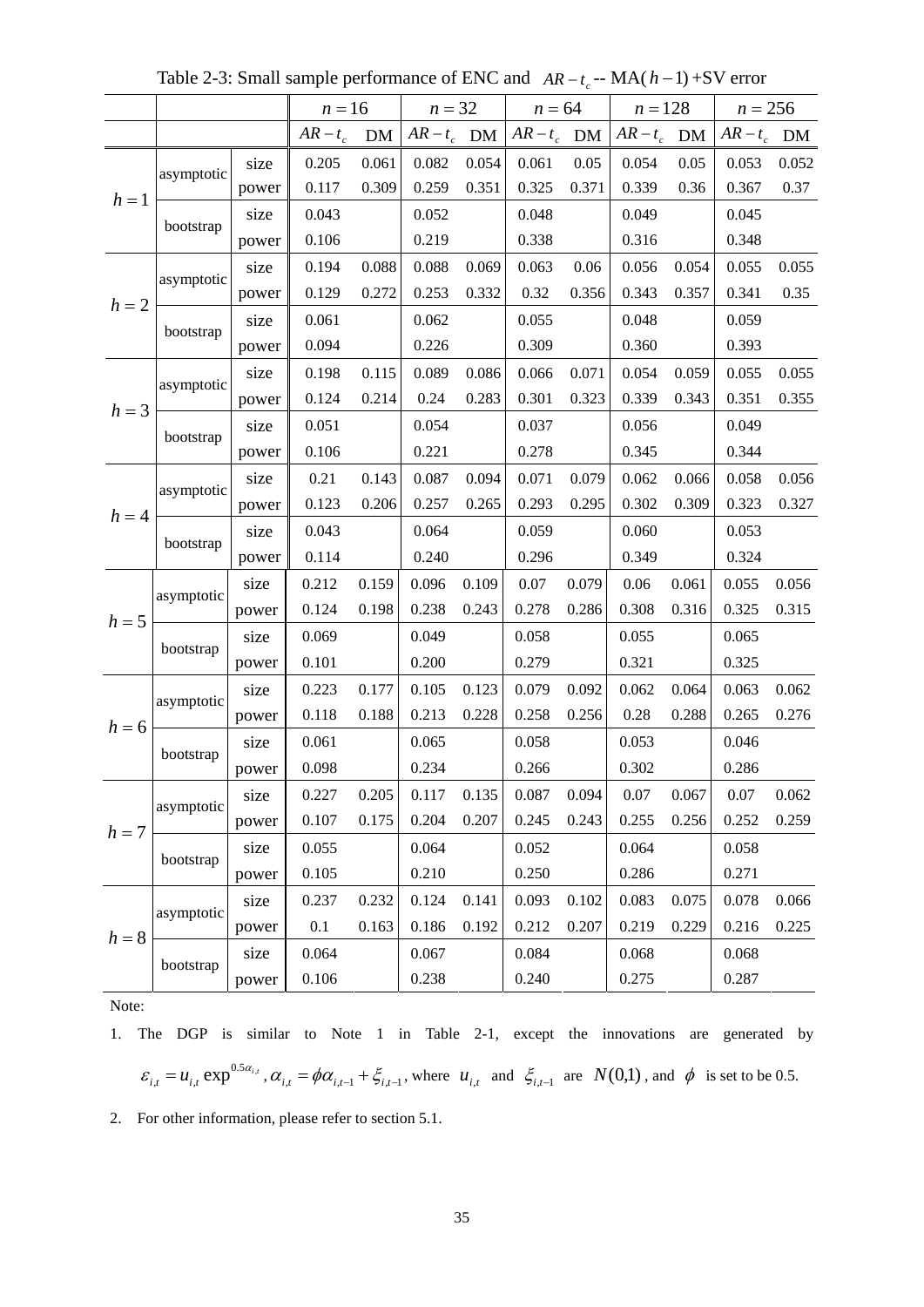|         |       |           | $n=16$    |           | $n = 32$  |           | $n = 64$  |           | $n = 128$ |           | $n = 256$ |
|---------|-------|-----------|-----------|-----------|-----------|-----------|-----------|-----------|-----------|-----------|-----------|
|         |       | $c_1 = 1$ | $c_1 = 3$ | $c_1 = 1$ | $c_1 = 3$ | $c_1 = 1$ | $c_1 = 3$ | $c_1 = 1$ | $c_1 = 3$ | $c_1 = 1$ | $c_1 = 3$ |
| $h=1$   | size  | 0.071     | 0.167     | 0.076     | 0.121     | 0.068     | 0.098     | 0.059     | 0.080     | 0.054     | 0.061     |
|         | power | 0.266     | 0.353     | 0.234     | 0.254     | 0.259     | 0.280     | 0.248     | 0.273     | 0.267     | 0.298     |
| $h=2$   | size  | 0.070     | 0.162     | 0.085     | 0.122     | 0.067     | 0.084     | 0.066     | 0.075     | 0.060     | 0.058     |
|         | power | 0.236     | 0.336     | 0.211     | 0.262     | 0.255     | 0.263     | 0.256     | 0.241     | 0.263     | 0.268     |
| $h=3$   | size  | 0.060     | 0.171     | 0.084     | 0.122     | 0.067     | 0.074     | 0.060     | 0.065     | 0.056     | 0.053     |
|         | power | 0.233     | 0.346     | 0.215     | 0.239     | 0.240     | 0.264     | 0.243     | 0.267     | 0.274     | 0.264     |
| $h = 4$ | size  | 0.083     | 0.160     | 0.083     | 0.125     | 0.075     | 0.086     | 0.072     | 0.073     | 0.057     | 0.067     |
|         | power | 0.238     | 0.328     | 0.215     | 0.251     | 0.248     | 0.247     | 0.232     | 0.230     | 0.261     | 0.243     |
| $h=5$   | size  | 0.091     | 0.192     | 0.084     | 0.118     | 0.079     | 0.078     | 0.074     | 0.072     | 0.066     | 0.068     |
|         | power | 0.261     | 0.340     | 0.228     | 0.230     | 0.236     | 0.241     | 0.242     | 0.236     | 0.274     | 0.259     |
| $h=6$   | size  | 0.096     | 0.173     | 0.091     | 0.132     | 0.083     | 0.088     | 0.082     | 0.079     | 0.065     | 0.074     |
|         | power | 0.264     | 0.329     | 0.214     | 0.250     | 0.243     | 0.239     | 0.241     | 0.229     | 0.243     | 0.260     |
| $h=7$   | size  | 0.094     | 0.191     | 0.108     | 0.136     | 0.093     | 0.108     | 0.083     | 0.091     | 0.075     | 0.075     |
|         | power | 0.244     | 0.347     | 0.216     | 0.243     | 0.237     | 0.253     | 0.228     | 0.228     | 0.234     | 0.235     |
| $h=8$   | size  | 0.106     | 0.192     | 0.110     | 0.156     | 0.105     | 0.109     | 0.090     | 0.111     | 0.084     | 0.085     |
|         | power | 0.243     | 0.347     | 0.227     | 0.243     | 0.226     | 0.234     | 0.220     | 0.214     | 0.226     | 0.233     |

Table 3-1: Comparisons of different block lengths ( $b = c_1 n^{1/5}$ ) for DM\*—MA( $h - 1$ ) error

Note: see Table 1-1.

Table 3-2: Comparisons of different block lengths ( $b = c_1 n^{1/5}$ ) for DM<sup>\*</sup>—MA( $h - 1$ )+GARCH(1,1) error

|         |       |           | $n=16$    |           | $n=32$    |           | $n = 64$  |           | $n = 128$ |           | $n = 256$ |
|---------|-------|-----------|-----------|-----------|-----------|-----------|-----------|-----------|-----------|-----------|-----------|
|         |       | $c_1 = 1$ | $c_1 = 3$ | $c_1 = 1$ | $c_1 = 3$ | $c_1 = 1$ | $c_1 = 3$ | $c_1 = 1$ | $c_1 = 3$ | $c_1 = 1$ | $c_1 = 3$ |
| $h=1$   | size  | 0.092     | 0.166     | 0.090     | 0.124     | 0.101     | 0.110     | 0.076     | 0.095     | 0.073     | 0.075     |
|         | power | 0.223     | 0.297     | 0.196     | 0.216     | 0.223     | 0.226     | 0.200     | 0.206     | 0.205     | 0.209     |
| $h=2$   | size  | 0.080     | 0.168     | 0.101     | 0.129     | 0.090     | 0.108     | 0.088     | 0.086     | 0.081     | 0.070     |
|         | power | 0.204     | 0.278     | 0.180     | 0.234     | 0.213     | 0.210     | 0.209     | 0.177     | 0.186     | 0.180     |
| $h = 3$ | size  | 0.077     | 0.175     | 0.102     | 0.130     | 0.081     | 0.089     | 0.086     | 0.081     | 0.072     | 0.072     |
|         | power | 0.195     | 0.289     | 0.189     | 0.205     | 0.199     | 0.207     | 0.197     | 0.205     | 0.203     | 0.199     |
| $h = 4$ | size  | 0.103     | 0.172     | 0.100     | 0.127     | 0.089     | 0.105     | 0.084     | 0.091     | 0.070     | 0.082     |
|         | power | 0.208     | 0.277     | 0.182     | 0.205     | 0.208     | 0.206     | 0.191     | 0.186     | 0.190     | 0.192     |
| $h = 5$ | size  | 0.110     | 0.201     | 0.094     | 0.132     | 0.095     | 0.089     | 0.086     | 0.085     | 0.072     | 0.079     |
|         | power | 0.230     | 0.285     | 0.201     | 0.203     | 0.195     | 0.189     | 0.195     | 0.191     | 0.211     | 0.194     |
| $h=6$   | size  | 0.106     | 0.179     | 0.101     | 0.146     | 0.111     | 0.107     | 0.098     | 0.090     | 0.085     | 0.084     |
|         | power | 0.241     | 0.299     | 0.203     | 0.212     | 0.216     | 0.210     | 0.214     | 0.189     | 0.200     | 0.204     |
| $h=7$   | size  | 0.109     | 0.192     | 0.124     | 0.145     | 0.115     | 0.129     | 0.111     | 0.108     | 0.094     | 0.081     |
|         | power | 0.230     | 0.312     | 0.205     | 0.215     | 0.210     | 0.227     | 0.216     | 0.201     | 0.199     | 0.198     |
| $h=8$   | size  | 0.126     | 0.206     | 0.129     | 0.167     | 0.126     | 0.125     | 0.120     | 0.132     | 0.094     | 0.100     |
|         | power | 0.237     | 0.326     | 0.225     | 0.230     | 0.221     | 0.217     | 0.203     | 0.200     | 0.210     | 0.203     |

Note: see Table 1-2.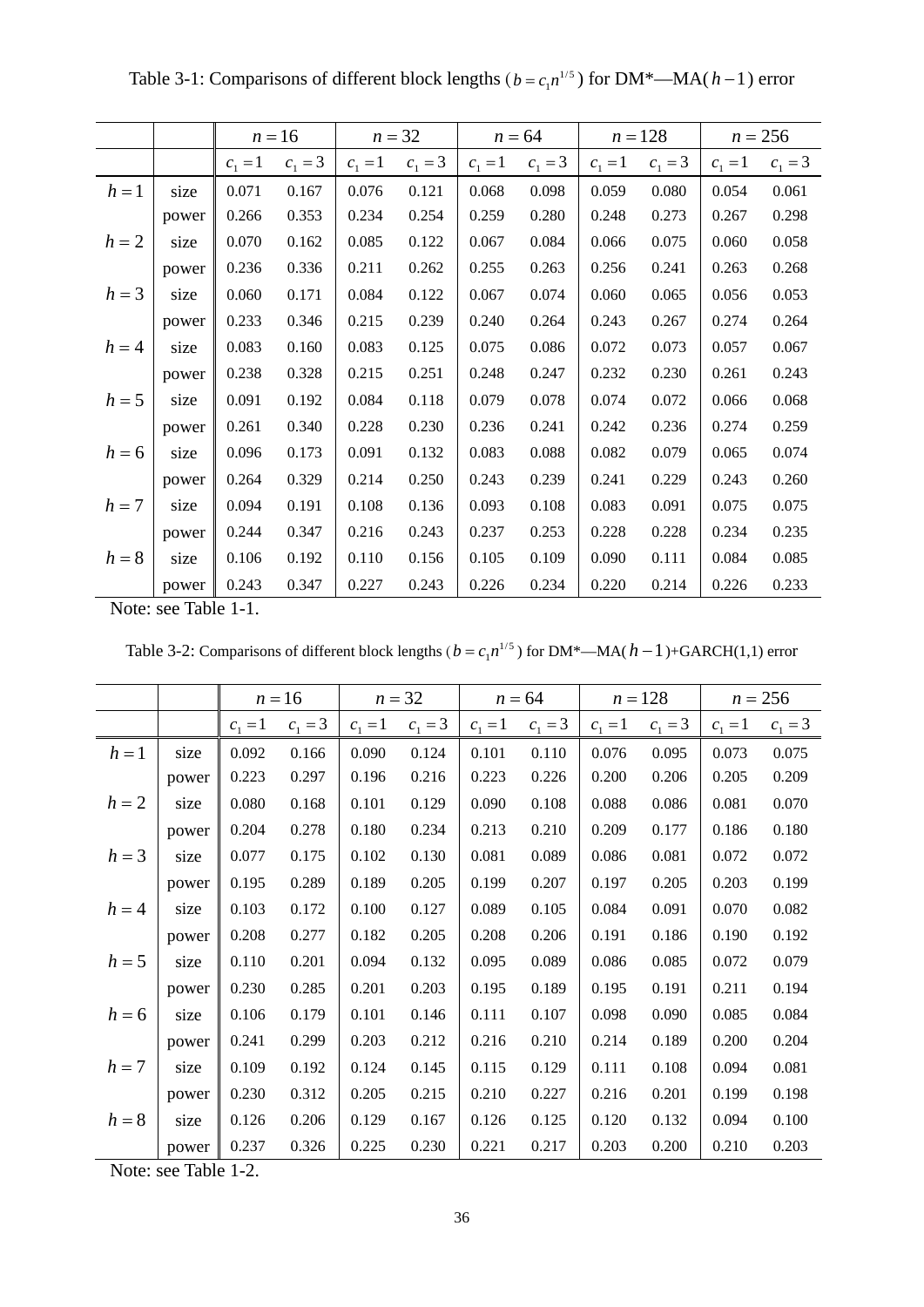|         |       |           | $n=16$    |           | $n = 32$  |           | $n = 64$  |           | $n = 128$ |           | $n = 256$ |
|---------|-------|-----------|-----------|-----------|-----------|-----------|-----------|-----------|-----------|-----------|-----------|
|         |       | $c_1 = 1$ | $c_1 = 3$ | $c_1 = 1$ | $c_1 = 3$ | $c_1 = 1$ | $c_1 = 3$ | $c_1 = 1$ | $c_1 = 3$ | $c_1 = 1$ | $c_1 = 3$ |
| $h=1$   | size  | 0.129     | 0.216     | 0.191     | 0.232     | 0.300     | 0.281     | 0.413     | 0.418     | 0.618     | 0.599     |
|         | power | 0.262     | 0.350     | 0.349     | 0.365     | 0.500     | 0.473     | 0.613     | 0.599     | 0.796     | 0.775     |
| $h=2$   | size  | 0.132     | 0.221     | 0.198     | 0.234     | 0.286     | 0.295     | 0.444     | 0.434     | 0.609     | 0.612     |
|         | power | 0.256     | 0.326     | 0.347     | 0.368     | 0.502     | 0.490     | 0.628     | 0.622     | 0.783     | 0.789     |
| $h = 3$ | size  | 0.144     | 0.225     | 0.198     | 0.236     | 0.287     | 0.297     | 0.419     | 0.414     | 0.621     | 0.604     |
|         | power | 0.272     | 0.331     | 0.342     | 0.349     | 0.497     | 0.488     | 0.624     | 0.617     | 0.794     | 0.774     |
| $h = 4$ | size  | 0.142     | 0.225     | 0.216     | 0.232     | 0.295     | 0.301     | 0.428     | 0.438     | 0.616     | 0.585     |
|         | power | 0.270     | 0.343     | 0.359     | 0.364     | 0.504     | 0.473     | 0.622     | 0.635     | 0.785     | 0.764     |
| $h = 5$ | size  | 0.163     | 0.235     | 0.222     | 0.228     | 0.318     | 0.295     | 0.444     | 0.400     | 0.606     | 0.616     |
|         | power | 0.289     | 0.358     | 0.375     | 0.349     | 0.497     | 0.475     | 0.642     | 0.607     | 0.768     | 0.790     |
| $h=6$   | size  | 0.180     | 0.256     | 0.213     | 0.247     | 0.315     | 0.298     | 0.466     | 0.431     | 0.605     | 0.608     |
|         | power | 0.318     | 0.387     | 0.369     | 0.381     | 0.495     | 0.472     | 0.667     | 0.627     | 0.772     | 0.765     |
| $h=7$   | size  | 0.196     | 0.280     | 0.257     | 0.258     | 0.352     | 0.314     | 0.469     | 0.432     | 0.614     | 0.586     |
|         | power | 0.345     | 0.411     | 0.415     | 0.385     | 0.529     | 0.502     | 0.655     | 0.615     | 0.782     | 0.773     |
| $h = 8$ | size  | 0.208     | 0.297     | 0.276     | 0.278     | 0.343     | 0.330     | 0.460     | 0.429     | 0.624     | 0.588     |
|         | power | 0.357     | 0.424     | 0.427     | 0.421     | 0.523     | 0.527     | 0.637     | 0.620     | 0.799     | 0.757     |

Table 3-3: Comparisons of different block lengths ( $b = c_1 n^{1/5}$ ) for DM<sup>\*</sup>—MA( $h - 1$ )+SV error

Note: see Table 1-3.

|         |       |           | $n=16$    |           | $n = 32$  |           | $n = 64$  |           | $n = 128$ |           | $n = 256$ |
|---------|-------|-----------|-----------|-----------|-----------|-----------|-----------|-----------|-----------|-----------|-----------|
|         |       | $c_1 = 1$ | $c_1 = 3$ | $c_1 = 1$ | $c_1 = 3$ | $c_1 = 1$ | $c_1 = 3$ | $c_1 = 1$ | $c_1 = 3$ | $c_1 = 1$ | $c_1 = 3$ |
| $h=1$   | size  | 0.079     | 0.124     | 0.069     | 0.092     | 0.062     | 0.082     | 0.060     | 0.061     | 0.056     | 0.059     |
|         | power | 0.374     | 0.434     | 0.372     | 0.396     | 0.370     | 0.366     | 0.341     | 0.372     | 0.348     | 0.355     |
| $h=2$   | size  | 0.076     | 0.138     | 0.059     | 0.097     | 0.061     | 0.086     | 0.064     | 0.079     | 0.050     | 0.059     |
|         | power | 0.352     | 0.451     | 0.372     | 0.402     | 0.362     | 0.385     | 0.358     | 0.380     | 0.343     | 0.368     |
| $h=3$   | size  | 0.076     | 0.134     | 0.076     | 0.097     | 0.066     | 0.075     | 0.061     | 0.069     | 0.053     | 0.056     |
|         | power | 0.347     | 0.433     | 0.380     | 0.404     | 0.378     | 0.385     | 0.337     | 0.355     | 0.363     | 0.351     |
| $h = 4$ | size  | 0.077     | 0.141     | 0.069     | 0.110     | 0.065     | 0.087     | 0.066     | 0.060     | 0.060     | 0.054     |
|         | power | 0.358     | 0.424     | 0.381     | 0.390     | 0.355     | 0.370     | 0.347     | 0.347     | 0.332     | 0.340     |
| $h=5$   | size  | 0.082     | 0.135     | 0.077     | 0.106     | 0.060     | 0.081     | 0.062     | 0.069     | 0.066     | 0.070     |
|         | power | 0.345     | 0.438     | 0.370     | 0.390     | 0.335     | 0.369     | 0.344     | 0.336     | 0.321     | 0.348     |
| $h=6$   | size  | 0.087     | 0.124     | 0.085     | 0.103     | 0.077     | 0.091     | 0.068     | 0.073     | 0.069     | 0.065     |
|         | power | 0.377     | 0.404     | 0.361     | 0.392     | 0.339     | 0.359     | 0.324     | 0.308     | 0.319     | 0.290     |
| $h=7$   | size  | 0.098     | 0.132     | 0.090     | 0.105     | 0.080     | 0.096     | 0.078     | 0.076     | 0.072     | 0.063     |
|         | power | 0.362     | 0.420     | 0.370     | 0.367     | 0.335     | 0.351     | 0.328     | 0.316     | 0.318     | 0.293     |
| $h=8$   | size  | 0.105     | 0.148     | 0.095     | 0.123     | 0.084     | 0.092     | 0.087     | 0.075     | 0.087     | 0.075     |
|         | power | 0.367     | 0.426     | 0.362     | 0.375     | 0.334     | 0.335     | 0.314     | 0.298     | 0.293     | 0.269     |

Note: see Table 2-1.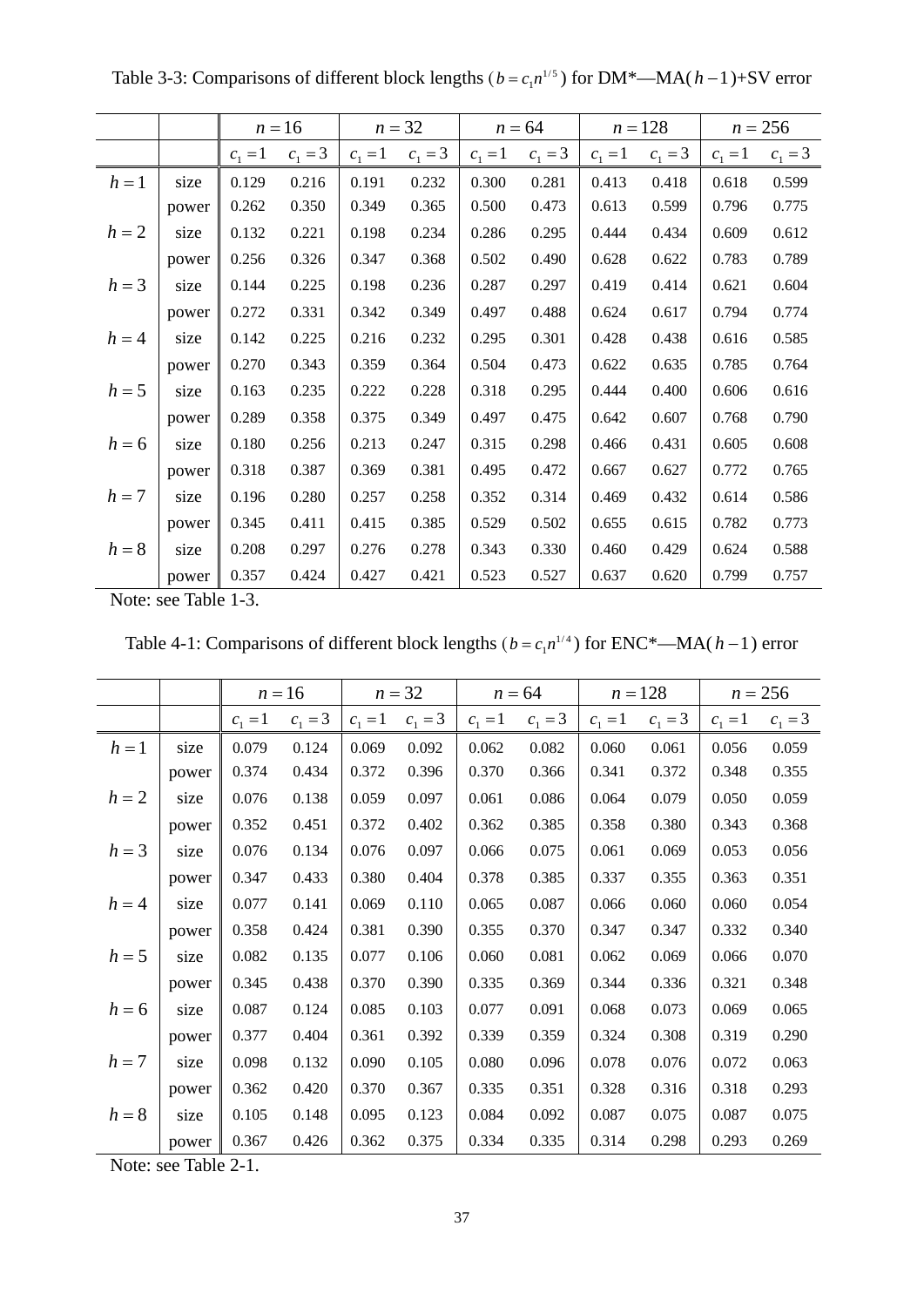|         |       |           | $n = 16$  |           | $n = 32$  |           | $n = 64$  |           | $n = 128$ |           | $n = 256$ |
|---------|-------|-----------|-----------|-----------|-----------|-----------|-----------|-----------|-----------|-----------|-----------|
|         |       | $c_1 = 1$ | $c_1 = 3$ | $c_1 = 1$ | $c_1 = 3$ | $c_1 = 1$ | $c_1 = 3$ | $c_1 = 1$ | $c_1 = 3$ | $c_1 = 1$ | $c_1 = 3$ |
| $h=1$   | size  | 0.078     | 0.131     | 0.070     | 0.100     | 0.065     | 0.079     | 0.065     | 0.063     | 0.054     | 0.059     |
|         | power | 0.367     | 0.443     | 0.391     | 0.414     | 0.378     | 0.386     | 0.363     | 0.376     | 0.360     | 0.357     |
| $h=2$   | size  | 0.074     | 0.141     | 0.058     | 0.099     | 0.061     | 0.086     | 0.070     | 0.083     | 0.058     | 0.063     |
|         | power | 0.355     | 0.444     | 0.390     | 0.409     | 0.375     | 0.393     | 0.366     | 0.393     | 0.349     | 0.372     |
| $h=3$   | size  | 0.079     | 0.138     | 0.078     | 0.100     | 0.065     | 0.083     | 0.065     | 0.069     | 0.057     | 0.057     |
|         | power | 0.352     | 0.427     | 0.385     | 0.411     | 0.398     | 0.407     | 0.348     | 0.373     | 0.370     | 0.368     |
| $h = 4$ | size  | 0.076     | 0.143     | 0.066     | 0.111     | 0.071     | 0.088     | 0.067     | 0.068     | 0.064     | 0.060     |
|         | power | 0.355     | 0.426     | 0.397     | 0.397     | 0.366     | 0.391     | 0.357     | 0.357     | 0.341     | 0.353     |
| $h = 5$ | size  | 0.080     | 0.140     | 0.073     | 0.109     | 0.064     | 0.086     | 0.068     | 0.072     | 0.068     | 0.072     |
|         | power | 0.350     | 0.436     | 0.373     | 0.400     | 0.349     | 0.382     | 0.354     | 0.351     | 0.337     | 0.360     |
| $h=6$   | size  | 0.085     | 0.116     | 0.089     | 0.108     | 0.071     | 0.095     | 0.074     | 0.076     | 0.072     | 0.060     |
|         | power | 0.375     | 0.395     | 0.368     | 0.395     | 0.343     | 0.367     | 0.333     | 0.326     | 0.328     | 0.298     |
| $h=7$   | size  | 0.099     | 0.138     | 0.086     | 0.102     | 0.074     | 0.101     | 0.077     | 0.084     | 0.081     | 0.068     |
|         | power | 0.357     | 0.421     | 0.375     | 0.373     | 0.339     | 0.363     | 0.342     | 0.332     | 0.331     | 0.299     |
| $h=8$   | size  | 0.106     | 0.159     | 0.100     | 0.122     | 0.086     | 0.098     | 0.092     | 0.075     | 0.086     | 0.079     |
|         | power | 0.377     | 0.433     | 0.361     | 0.387     | 0.342     | 0.343     | 0.326     | 0.301     | 0.294     | 0.278     |

Table 4-2: Comparisons of different block lengths ( $b = c_1 n^{1/4}$ ) for ENC\*—MA( $h - 1$ )+GARCH(1,1) error

Note : see Table 2-2.

Table 4-3: Comparisons of different block lengths ( $b = c_1 n^{1/4}$ ) for ENC<sup>\*</sup>—MA( $h - 1$ )+SV error

|         |       | $n = 16$  |           | $n = 32$  |           | $n = 64$  |           | $n = 128$ |           | $n = 256$ |           |
|---------|-------|-----------|-----------|-----------|-----------|-----------|-----------|-----------|-----------|-----------|-----------|
|         |       | $c_1 = 1$ | $c_1 = 3$ | $c_1 = 1$ | $c_1 = 3$ | $c_1 = 1$ | $c_1 = 3$ | $c_1 = 1$ | $c_1 = 3$ | $c_1 = 1$ | $c_1 = 3$ |
| $h=1$   | size  | 0.079     | 0.143     | 0.067     | 0.120     | 0.082     | 0.081     | 0.081     | 0.096     | 0.065     | 0.067     |
|         | power | 0.294     | 0.374     | 0.317     | 0.365     | 0.327     | 0.334     | 0.316     | 0.314     | 0.289     | 0.291     |
| $h=2$   | size  | 0.081     | 0.144     | 0.086     | 0.103     | 0.082     | 0.103     | 0.080     | 0.079     | 0.064     | 0.072     |
|         | power | 0.300     | 0.379     | 0.318     | 0.347     | 0.339     | 0.330     | 0.310     | 0.315     | 0.308     | 0.299     |
| $h = 3$ | size  | 0.085     | 0.145     | 0.080     | 0.117     | 0.082     | 0.094     | 0.083     | 0.090     | 0.073     | 0.088     |
|         | power | 0.279     | 0.367     | 0.337     | 0.359     | 0.306     | 0.320     | 0.308     | 0.323     | 0.283     | 0.294     |
| $h = 4$ | size  | 0.085     | 0.147     | 0.090     | 0.114     | 0.076     | 0.089     | 0.069     | 0.076     | 0.067     | 0.070     |
|         | power | 0.304     | 0.377     | 0.322     | 0.343     | 0.325     | 0.328     | 0.283     | 0.297     | 0.284     | 0.276     |
| $h=5$   | size  | 0.091     | 0.145     | 0.101     | 0.100     | 0.085     | 0.097     | 0.077     | 0.086     | 0.084     | 0.066     |
|         | power | 0.300     | 0.366     | 0.320     | 0.330     | 0.309     | 0.323     | 0.298     | 0.314     | 0.291     | 0.266     |
| $h = 6$ | size  | 0.103     | 0.142     | 0.103     | 0.112     | 0.088     | 0.090     | 0.086     | 0.086     | 0.079     | 0.067     |
|         | power | 0.296     | 0.363     | 0.332     | 0.344     | 0.315     | 0.294     | 0.274     | 0.278     | 0.281     | 0.257     |
| $h = 7$ | size  | 0.105     | 0.147     | 0.087     | 0.114     | 0.101     | 0.096     | 0.081     | 0.092     | 0.081     | 0.077     |
|         | power | 0.317     | 0.362     | 0.296     | 0.324     | 0.300     | 0.285     | 0.269     | 0.281     | 0.246     | 0.240     |
| $h=8$   | size  | 0.105     | 0.156     | 0.105     | 0.111     | 0.092     | 0.109     | 0.090     | 0.087     | 0.090     | 0.072     |
|         | power | 0.309     | 0.369     | 0.317     | 0.311     | 0.289     | 0.280     | 0.261     | 0.262     | 0.233     | 0.229     |

Note: see Table 2-3.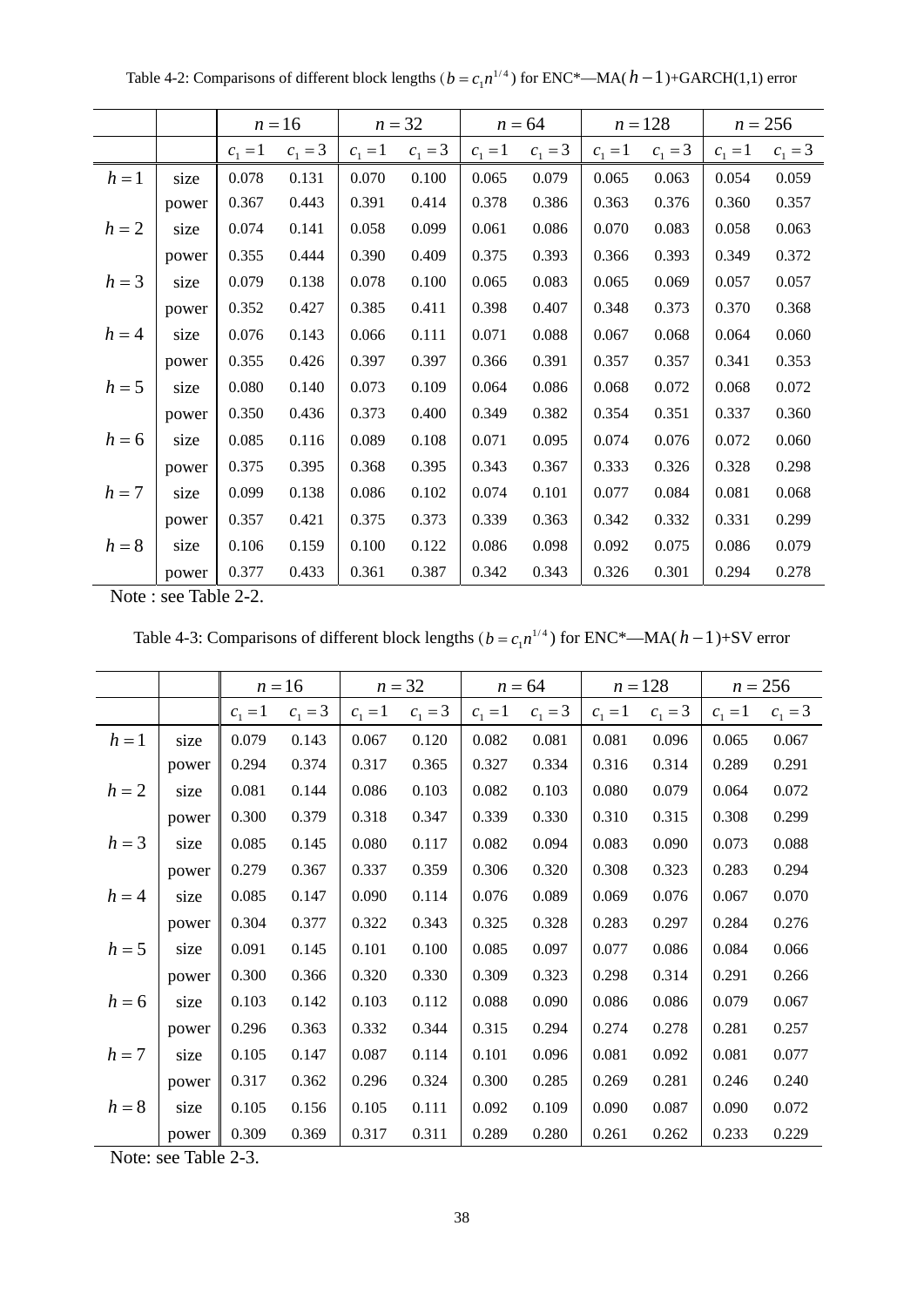#### Table 5: Out-of-sample predictive performance for NTD/USD spot rate

|              | $AR - t_c$           | DM             | $AR - t_c$     | <b>ENC</b>     |
|--------------|----------------------|----------------|----------------|----------------|
| $h=1$        | $-2.009(4)^{1}$      | $-2.487$       | 0.914(4)       | 0.496          |
|              | $[0.022, 0.021]^{2}$ | [0.006, 0.001] | [0.180, 0.198] | [0.310, 0.227] |
| $h=2$        | $-1.867(3)$          | $-1.546$       | 0.327(4)       | 0.145          |
|              | [0.031, 0.014]       | [0.061, 0.041] | [0.372, 0.357] | [0.442, 0.486] |
| $h = 3$      | $-1.535(3)$          | $-1.596$       | $-0.589(3)$    | $-0.471$       |
|              | [0.062, 0.031]       | [0.055, 0.028] | [0.278, 0.279] | [0.319, 0.294] |
| $h=4$        | $-1.328(1)$          | $-1.259$       | $-0.357(3)$    | $-0.220$       |
|              | [0.092, 0.043]       | [0.104, 0.076] | [0.361, 0.374] | [0.413, 0.373] |
| $h = 6$      | $-1.430(2)$          | $-1.687$       | $-0.934(4)$    | $-0.975$       |
|              | [0.076, 0.034]       | [0.046, 0.018] | [0.175, 0.115] | [0.165, 0.151] |
| $\mathbf{r}$ |                      |                |                |                |

Notes:

1. The numbers in parentheses are the optimal lag for  $AR - t_c$  test.

2. The left numbers in square brackets are asymptotic *p*-values, and the right ones in square brackets are bootstrap *p*-values. The bootstrap replications are 1000.

3. The forward market forecast error is denoted by  $e_{1t}$ , and the random walk forecast error is denoted by  $e_{2t}$ . The long-run variances in DM and ENC tests are estimated using the Bartlett kernel with a bandwidth set to be  $h-1$ , and the maximum lag for  $AR-t_c$  is 5. Also, the block length in MBB is determined by  $n^{1/5}$  for DM and  $n^{1/4}$  for ENC individually, where  $n = 114$ .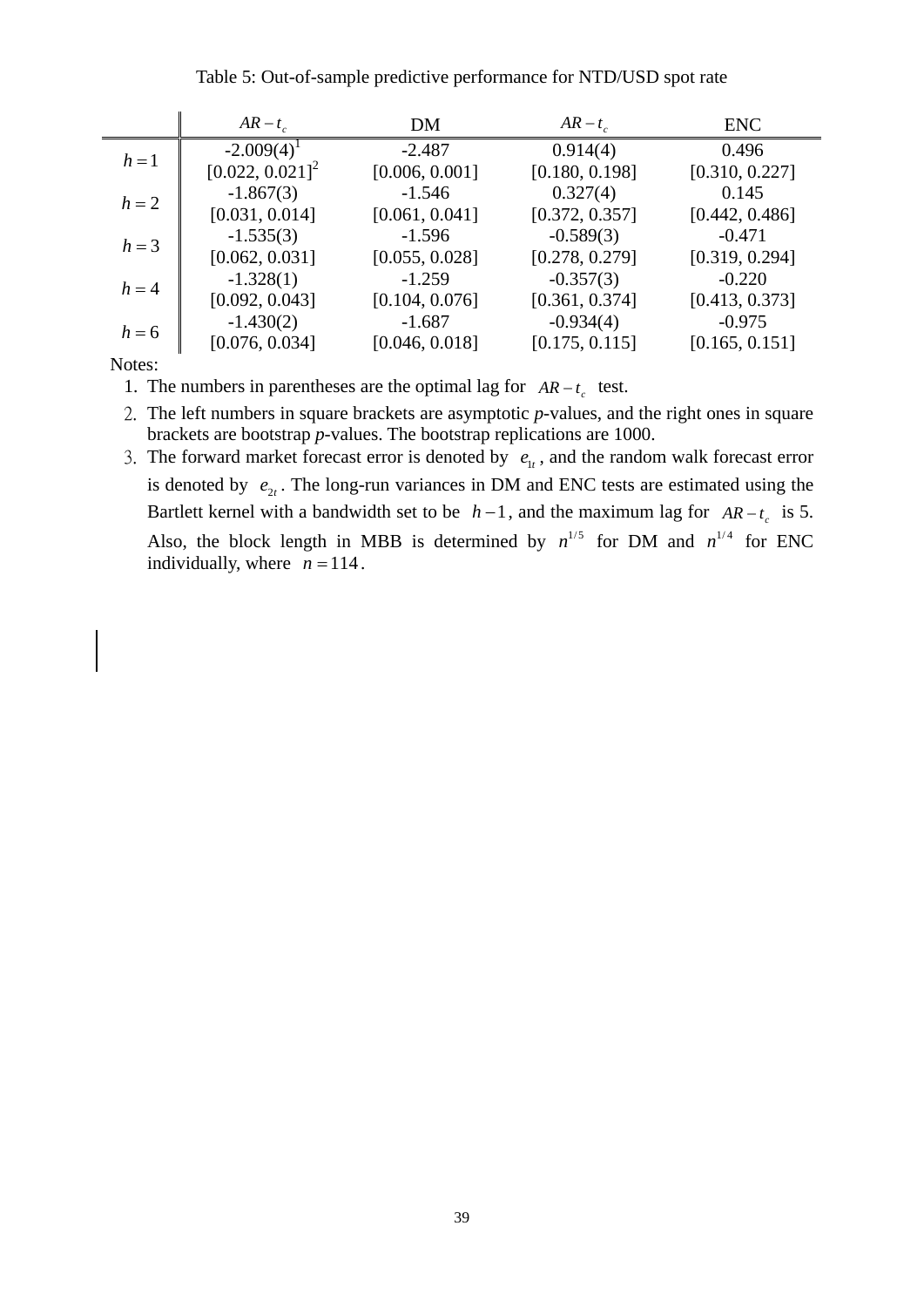#### Reference

Akgiray, V. (1989), "Conditional heteroscedasticity in time series of stock returns: evidence and forecasts", *Journal of Business*, 62, 55-80.

Bühlmann, P. (1995), ``Moving-average representation of autoregressive approximations'', *Stochastic Processes and their Applications*, 60, 331-342.

Chang, Y. and J.Y. Park (2003), ``A sieve bootstrap for the test of a unit root'', *Journal of Time Series Analysis*, 24, 379-400.

Chong, Y. Y., and Hendry, D. F. (1986), "Econometric Evaluation of Linear Macro-Economic Models," *Review of Economic Studies*, 53, 671-690.

Clark, T.E., (1999), ``Finite-sample properties of tests for equal forecast accuracy'', *Journal of Forecasting*, 18, 489-504.

Clark, T. E. and McCracken, M. W., (2001) "Tests of equal forecast accuracy and encompassing for nested models," *Journal of Econometrics*, 105, 85-110.

Clements, M. P. and Hendry, D. F. (1993), "On the Limitations of Comparing Mean Square Forecast Errors", *Journal of Forecasting* 12, 617-637.

Diebold, F.X., and Mariano, R.S. (1995), ``Comparing predictive accuracy,'' *Journal of Business and Economic Statistics*, 13, 253-263.

Flachaire E. (2005), ``Bootstrapping heteroskedastic regression models: wild bootstrap vs. pairs bootstrap,'' *Computational Statistics & Data Analysis*, 49. 361-376.

Goncalves, S., and L. Kilian (2004), ``Bootstrapping autoregressions with conditional heteroskedasticity of unknown form'', *Journal of Econometrics*, 123, 89-120.

Hall, P. and B.Y. Jing (1996), ``On sample reuse methods for dependent data,'' *Journal of Royal Statistical Society Series B*, 58, 727-737.

Harvey, D.I., Leybourne, S.J., and Newbold, P. (1997), "Testing the equality of prediction mean squared errors,'' *International Journal of Forecasting*, 13, 281-291.

Harvey, D. I., Leybourne, S. J., and Newbold, P. (1998), "Tests for Forecast Encompassing," *Journal of Business and Economic Statistics*, 16, 254-259.

Harvey, D.I. and Newbold, P. (2000), "Tests for multiple forecast encompassing" *Journal of*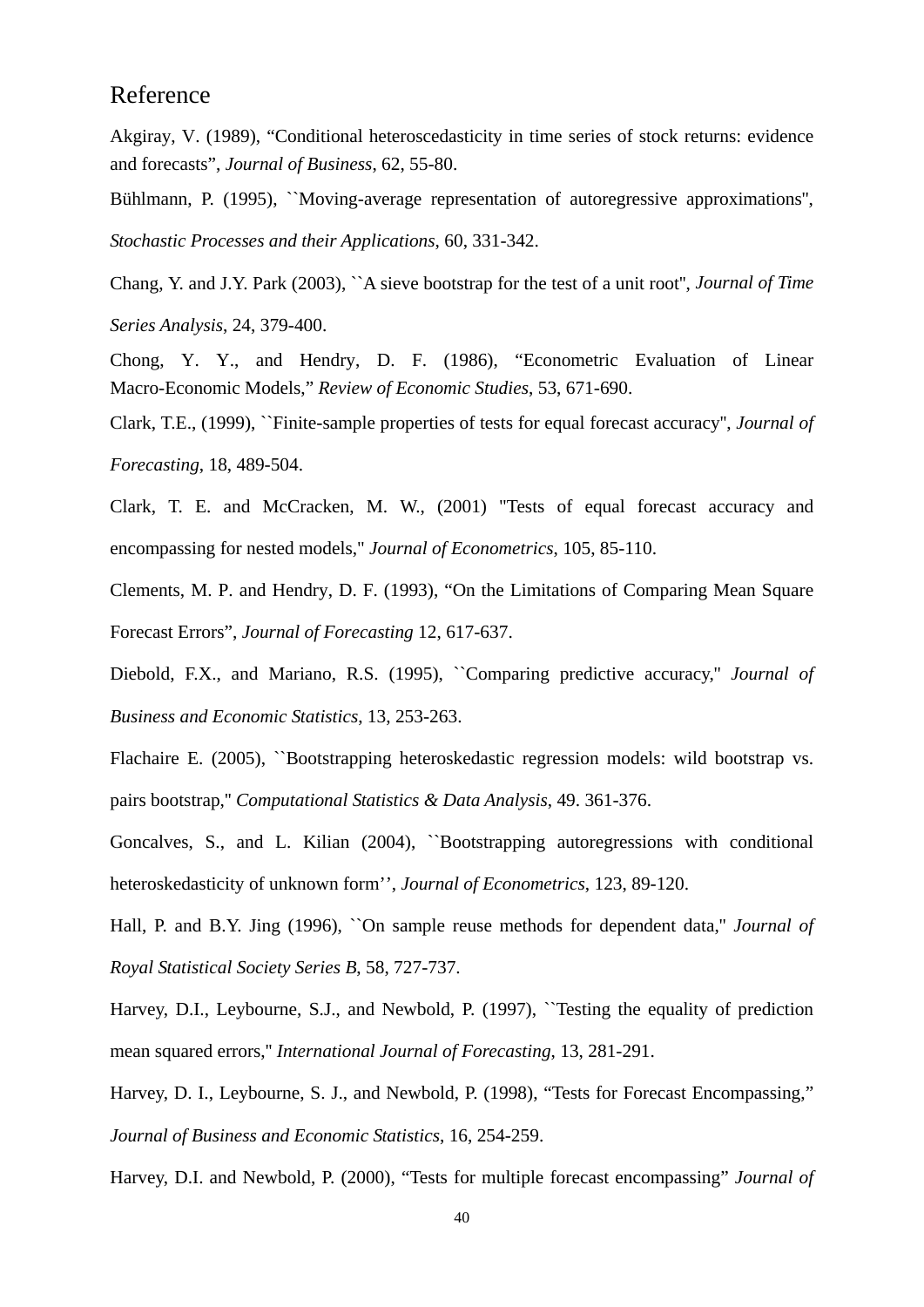Horowitz, J.L. (2001), ``The bootstrap,'' *Handbook of Econometrics*, 5, 3159-3228.

Kapetanios G. and Psaradakis Z. (2006), ``Sieve bootstrap for strongly dependent stationary processes, '' Working Paper No. 552, Queen Mary, University of London.

Künsch, H. R. (1989), The jackknife and the bootstrap for general stationary observations,Annals of Statistics, 17, 1217-1241.

Kress, J. P. (1997), ``Asymptotic properties of residual bootstrap for autoregressions,

Manuscript, Institute for Mathematical Stochastics,'' Technical University of Braunschweig, Germany.

McCracken, M. W. (2000). ``Robust out–of–sample inference,'' *Journal of Econometrics*, 99:195-223.

McCracken, M. W. (2006). ``Asymptotics for out–of–sample tests of causality,''. *Journal of Econometrics* (forthcoming)

Meese, R. A. and K. Rogoff (1983), "Empirical exchange rate models of the seventies: do they fit out of sample?" *Journal of International Economics*, 14, 3-24.

O'Reilly and Whelany (2005) ``Testing Parameter Stability:A Wild Bootstrap Approach'' working paper.

Park, J.Y. (2002), ``An invariance principle for sieve bootstrap in time series'', *Econometric Theory*, 18, 469-490.

Richard P. (2006) ``A Moving Average Sieve Bootstrap for Unit Root Tests'', working paper.

Said, S. and Dickey, D. A. (1984), "Testing for Unit Roots in Autoregressive Moving-Average Models of Unknown Order," *Biometrika*, 71, 599-607.

Shibata, R. (1980), ``Asymptotically efficient selection of the order of the model for estimating parameters of a linear process,'' *Annals of Statistics*, 8, 147-164.

West, K. D. (1996). ``Asymptotic inference about predictive ability,'' *Econometrica* 64:1067-1084.

West, K. D.and McCracken, M. W. (1998): "Regression-Based Tests of Predictive Ability",